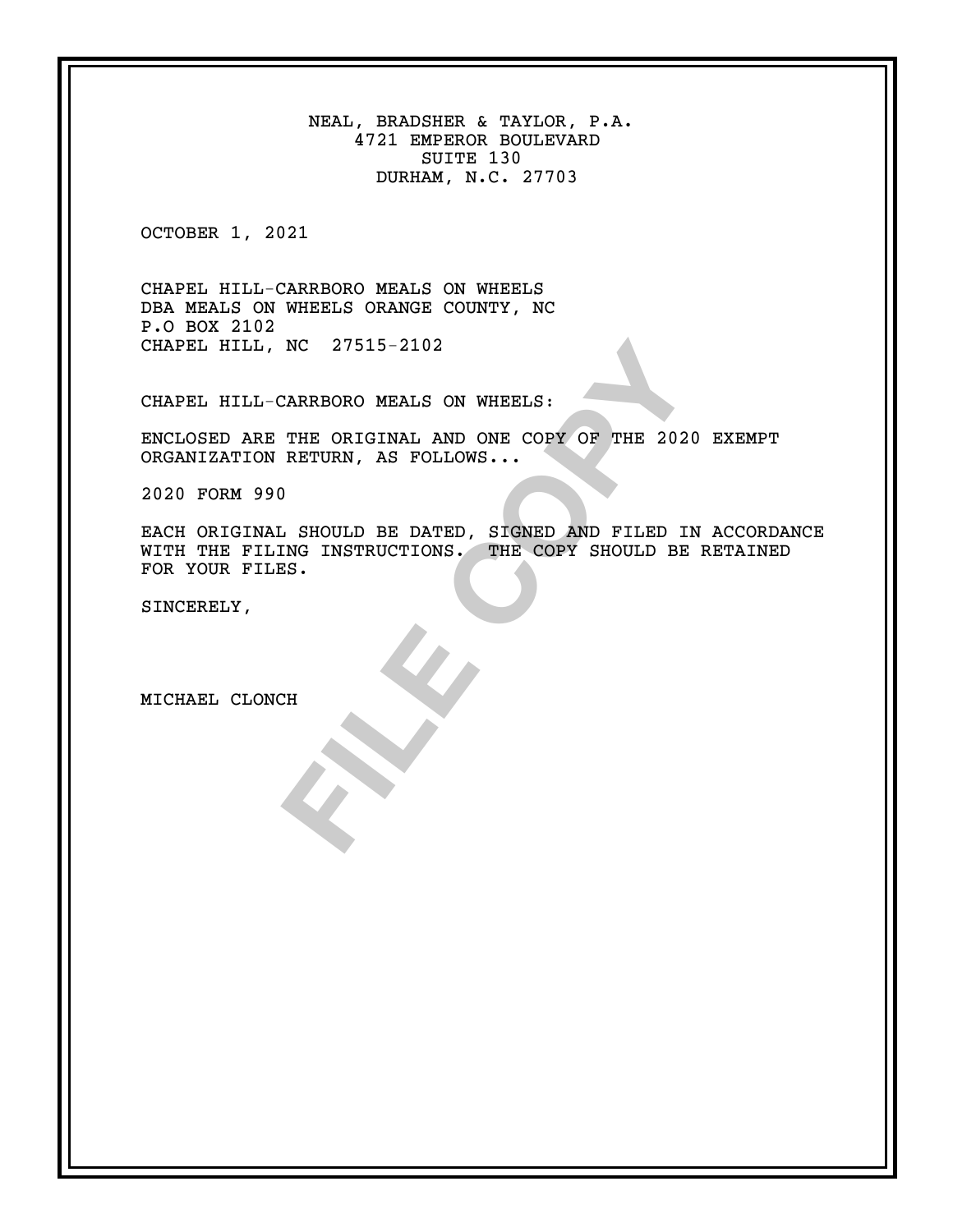# **TAX RETURN FILING INSTRUCTIONS**

#### FORM 990

#### **FOR THE YEAR ENDING**

DECEMBER 31, 2020

| CHAPEL HILL-CARRBORO MEALS ON WHEELS<br>DBA MEALS ON WHEELS ORANGE COUNTY, NC<br>P.O BOX 2102<br>CHAPEL HILL, NC 27515-2102                                                                                                                                                                                                            |
|----------------------------------------------------------------------------------------------------------------------------------------------------------------------------------------------------------------------------------------------------------------------------------------------------------------------------------------|
| NEAL, BRADSHER & TAYLOR, P.A.<br>4721 EMPEROR BOULEVARD, SUITE 130<br>27703<br>DURHAM, NC                                                                                                                                                                                                                                              |
| NOT APPLICABLE                                                                                                                                                                                                                                                                                                                         |
| NOT APPLICABLE                                                                                                                                                                                                                                                                                                                         |
| NOT APPLICABLE                                                                                                                                                                                                                                                                                                                         |
| NOT APPLICABLE                                                                                                                                                                                                                                                                                                                         |
| THIS RETURN HAS QUALIFIED FOR ELECTRONIC FILING. AFTER YOU<br>HAVE REVIEWED THE RETURN FOR COMPLETENESS AND ACCURACY,<br>PLEASE SIGN, DATE AND RETURN FORM 8879-EO TO OUR OFFICE.<br>WE<br>WILL TRANSMIT THE RETURN ELECTRONICALLY TO THE IRS AND NO<br>FURTHER ACTION IS REQUIRED. RETURN FORM 8879-EO TO US BY<br>NOVEMBER 15, 2021. |
|                                                                                                                                                                                                                                                                                                                                        |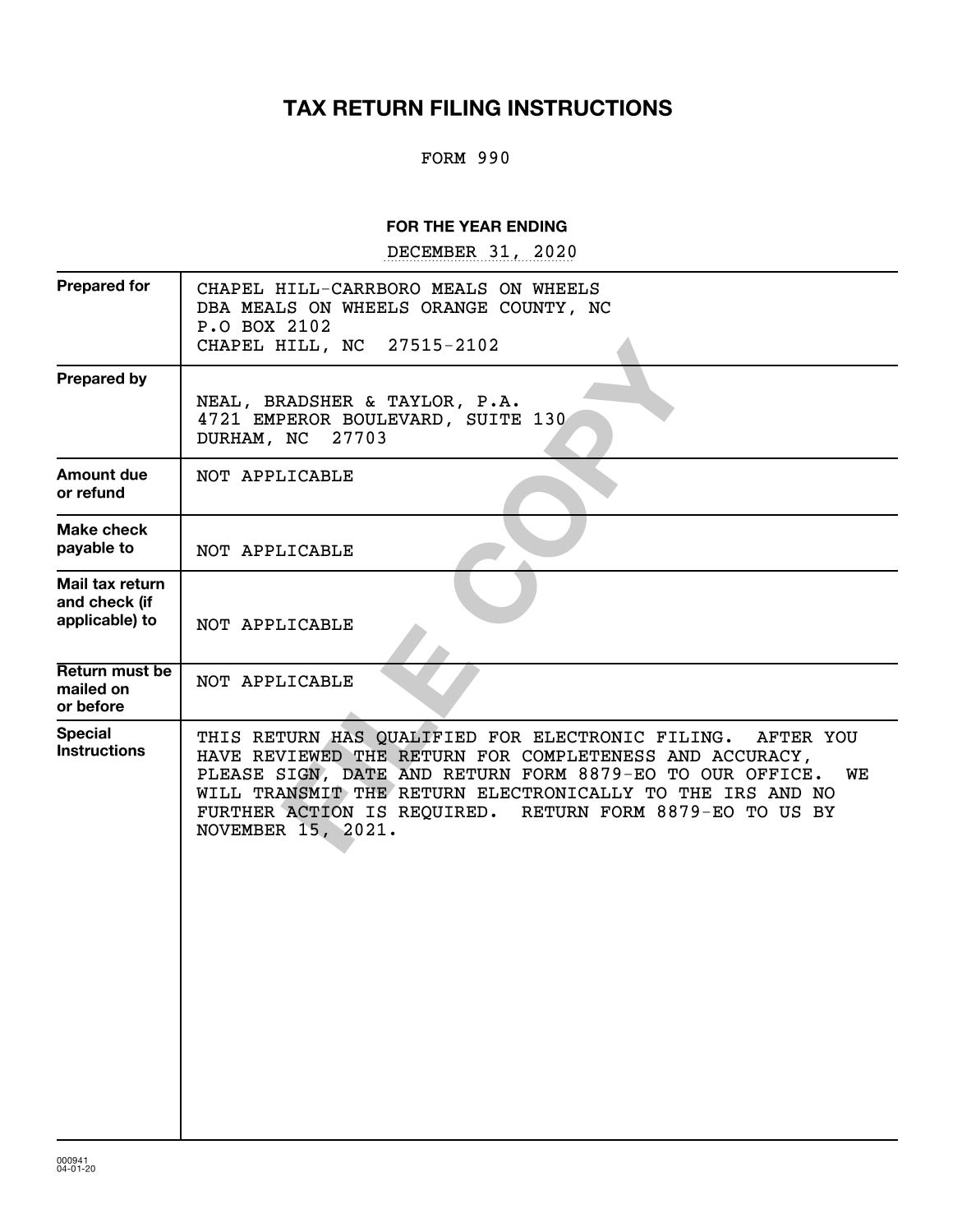| Form 8879-EO                                                                               | <b>IRS e-file Signature Authorization</b><br>for an Exempt Organization                                                                                                                                                                                                                                                                                                                                                                                                                                                                                                                                                                                                                                                                                                                                                                                                                                                                                                                                                                                                                                                                   |                            | OMB No. 1545-0047                                 |
|--------------------------------------------------------------------------------------------|-------------------------------------------------------------------------------------------------------------------------------------------------------------------------------------------------------------------------------------------------------------------------------------------------------------------------------------------------------------------------------------------------------------------------------------------------------------------------------------------------------------------------------------------------------------------------------------------------------------------------------------------------------------------------------------------------------------------------------------------------------------------------------------------------------------------------------------------------------------------------------------------------------------------------------------------------------------------------------------------------------------------------------------------------------------------------------------------------------------------------------------------|----------------------------|---------------------------------------------------|
|                                                                                            | For calendar year 2020, or fiscal year beginning example and provide the set of the set of the set of the set of the set of the set of the set of the set of the set of the set of the set of the set of the set of the set of                                                                                                                                                                                                                                                                                                                                                                                                                                                                                                                                                                                                                                                                                                                                                                                                                                                                                                            |                            |                                                   |
|                                                                                            | Do not send to the IRS. Keep for your records.                                                                                                                                                                                                                                                                                                                                                                                                                                                                                                                                                                                                                                                                                                                                                                                                                                                                                                                                                                                                                                                                                            |                            | 2020                                              |
| Department of the Treasury<br>Internal Revenue Service                                     | Go to www.irs.gov/Form8879EO for the latest information.                                                                                                                                                                                                                                                                                                                                                                                                                                                                                                                                                                                                                                                                                                                                                                                                                                                                                                                                                                                                                                                                                  |                            |                                                   |
| Name of exempt organization or person subject to tax                                       |                                                                                                                                                                                                                                                                                                                                                                                                                                                                                                                                                                                                                                                                                                                                                                                                                                                                                                                                                                                                                                                                                                                                           |                            | Taxpayer identification number                    |
|                                                                                            | CHAPEL HILL-CARRBORO MEALS ON WHEELS                                                                                                                                                                                                                                                                                                                                                                                                                                                                                                                                                                                                                                                                                                                                                                                                                                                                                                                                                                                                                                                                                                      |                            |                                                   |
|                                                                                            | DBA MEALS ON WHEELS ORANGE COUNTY, NC                                                                                                                                                                                                                                                                                                                                                                                                                                                                                                                                                                                                                                                                                                                                                                                                                                                                                                                                                                                                                                                                                                     |                            | 59-1721954                                        |
| Name and title of officer or person subject to tax<br>RACHEL BEARMAN<br>EXECUTIVE DIRECTOR |                                                                                                                                                                                                                                                                                                                                                                                                                                                                                                                                                                                                                                                                                                                                                                                                                                                                                                                                                                                                                                                                                                                                           |                            |                                                   |
| Part I                                                                                     | Type of Return and Return Information (Whole Dollars Only)                                                                                                                                                                                                                                                                                                                                                                                                                                                                                                                                                                                                                                                                                                                                                                                                                                                                                                                                                                                                                                                                                |                            |                                                   |
|                                                                                            | Check the box for the return for which you are using this Form 8879-EO and enter the applicable amount, if any, from the return. If you<br>check the box on line 1a, 2a, 3a, 4a, 5a, 6a, or 7a below, and the amount on that line for the return being filed with this form was<br>blank, then leave line 1b, 2b, 3b, 4b, 5b, 6b, or 7b, whichever is applicable, blank (do not enter -0-). But, if you entered -0- on the<br>return, then enter -0- on the applicable line below. Do not complete more than one line in Part I.                                                                                                                                                                                                                                                                                                                                                                                                                                                                                                                                                                                                          |                            |                                                   |
|                                                                                            | 1a Form 990 check here $\blacktriangleright \lfloor \underline{X} \rfloor$ b Total revenue, if any (Form 990, Part VIII, column (A), line 12) www.communically 1b 20 167, 189.                                                                                                                                                                                                                                                                                                                                                                                                                                                                                                                                                                                                                                                                                                                                                                                                                                                                                                                                                            |                            |                                                   |
| 2a Form 990-EZ check here $\blacktriangleright$                                            |                                                                                                                                                                                                                                                                                                                                                                                                                                                                                                                                                                                                                                                                                                                                                                                                                                                                                                                                                                                                                                                                                                                                           |                            |                                                   |
| 3a Form 1120-POL check here                                                                | $\blacktriangleright$<br>$\Box$                                                                                                                                                                                                                                                                                                                                                                                                                                                                                                                                                                                                                                                                                                                                                                                                                                                                                                                                                                                                                                                                                                           |                            |                                                   |
| 4a Form 990-PF check here                                                                  | $\blacktriangleright$                                                                                                                                                                                                                                                                                                                                                                                                                                                                                                                                                                                                                                                                                                                                                                                                                                                                                                                                                                                                                                                                                                                     |                            |                                                   |
| 5a Form 8868 check here<br>6a Form 990-T check here                                        | ▶<br>▶                                                                                                                                                                                                                                                                                                                                                                                                                                                                                                                                                                                                                                                                                                                                                                                                                                                                                                                                                                                                                                                                                                                                    |                            |                                                   |
| 7a Form 4720 check here                                                                    | ▶                                                                                                                                                                                                                                                                                                                                                                                                                                                                                                                                                                                                                                                                                                                                                                                                                                                                                                                                                                                                                                                                                                                                         |                            |                                                   |
| Part II                                                                                    | Declaration and Signature Authorization of Officer or Person Subject to Tax                                                                                                                                                                                                                                                                                                                                                                                                                                                                                                                                                                                                                                                                                                                                                                                                                                                                                                                                                                                                                                                               |                            |                                                   |
|                                                                                            | Under penalties of perjury, I declare that $\lfloor \underline{X} \rfloor$ I am an officer of the above organization or $\lfloor \underline{\hspace{0.5cm}} \rfloor$ I am a person subject to tax with respect to                                                                                                                                                                                                                                                                                                                                                                                                                                                                                                                                                                                                                                                                                                                                                                                                                                                                                                                         |                            |                                                   |
| (name of organization)                                                                     |                                                                                                                                                                                                                                                                                                                                                                                                                                                                                                                                                                                                                                                                                                                                                                                                                                                                                                                                                                                                                                                                                                                                           |                            | (EIN) and that I have examined a copy             |
| PIN: check one box only                                                                    | to receive from the IRS (a) an acknowledgement of receipt or reason for rejection of the transmission, (b) the reason for any delay in<br>processing the return or refund, and (c) the date of any refund. If applicable, I authorize the U.S. Treasury and its designated Financial<br>Agent to initiate an electronic funds withdrawal (direct debit) entry to the financial institution account indicated in the tax preparation<br>software for payment of the federal taxes owed on this return, and the financial institution to debit the entry to this account. To revoke<br>a payment, I must contact the U.S. Treasury Financial Agent at 1-888-353-4537 no later than 2 business days prior to the payment<br>(settlement) date. I also authorize the financial institutions involved in the processing of the electronic payment of taxes to receive<br>confidential information necessary to answer inquiries and resolve issues related to the payment. I have selected a personal<br>identification number (PIN) as my signature for the electronic return and, if applicable, the consent to electronic funds withdrawal. |                            |                                                   |
|                                                                                            | $X$   authorize NEAL, BRADSHER & TAYLOR, P.A.<br>to enter my PIN                                                                                                                                                                                                                                                                                                                                                                                                                                                                                                                                                                                                                                                                                                                                                                                                                                                                                                                                                                                                                                                                          |                            | 21954                                             |
|                                                                                            | ERO firm name                                                                                                                                                                                                                                                                                                                                                                                                                                                                                                                                                                                                                                                                                                                                                                                                                                                                                                                                                                                                                                                                                                                             |                            | Enter five numbers, but<br>do not enter all zeros |
|                                                                                            | as my signature on the tax year 2020 electronically filed return. If I have indicated within this return that a copy of the return is being filed with<br>a state agency(ies) regulating charities as part of the IRS Fed/State program, I also authorize the aforementioned ERO to enter my<br>PIN on the return's disclosure consent screen.<br>As an officer or person subject to tax with respect to the organization, I will enter my PIN as my signature on the tax year 2020<br>electronically filed return. If I have indicated within this return that a copy of the return is being filed with a state agency(ies)                                                                                                                                                                                                                                                                                                                                                                                                                                                                                                              |                            |                                                   |
|                                                                                            | requlating charities as part of the IRS Fed/State program, I will enter my PIN on the return's disclosure consent screen.                                                                                                                                                                                                                                                                                                                                                                                                                                                                                                                                                                                                                                                                                                                                                                                                                                                                                                                                                                                                                 |                            |                                                   |
| Signature of officer or person subject to tax                                              | <b>Certification and Authentication</b>                                                                                                                                                                                                                                                                                                                                                                                                                                                                                                                                                                                                                                                                                                                                                                                                                                                                                                                                                                                                                                                                                                   | Date $\blacktriangleright$ |                                                   |
| Part III                                                                                   |                                                                                                                                                                                                                                                                                                                                                                                                                                                                                                                                                                                                                                                                                                                                                                                                                                                                                                                                                                                                                                                                                                                                           |                            |                                                   |
|                                                                                            | <b>ERO's EFIN/PIN.</b> Enter your six-digit electronic filing identification<br>56308021954<br>number (EFIN) followed by your five-digit self-selected PIN.<br>Do not enter all zeros                                                                                                                                                                                                                                                                                                                                                                                                                                                                                                                                                                                                                                                                                                                                                                                                                                                                                                                                                     |                            |                                                   |
| IRS e-file Providers for Business Returns.                                                 | I certify that the above numeric entry is my PIN, which is my signature on the 2020 electronically filed return indicated above. I confirm<br>that I am submitting this return in accordance with the requirements of Pub. 4163, Modernized e-File (MeF) Information for Authorized                                                                                                                                                                                                                                                                                                                                                                                                                                                                                                                                                                                                                                                                                                                                                                                                                                                       |                            |                                                   |
| ERO's signature $\blacktriangleright$                                                      | Date $\blacktriangleright$                                                                                                                                                                                                                                                                                                                                                                                                                                                                                                                                                                                                                                                                                                                                                                                                                                                                                                                                                                                                                                                                                                                |                            |                                                   |
|                                                                                            | <b>ERO Must Retain This Form - See Instructions</b><br>Do Not Submit This Form to the IRS Unless Requested To Do So                                                                                                                                                                                                                                                                                                                                                                                                                                                                                                                                                                                                                                                                                                                                                                                                                                                                                                                                                                                                                       |                            |                                                   |

**For Paperwork Reduction Act Notice, see instructions.** LHA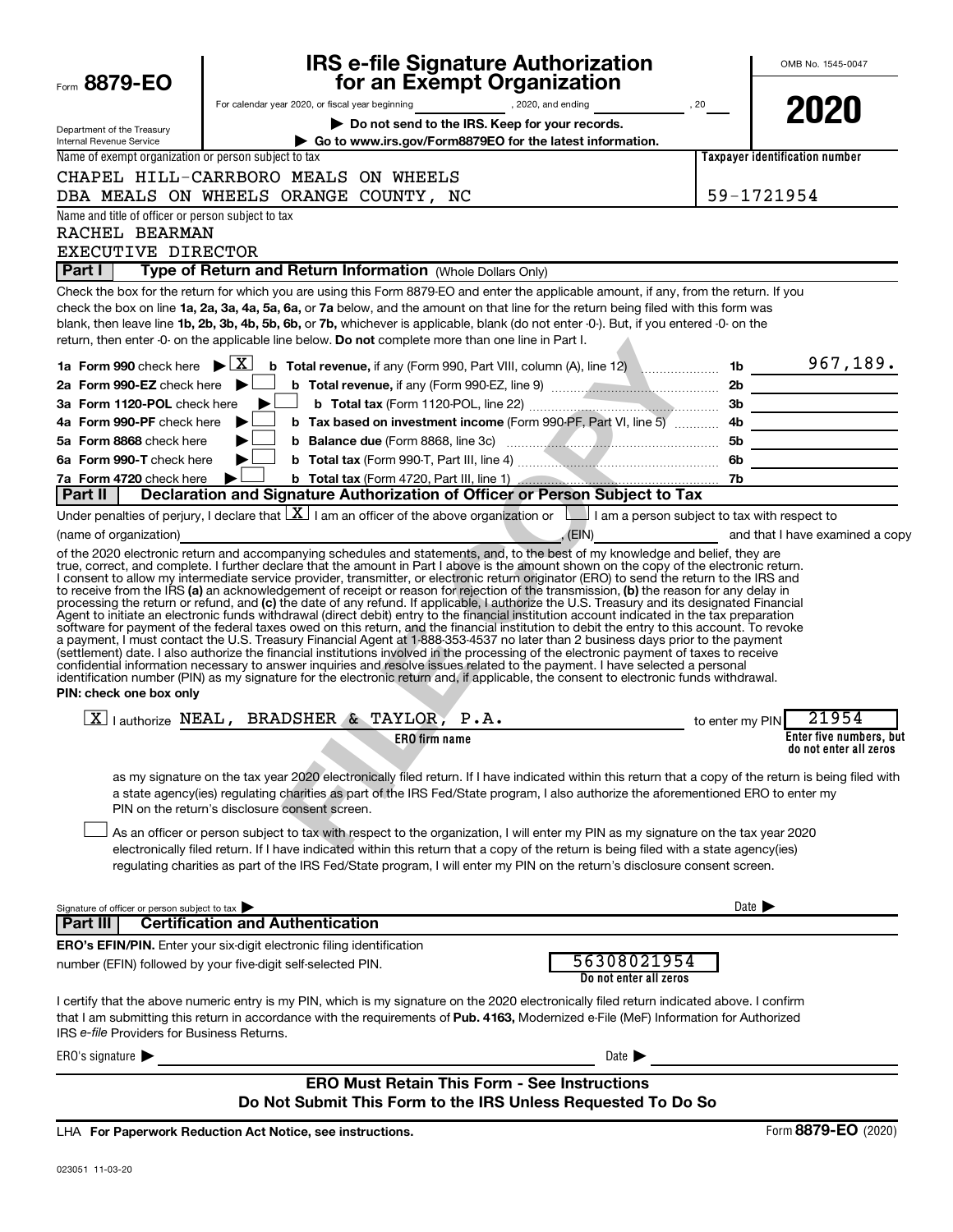|                         |                                  |                                                        | EXTENDED TO NOVEMBER 15, 2021                                                                                                                                              |                                       |            |                                                     |                                                           |
|-------------------------|----------------------------------|--------------------------------------------------------|----------------------------------------------------------------------------------------------------------------------------------------------------------------------------|---------------------------------------|------------|-----------------------------------------------------|-----------------------------------------------------------|
|                         |                                  |                                                        | <b>Return of Organization Exempt From Income Tax</b>                                                                                                                       |                                       |            |                                                     | OMB No. 1545-0047                                         |
|                         |                                  | Form 990                                               | Under section 501(c), 527, or 4947(a)(1) of the Internal Revenue Code (except private foundations)                                                                         |                                       |            |                                                     |                                                           |
|                         |                                  |                                                        | Do not enter social security numbers on this form as it may be made public.                                                                                                |                                       |            |                                                     | <b>Open to Public</b>                                     |
|                         |                                  | Department of the Treasury<br>Internal Revenue Service | Go to www.irs.gov/Form990 for instructions and the latest information.                                                                                                     |                                       |            |                                                     | <b>Inspection</b>                                         |
|                         |                                  |                                                        | A For the 2020 calendar year, or tax year beginning                                                                                                                        |                                       | and ending |                                                     |                                                           |
|                         | <b>B</b> Check if<br>applicable: |                                                        | C Name of organization                                                                                                                                                     |                                       |            | D Employer identification number                    |                                                           |
|                         |                                  |                                                        | CHAPEL HILL-CARRBORO MEALS ON WHEELS                                                                                                                                       |                                       |            |                                                     |                                                           |
|                         | Address<br>change<br>1Name       |                                                        | DBA MEALS ON WHEELS ORANGE COUNTY, NC                                                                                                                                      |                                       |            |                                                     |                                                           |
|                         | change<br>1Initial               |                                                        | Doing business as                                                                                                                                                          |                                       |            | 59-1721954                                          |                                                           |
|                         | return                           |                                                        | Number and street (or P.O. box if mail is not delivered to street address)                                                                                                 |                                       | Room/suite | E Telephone number                                  |                                                           |
|                         | Final<br>lreturn/<br>termin-     |                                                        | P.O BOX 2102                                                                                                                                                               |                                       |            | $919 - 942 - 2948$                                  |                                                           |
|                         | ated<br>Amended                  |                                                        | City or town, state or province, country, and ZIP or foreign postal code                                                                                                   |                                       |            | G Gross receipts \$                                 | 990, 224.                                                 |
|                         | Ireturn<br>Applica-              |                                                        | CHAPEL HILL, NC 27515-2102                                                                                                                                                 |                                       |            | H(a) Is this a group return                         |                                                           |
|                         | tion<br>pending                  |                                                        | F Name and address of principal officer: RACHEL BEARMAN<br>SAME AS C ABOVE                                                                                                 |                                       |            | for subordinates?                                   | $\Box$ Yes $\Box$ X $\Box$ No                             |
|                         |                                  | Tax-exempt status: $X \over 301(c)(3)$                 | $501(c)$ (<br>$\sqrt{\frac{1}{1}}$ (insert no.)                                                                                                                            | $4947(a)(1)$ or                       | 527        | $H(b)$ Are all subordinates included? $\Box$ Yes    | ∫No                                                       |
|                         |                                  |                                                        | J Website: WWW.MOWOCNC.ORG                                                                                                                                                 |                                       |            | $H(c)$ Group exemption number $\blacktriangleright$ | If "No," attach a list. See instructions                  |
|                         |                                  |                                                        | <b>K</b> Form of organization: $\boxed{\mathbf{X}}$ Corporation<br>Trust<br>Association                                                                                    | Other $\blacktriangleright$           |            |                                                     | L Year of formation: $1976$ M State of legal domicile: NC |
|                         | <b>Part II</b>                   | <b>Summary</b>                                         |                                                                                                                                                                            |                                       |            |                                                     |                                                           |
|                         | 1                                |                                                        | Briefly describe the organization's mission or most significant activities: THE MISSION OF MOWOCNC IS TO                                                                   |                                       |            |                                                     |                                                           |
| Governance              |                                  |                                                        | ENHANCE THE WELL-BEING OF OLDER ADULTS BY ALLEVIATING HUNGER AND                                                                                                           |                                       |            |                                                     |                                                           |
|                         | 2                                |                                                        | Check this box $\blacktriangleright$ $\Box$ if the organization discontinued its operations or disposed of more than 25% of its net assets.                                |                                       |            |                                                     |                                                           |
|                         | З                                |                                                        | Number of voting members of the governing body (Part VI, line 1a)                                                                                                          |                                       |            | 3                                                   | 15                                                        |
|                         | 4                                |                                                        |                                                                                                                                                                            |                                       |            | $\overline{\mathbf{4}}$                             | 15                                                        |
|                         | 5                                |                                                        |                                                                                                                                                                            |                                       |            | 5                                                   | 5                                                         |
|                         | 6                                |                                                        |                                                                                                                                                                            |                                       |            | 6                                                   | 380                                                       |
| <b>Activities &amp;</b> |                                  |                                                        |                                                                                                                                                                            |                                       |            | <b>7a</b>                                           | $\overline{0}$ .                                          |
|                         |                                  |                                                        |                                                                                                                                                                            |                                       |            | 7 <sub>b</sub>                                      | $\overline{0}$ .                                          |
|                         |                                  |                                                        |                                                                                                                                                                            |                                       |            | <b>Prior Year</b>                                   | <b>Current Year</b>                                       |
|                         | 8                                |                                                        |                                                                                                                                                                            |                                       |            | 272,024.                                            | 906, 138.                                                 |
| Revenue                 | 9                                |                                                        |                                                                                                                                                                            |                                       |            | 57, 170.                                            | 47, 151.                                                  |
|                         | 10                               |                                                        |                                                                                                                                                                            |                                       |            | 14,929.                                             | 12,519.                                                   |
|                         | 11                               |                                                        | Other revenue (Part VIII, column (A), lines 5, 6d, 8c, 9c, 10c, and 11e)                                                                                                   |                                       |            | 19,368.<br>363,491.                                 | 1,381.<br>967,189.                                        |
|                         | 12                               |                                                        | Total revenue - add lines 8 through 11 (must equal Part VIII, column (A), line 12)                                                                                         |                                       |            | О.                                                  | 0.                                                        |
|                         | 13                               |                                                        | Grants and similar amounts paid (Part IX, column (A), lines 1-3)                                                                                                           | <u> 1986 - Jan Barbarat, martin a</u> |            | σ.                                                  | σ.                                                        |
|                         | 14                               |                                                        | Benefits paid to or for members (Part IX, column (A), line 4)                                                                                                              |                                       |            | 92,927.                                             | 132,727.                                                  |
| Expenses                |                                  |                                                        | 15 Salaries, other compensation, employee benefits (Part IX, column (A), lines 5-10)                                                                                       |                                       |            | 0                                                   | 0.                                                        |
|                         |                                  |                                                        |                                                                                                                                                                            |                                       |            |                                                     |                                                           |
|                         |                                  |                                                        |                                                                                                                                                                            |                                       |            | 250, 715.                                           | 325,720.                                                  |
|                         | 18                               |                                                        | Total expenses. Add lines 13-17 (must equal Part IX, column (A), line 25)                                                                                                  |                                       |            | 343,642.                                            | 458, 447.                                                 |
|                         | 19                               |                                                        |                                                                                                                                                                            |                                       |            | 19,849.                                             | 508, 742.                                                 |
| Net Assets or           |                                  |                                                        |                                                                                                                                                                            |                                       |            | <b>Beginning of Current Year</b>                    | <b>End of Year</b>                                        |
|                         | 20                               | Total assets (Part X, line 16)                         |                                                                                                                                                                            |                                       |            | 466,705.                                            | 1,181,460.                                                |
|                         | 21                               |                                                        | Total liabilities (Part X, line 26)                                                                                                                                        |                                       |            | 18,283.                                             | 197,016.                                                  |
|                         | 22                               |                                                        |                                                                                                                                                                            |                                       |            | 448,422.                                            | 984,444.                                                  |
|                         |                                  | <b>Part II   Signature Block</b>                       |                                                                                                                                                                            |                                       |            |                                                     |                                                           |
|                         |                                  |                                                        | Under penalties of perjury, I declare that I have examined this return, including accompanying schedules and statements, and to the best of my knowledge and belief, it is |                                       |            |                                                     |                                                           |
|                         |                                  |                                                        | true, correct, and complete. Declaration of preparer (other than officer) is based on all information of which preparer has any knowledge.                                 |                                       |            |                                                     |                                                           |
|                         |                                  |                                                        |                                                                                                                                                                            |                                       |            |                                                     |                                                           |
| Sign                    |                                  |                                                        | Signature of officer                                                                                                                                                       |                                       |            | Date                                                |                                                           |
| Here                    |                                  |                                                        | <b>EXECUTIVE DIRECTOR</b><br>RACHEL BEARMAN,                                                                                                                               |                                       |            |                                                     |                                                           |
|                         |                                  |                                                        | Type or print name and title                                                                                                                                               |                                       |            |                                                     |                                                           |

|          | Print/Type preparer's name                                                      | Preparer's signature | Date | PTIN<br>Check                    |
|----------|---------------------------------------------------------------------------------|----------------------|------|----------------------------------|
| Paid     | MICHAEL CLONCH                                                                  |                      |      | P01380043<br>self-emploved       |
| Preparer | NEAL, BRADSHER & TAYLOR, P.A.<br>Firm's name                                    |                      |      | $1$ Firm's EIN $\, 56 - 1445619$ |
| Use Only | Firm's address 1721 EMPEROR BOULEVARD, SUITE 130                                |                      |      |                                  |
|          | DURHAM, NC 27703                                                                |                      |      | Phone no. (919) 489-3369         |
|          | May the IRS discuss this return with the preparer shown above? See instructions |                      |      | No<br>Yes                        |
|          |                                                                                 |                      |      | $\sim$                           |

|  |  | 032001 12-23-20 LHA For Paperwork Reduction Act Notice, see the separate instructions. |  | Form 990 (2020) |
|--|--|----------------------------------------------------------------------------------------|--|-----------------|
|  |  | SEE SCHEDULE O FOR ORGANIZATION MISSION STATEMENT CONTINUATION                         |  |                 |

Form **990** (2020)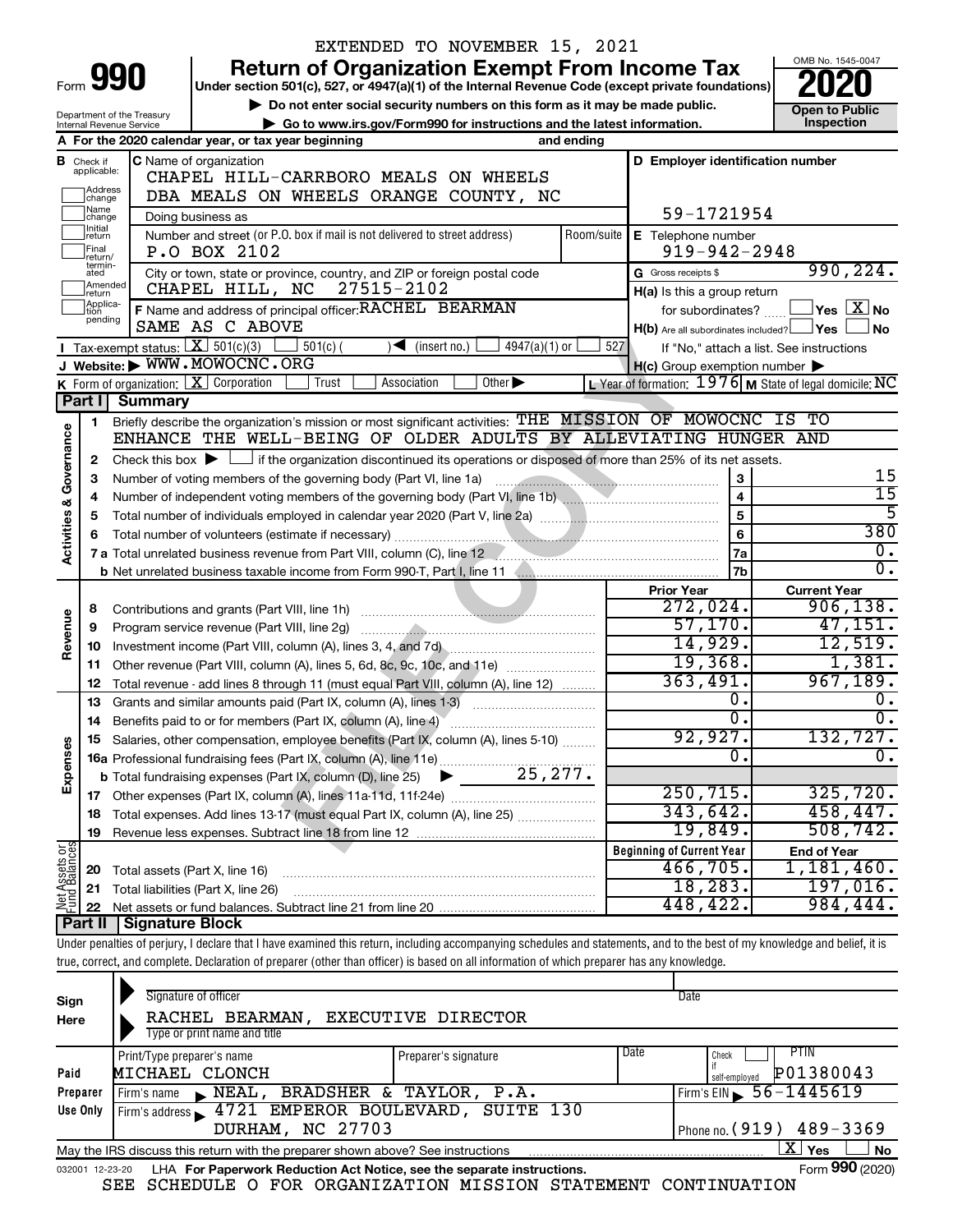|              | CHAPEL HILL-CARRBORO MEALS ON WHEELS<br>59-1721954<br>DBA MEALS ON WHEELS ORANGE COUNTY, NC                                                                                                         |
|--------------|-----------------------------------------------------------------------------------------------------------------------------------------------------------------------------------------------------|
|              | Page 2<br>Form 990 (2020)<br><b>Part III   Statement of Program Service Accomplishments</b>                                                                                                         |
|              |                                                                                                                                                                                                     |
| 1            | Briefly describe the organization's mission:                                                                                                                                                        |
|              | OUR MISSION IS TO ENHANCE THE WELL-BEING OF OLDER ADULTS BY                                                                                                                                         |
|              | ALLEVIATING HUNGER AND REDUCING ISOLATION AND LONELINESS.                                                                                                                                           |
|              |                                                                                                                                                                                                     |
|              |                                                                                                                                                                                                     |
| $\mathbf{2}$ | Did the organization undertake any significant program services during the year which were not listed on the                                                                                        |
|              | $\Box$ Yes $[\overline{\mathrm{X}}]$ No<br>prior Form 990 or 990-EZ?                                                                                                                                |
|              | If "Yes," describe these new services on Schedule O.<br>$\Box$ Yes $\boxed{\mathrm{X}}$ No                                                                                                          |
| 3            | Did the organization cease conducting, or make significant changes in how it conducts, any program services?                                                                                        |
|              | If "Yes," describe these changes on Schedule O.                                                                                                                                                     |
| 4            | Describe the organization's program service accomplishments for each of its three largest program services, as measured by expenses.                                                                |
|              | Section 501(c)(3) and 501(c)(4) organizations are required to report the amount of grants and allocations to others, the total expenses, and<br>revenue, if any, for each program service reported. |
| 4a           | 53,669.<br>$\overline{350}$ , $400$ . including grants of \$<br>) (Expenses \$<br>) (Revenue \$                                                                                                     |
|              | (Code:<br>IN 2020 CHAPEL HILL-CARRBORO MEALS ON WHEELS (CHCMOW) DELIVERED                                                                                                                           |
|              | APPROXIMATELY 62,000 MEALS ALONG WITH 35,000 FRIENDLY CHECK INS, M-F,                                                                                                                               |
|              | TO 403 INDIVIDUAL OLDER ADULTS, HOMEBOUND ADULTS, ADULTS WITH                                                                                                                                       |
|              | DISABILITIES OR THOSE CONVALESCING WHO DO NOT HAVE ACCESS TO, OR THE                                                                                                                                |
|              | ABILITY TO PREPARE A HEALTHY MEAL.                                                                                                                                                                  |
|              |                                                                                                                                                                                                     |
|              |                                                                                                                                                                                                     |
|              |                                                                                                                                                                                                     |
|              |                                                                                                                                                                                                     |
|              |                                                                                                                                                                                                     |
|              |                                                                                                                                                                                                     |
|              |                                                                                                                                                                                                     |
|              | $\begin{pmatrix} \text{Code:} \\ \end{pmatrix}$ $\begin{pmatrix} \text{Expenses $} \\ \end{pmatrix}$<br>$\sqrt{$ (Revenue \$<br>including grants of \$                                              |
|              |                                                                                                                                                                                                     |
|              |                                                                                                                                                                                                     |
|              |                                                                                                                                                                                                     |
|              |                                                                                                                                                                                                     |
|              |                                                                                                                                                                                                     |
|              |                                                                                                                                                                                                     |
|              |                                                                                                                                                                                                     |
|              |                                                                                                                                                                                                     |
|              |                                                                                                                                                                                                     |
|              |                                                                                                                                                                                                     |
|              |                                                                                                                                                                                                     |
| 4c           | ) (Expenses \$<br>(Code:<br>) (Revenue \$<br>including grants of \$                                                                                                                                 |
|              |                                                                                                                                                                                                     |
|              |                                                                                                                                                                                                     |
|              |                                                                                                                                                                                                     |
|              |                                                                                                                                                                                                     |
|              |                                                                                                                                                                                                     |
|              |                                                                                                                                                                                                     |
|              |                                                                                                                                                                                                     |
|              |                                                                                                                                                                                                     |
|              |                                                                                                                                                                                                     |
|              |                                                                                                                                                                                                     |
|              |                                                                                                                                                                                                     |
|              |                                                                                                                                                                                                     |
| 4d -         | Other program services (Describe on Schedule O.)                                                                                                                                                    |
|              | (Expenses \$<br>(Revenue \$<br>including grants of \$<br>350, 400.                                                                                                                                  |
| 4е           | Total program service expenses<br>Form 990 (2020)                                                                                                                                                   |
|              | 032002 12-23-20                                                                                                                                                                                     |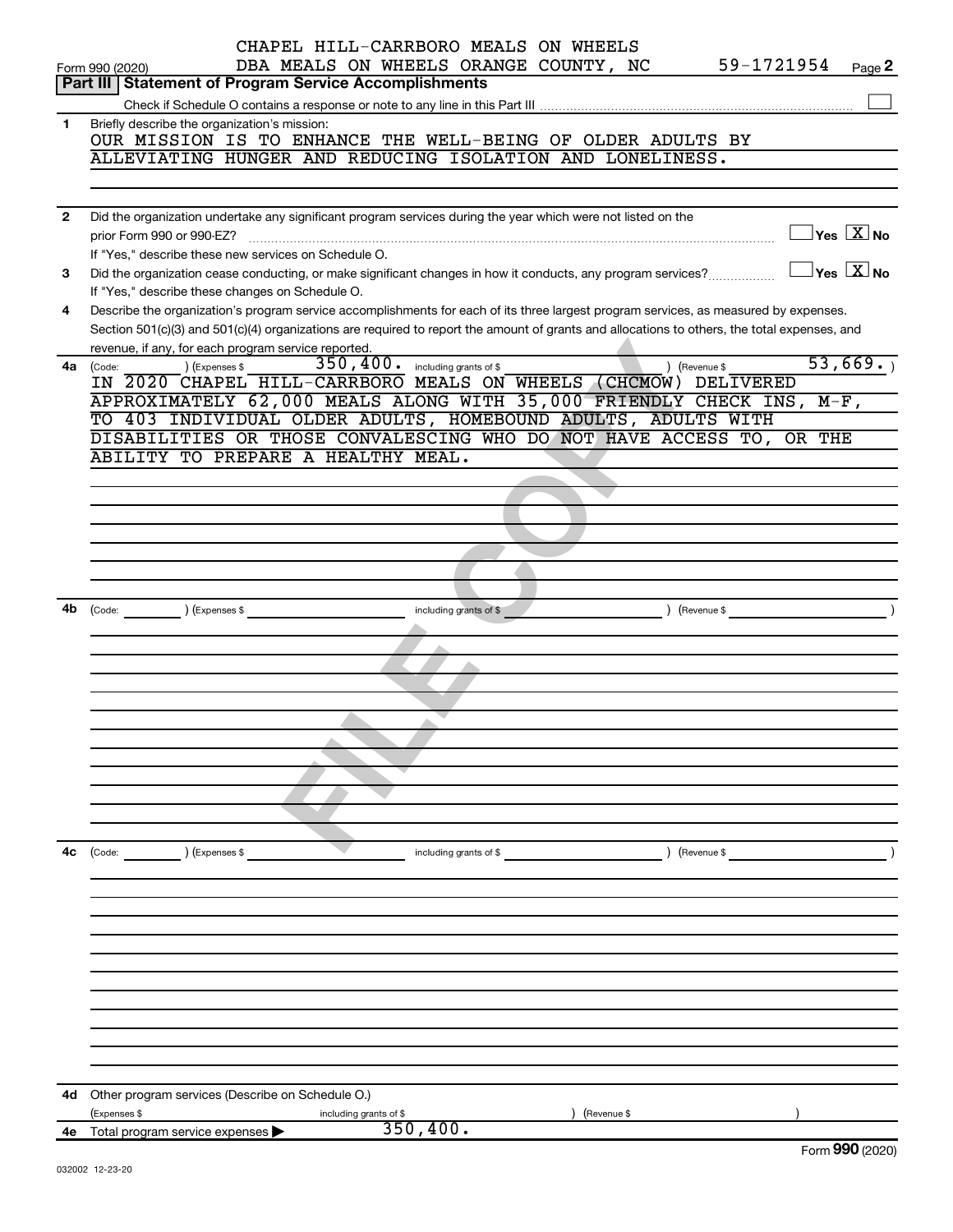#### Form 990 (2020) DBA MEALS ON WHEELS ORANGE COUNTY, NC  $59-1721954$   $_{\rm Page}$ **Part IV Checklist of Required Schedules**

|          | DBA MEALS ON WHEELS ORANGE COUNTY, NC<br>59-1721954<br>Form 990 (2020)                                                                                                                                                                             |                 |                         | Page 3                  |
|----------|----------------------------------------------------------------------------------------------------------------------------------------------------------------------------------------------------------------------------------------------------|-----------------|-------------------------|-------------------------|
|          | <b>Part IV   Checklist of Required Schedules</b>                                                                                                                                                                                                   |                 |                         |                         |
| 1.       | Is the organization described in section $501(c)(3)$ or $4947(a)(1)$ (other than a private foundation)?                                                                                                                                            |                 | Yes                     | No                      |
|          | If "Yes," complete Schedule A                                                                                                                                                                                                                      | 1               | x                       |                         |
| 2        |                                                                                                                                                                                                                                                    | $\overline{2}$  | $\overline{\textbf{x}}$ |                         |
| 3        | Did the organization engage in direct or indirect political campaign activities on behalf of or in opposition to candidates for                                                                                                                    |                 |                         |                         |
|          | public office? If "Yes," complete Schedule C, Part I                                                                                                                                                                                               | З               |                         | X.                      |
| 4        | Section 501(c)(3) organizations. Did the organization engage in lobbying activities, or have a section 501(h) election in effect                                                                                                                   |                 |                         |                         |
|          |                                                                                                                                                                                                                                                    | 4               |                         | x                       |
| 5.       | Is the organization a section 501(c)(4), 501(c)(5), or 501(c)(6) organization that receives membership dues, assessments, or                                                                                                                       | 5               |                         | x                       |
| 6        | Did the organization maintain any donor advised funds or any similar funds or accounts for which donors have the right to                                                                                                                          |                 |                         |                         |
|          | provide advice on the distribution or investment of amounts in such funds or accounts? If "Yes," complete Schedule D, Part I                                                                                                                       | 6               |                         | x                       |
| 7        | Did the organization receive or hold a conservation easement, including easements to preserve open space,                                                                                                                                          |                 |                         |                         |
|          | .                                                                                                                                                                                                                                                  | $\overline{7}$  |                         | x                       |
| 8        | Did the organization maintain collections of works of art, historical treasures, or other similar assets? If "Yes," complete                                                                                                                       | 8               |                         | x                       |
| 9        | Did the organization report an amount in Part X, line 21, for escrow or custodial account liability, serve as a custodian for                                                                                                                      |                 |                         |                         |
|          | amounts not listed in Part X; or provide credit counseling, debt management, credit repair, or debt negotiation services?                                                                                                                          |                 |                         |                         |
|          |                                                                                                                                                                                                                                                    | 9               |                         | x                       |
| 10       | Did the organization, directly or through a related organization, hold assets in donor-restricted endowments                                                                                                                                       | 10              |                         | x                       |
| 11       | If the organization's answer to any of the following questions is "Yes," then complete Schedule D, Parts VI, VII, VIII, IX, or X                                                                                                                   |                 |                         |                         |
|          | as applicable.                                                                                                                                                                                                                                     |                 |                         |                         |
|          | a Did the organization report an amount for land, buildings, and equipment in Part X, line 10? If "Yes," complete Schedule D,                                                                                                                      |                 |                         |                         |
|          |                                                                                                                                                                                                                                                    | 11a             | х                       |                         |
|          | <b>b</b> Did the organization report an amount for investments - other securities in Part X, line 12, that is 5% or more of its total                                                                                                              |                 |                         |                         |
|          |                                                                                                                                                                                                                                                    | 11 <sub>b</sub> |                         | x                       |
|          | c Did the organization report an amount for investments - program related in Part X, line 13, that is 5% or more of its total                                                                                                                      | 11c             |                         | x                       |
|          | assets reported in Part X, line 16? If "Yes," complete Schedule D, Part VIII [[[[[[[[[[[[[[[[[[[[[[[[[[[[[[[[<br>d Did the organization report an amount for other assets in Part X, line 15, that is 5% or more of its total assets reported in   |                 |                         |                         |
|          | Part X, line 16? If "Yes," complete Schedule D, Part IX [2010] [2010] [2010] [2010] [2010] [2010] [2010] [2010                                                                                                                                     | 11d             |                         | x                       |
|          |                                                                                                                                                                                                                                                    | 11e             | x                       |                         |
| f        | Did the organization's separate or consolidated financial statements for the tax year include a footnote that addresses                                                                                                                            |                 |                         |                         |
|          | the organization's liability for uncertain tax positions under FIN 48 (ASC 740)? If "Yes," complete Schedule D, Part X                                                                                                                             | 11f             | x                       |                         |
|          | 12a Did the organization obtain separate, independent audited financial statements for the tax year? If "Yes," complete<br>Schedule D, Parts XI and XII <b>measures and Construction Construction</b> Construction Construction Construction Const | 12a             |                         |                         |
|          | <b>b</b> Was the organization included in consolidated, independent audited financial statements for the tax year?                                                                                                                                 |                 |                         |                         |
|          | If "Yes," and if the organization answered "No" to line 12a, then completing Schedule D, Parts XI and XII is optional <i>manimum</i>                                                                                                               | <b>12b</b>      |                         | х<br>X                  |
| 13       |                                                                                                                                                                                                                                                    | 13<br>14a       |                         | $\overline{X}$          |
| 14a<br>b | Did the organization have aggregate revenues or expenses of more than \$10,000 from grantmaking, fundraising, business,                                                                                                                            |                 |                         |                         |
|          | investment, and program service activities outside the United States, or aggregate foreign investments valued at \$100,000                                                                                                                         |                 |                         |                         |
|          |                                                                                                                                                                                                                                                    | 14b             |                         | х                       |
| 15       | Did the organization report on Part IX, column (A), line 3, more than \$5,000 of grants or other assistance to or for any                                                                                                                          |                 |                         |                         |
|          |                                                                                                                                                                                                                                                    | 15              |                         | x                       |
| 16       | Did the organization report on Part IX, column (A), line 3, more than \$5,000 of aggregate grants or other assistance to                                                                                                                           |                 |                         |                         |
|          |                                                                                                                                                                                                                                                    | 16              |                         | х                       |
| 17       | Did the organization report a total of more than \$15,000 of expenses for professional fundraising services on Part IX,                                                                                                                            | 17              |                         | x                       |
| 18       | Did the organization report more than \$15,000 total of fundraising event gross income and contributions on Part VIII, lines                                                                                                                       |                 |                         |                         |
|          |                                                                                                                                                                                                                                                    | 18              | х                       |                         |
| 19       | Did the organization report more than \$15,000 of gross income from gaming activities on Part VIII, line 9a? If "Yes,"                                                                                                                             |                 |                         |                         |
|          | complete Schedule G, Part III                                                                                                                                                                                                                      | 19              |                         | x                       |
|          |                                                                                                                                                                                                                                                    | 20a             |                         | $\overline{\mathbf{x}}$ |
|          |                                                                                                                                                                                                                                                    | 20 <sub>b</sub> |                         |                         |
| 21       | Did the organization report more than \$5,000 of grants or other assistance to any domestic organization or                                                                                                                                        | 21              |                         | x                       |
|          | 032003 12-23-20                                                                                                                                                                                                                                    |                 |                         | Form 990 (2020)         |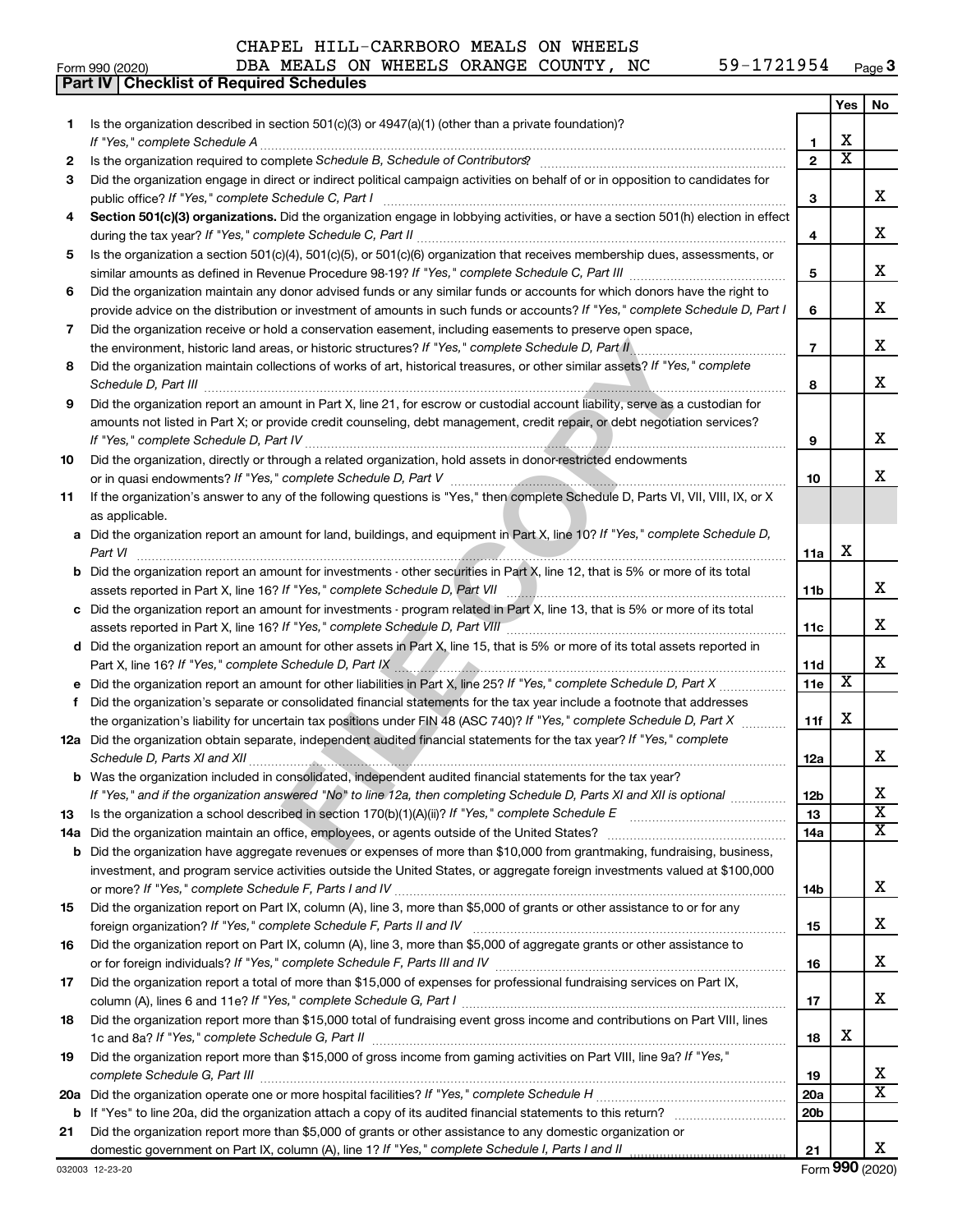#### Form (2020) **4** *(continued)* **Part IV Checklist of Required Schedules Yes No 22** Did the organization report more than \$5,000 of grants or other assistance to or for domestic individuals on х XXXXXXXXXXXXXXXXXXX Part IX, column (A), line 2? If "Yes," complete Schedule I, Parts I and III [11] [12] [12] [12] [12] [12] [12] [ **22 23** Did the organization answer "Yes" to Part VII, Section A, line 3, 4, or 5 about compensation of the organization's current and former officers, directors, trustees, key employees, and highest compensated employees? If "Yes," complete х **23** *Schedule J* ~~~~~~~~~~~~~~~~~~~~~~~~~~~~~~~~~~~~~~~~~~~~~~~~~~~~~~~~ **24** Did the organization have a tax-exempt bond issue with an outstanding principal amount of more than \$100,000 as of the **abcdab** last day of the year, that was issued after December 31, 2002? If "Yes," answer lines 24b through 24d and complete х **24a** *Schedule K. If "No," go to line 25a* ~~~~~~~~~~~~~~~~~~~~~~~~~~~~~~~~~~~~~~~~~~~~~ **24b** Did the organization invest any proceeds of tax-exempt bonds beyond a temporary period exception?  $\ldots$  $\ldots$  $\ldots$  $\ldots$  $\ldots$ Did the organization maintain an escrow account other than a refunding escrow at any time during the year to defease **24c** any tax-exempt bonds? ~~~~~~~~~~~~~~~~~~~~~~~~~~~~~~~~~~~~~~~~~~~~~~~~~~ **24d** Did the organization act as an "on behalf of" issuer for bonds outstanding at any time during the year? ~~~~~~~~~~~ **FILE COPY 25 Section 501(c)(3), 501(c)(4), and 501(c)(29) organizations.**  Did the organization engage in an excess benefit **25a** х *If "Yes," complete Schedule L, Part I* transaction with a disqualified person during the year? ~~~~~~~~~~~~~~~~ **b** Is the organization aware that it engaged in an excess benefit transaction with a disqualified person in a prior year, and that the transaction has not been reported on any of the organization's prior Forms 990 or 990-EZ? If "Yes," complete X *Schedule L, Part I* **25b** ~~~~~~~~~~~~~~~~~~~~~~~~~~~~~~~~~~~~~~~~~~~~~~~~~~~~ Did the organization report any amount on Part X, line 5 or 22, for receivables from or payables to any current **26** or former officer, director, trustee, key employee, creator or founder, substantial contributor, or 35% x **26** controlled entity or family member of any of these persons? If "Yes," complete Schedule L, Part II [11] [11] [1 Did the organization provide a grant or other assistance to any current or former officer, director, trustee, key employee, **27** creator or founder, substantial contributor or employee thereof, a grant selection committee member, or to a 35% controlled X **27** entity (including an employee thereof) or family member of any of these persons? If "Yes," complete Schedule L, Part III......... **28** Was the organization a party to a business transaction with one of the following parties (see Schedule L, Part IV instructions, for applicable filing thresholds, conditions, and exceptions): A current or former officer, director, trustee, key employee, creator or founder, or substantial contributor? If **abcab** Х *"Yes," complete Schedule L, Part IV* ~~~~~~~~~~~~~~~~~~~~~~~~~~~~~~~~~~~~~~~~~~~~ **28a**  $\overline{\texttt{x}}$ **28b** *If "Yes," complete Schedule L, Part IV* A family member of any individual described in line 28a? ~~~~~~~~~~~~~~~ A 35% controlled entity of one or more individuals and/or organizations described in lines 28a or 28b?*If* х **28c** *"Yes," complete Schedule L, Part IV* ~~~~~~~~~~~~~~~~~~~~~~~~~~~~~~~~~~~~~~~~~~~~  $\overline{\texttt{x}}$ **29** *If "Yes," complete Schedule M* Did the organization receive more than \$25,000 in non-cash contributions? ~~~~~~~~~ **29** Did the organization receive contributions of art, historical treasures, or other similar assets, or qualified conservation **30** х **30** *If "Yes," complete Schedule M* contributions? ~~~~~~~~~~~~~~~~~~~~~~~~~~~~~~~~~~~~~~~  $\overline{\texttt{x}}$ **31** Did the organization liquidate, terminate, or dissolve and cease operations? If "Yes," complete Schedule N, Part I **31 32** Did the organization sell, exchange, dispose of, or transfer more than 25% of its net assets?*If "Yes," complete* **32** х *Schedule N, Part II* ~~~~~~~~~~~~~~~~~~~~~~~~~~~~~~~~~~~~~~~~~~~~~~~~~~~~ **33** Did the organization own 100% of an entity disregarded as separate from the organization under Regulations X **33** *If "Yes," complete Schedule R, Part I* sections 301.7701-2 and 301.7701-3? ~~~~~~~~~~~~~~~~~~~~~~~~ **34** Was the organization related to any tax-exempt or taxable entity? If "Yes," complete Schedule R, Part II, III, or IV, and х *Part V, line 1* **34** ~~~~~~~~~~~~~~~~~~~~~~~~~~~~~~~~~~~~~~~~~~~~~~~~~~~~~~~  $\overline{\texttt{x}}$ **35a 35** Did the organization have a controlled entity within the meaning of section 512(b)(13)? ~~~~~~~~~~~~~~~~~~ **b** If "Yes" to line 35a, did the organization receive any payment from or engage in any transaction with a controlled entity **35b** *If "Yes," complete Schedule R, Part V, line 2* within the meaning of section 512(b)(13)? ~~~~~~~~~~~~~~~~~~~ 36 Section 501(c)(3) organizations. Did the organization make any transfers to an exempt non-charitable related organization? X *If "Yes," complete Schedule R, Part V, line 2* **36** ~~~~~~~~~~~~~~~~~~~~~~~~~~~~~~~~~~~~~~~~ Did the organization conduct more than 5% of its activities through an entity that is not a related organization **37 37** x and that is treated as a partnership for federal income tax purposes? If "Yes," complete Schedule R, Part VI medi **38** Did the organization complete Schedule O and provide explanations in Schedule O for Part VI, lines 11b and 19? X **38 Note:**  All Form 990 filers are required to complete Schedule O **Part V** Statements Regarding Other IRS Filings and Tax Compliance Check if Schedule O contains a response or note to any line in this Part V  $\Box$ **Yes No** 2<br>0 **1a 1a** Enter the number reported in Box 3 of Form 1096. Enter -0- if not applicable .............................. **abc b** Enter the number of Forms W-2G included in line 1a. Enter -0- if not applicable  $\ldots$  $\ldots$  $\ldots$  $\ldots$  $\ldots$ **1b** Did the organization comply with backup withholding rules for reportable payments to vendors and reportable gaming

(gambling) winnings to prize winners?

**1c**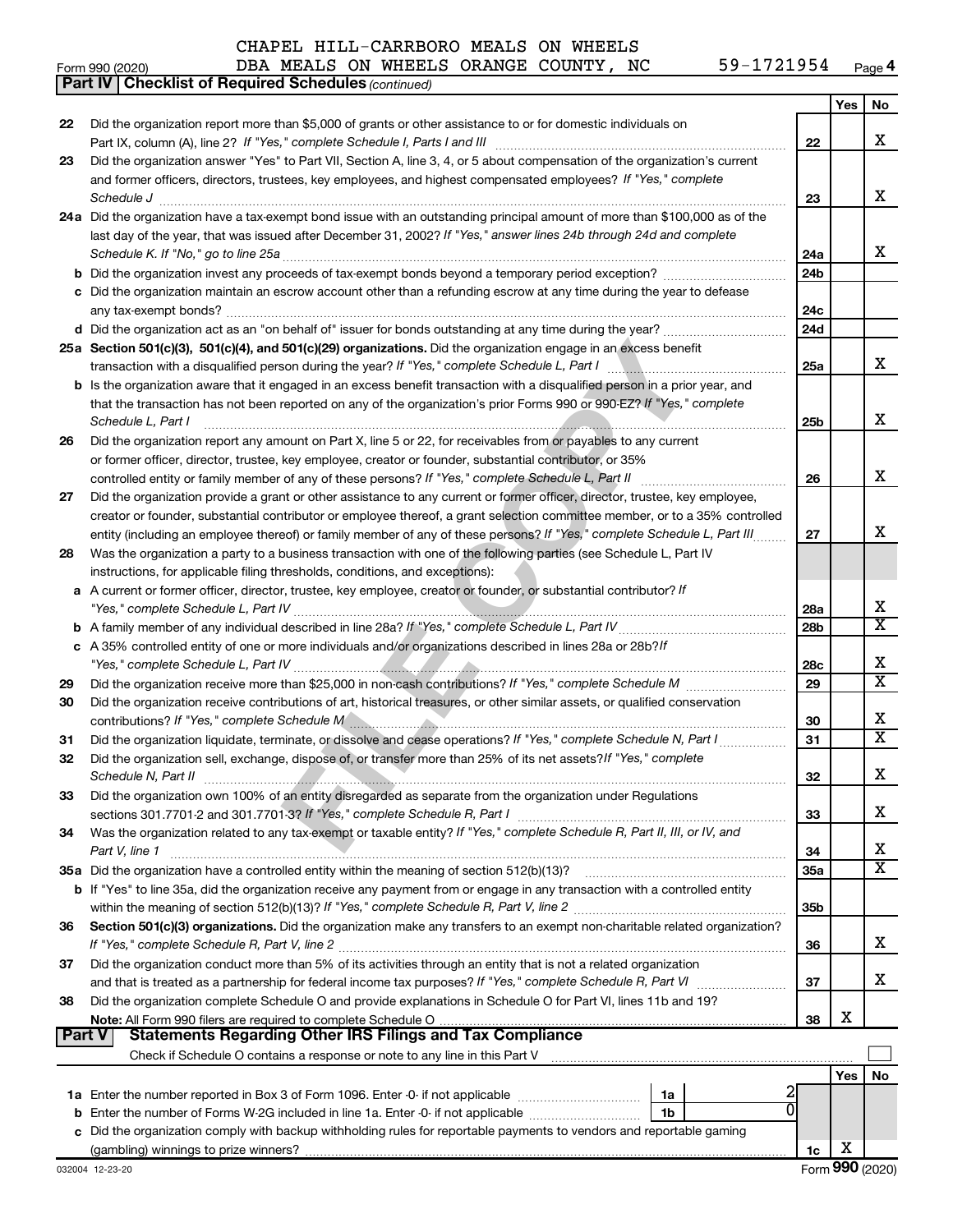| Form 990 (2020) |  |  |  |  |  |  | DBA MEALS ON WHEELS ORANGE COUNTY, NC |  | 59-1721954 | Page 5 |
|-----------------|--|--|--|--|--|--|---------------------------------------|--|------------|--------|
|-----------------|--|--|--|--|--|--|---------------------------------------|--|------------|--------|

| Part V | <b>Statements Regarding Other IRS Filings and Tax Compliance (continued)</b>                                                                    |                 |                 |     |                         |  |  |  |  |
|--------|-------------------------------------------------------------------------------------------------------------------------------------------------|-----------------|-----------------|-----|-------------------------|--|--|--|--|
|        |                                                                                                                                                 |                 |                 | Yes | No                      |  |  |  |  |
|        | 2a Enter the number of employees reported on Form W-3, Transmittal of Wage and Tax Statements,                                                  |                 |                 |     |                         |  |  |  |  |
|        | filed for the calendar year ending with or within the year covered by this return                                                               | 51<br>2a        |                 |     |                         |  |  |  |  |
|        |                                                                                                                                                 |                 | 2 <sub>b</sub>  | X   |                         |  |  |  |  |
|        |                                                                                                                                                 |                 |                 |     |                         |  |  |  |  |
| За     | Did the organization have unrelated business gross income of \$1,000 or more during the year?                                                   |                 |                 |     |                         |  |  |  |  |
| b      |                                                                                                                                                 |                 |                 |     |                         |  |  |  |  |
|        | 4a At any time during the calendar year, did the organization have an interest in, or a signature or other authority over, a                    |                 |                 |     |                         |  |  |  |  |
|        | financial account in a foreign country (such as a bank account, securities account, or other financial account)?                                |                 | 4a              |     | x                       |  |  |  |  |
|        | <b>b</b> If "Yes," enter the name of the foreign country $\blacktriangleright$                                                                  |                 |                 |     |                         |  |  |  |  |
|        | See instructions for filing requirements for FinCEN Form 114, Report of Foreign Bank and Financial Accounts (FBAR).                             |                 |                 |     |                         |  |  |  |  |
| 5a     |                                                                                                                                                 |                 | 5a              |     | x                       |  |  |  |  |
| b      |                                                                                                                                                 |                 | 5b              |     | $\overline{\texttt{X}}$ |  |  |  |  |
| с      |                                                                                                                                                 |                 | 5c              |     |                         |  |  |  |  |
| 6а     | Does the organization have annual gross receipts that are normally greater than \$100,000, and did the organization solicit                     |                 |                 |     |                         |  |  |  |  |
|        |                                                                                                                                                 |                 | 6a              |     | х                       |  |  |  |  |
|        | <b>b</b> If "Yes," did the organization include with every solicitation an express statement that such contributions or gifts                   |                 |                 |     |                         |  |  |  |  |
|        |                                                                                                                                                 |                 | 6b              |     |                         |  |  |  |  |
| 7      | Organizations that may receive deductible contributions under section 170(c).                                                                   |                 |                 |     |                         |  |  |  |  |
| а      | Did the organization receive a payment in excess of \$75 made partly as a contribution and partly for goods and services provided to the payor? |                 | 7a              |     | x                       |  |  |  |  |
| b      | If "Yes," did the organization notify the donor of the value of the goods or services provided?                                                 |                 | 7b              |     |                         |  |  |  |  |
| с      | Did the organization sell, exchange, or otherwise dispose of tangible personal property for which it was required                               |                 |                 |     |                         |  |  |  |  |
|        |                                                                                                                                                 |                 | 7c              |     | х                       |  |  |  |  |
|        |                                                                                                                                                 | 7d              |                 |     |                         |  |  |  |  |
| е      | Did the organization receive any funds, directly or indirectly, to pay premiums on a personal benefit contract?                                 |                 | 7е              |     | х                       |  |  |  |  |
| Ť.     |                                                                                                                                                 |                 |                 |     |                         |  |  |  |  |
| g      | If the organization received a contribution of qualified intellectual property, did the organization file Form 8899 as required?                |                 | 7g              |     |                         |  |  |  |  |
| h      | If the organization received a contribution of cars, boats, airplanes, or other vehicles, did the organization file a Form 1098-C?              |                 | 7h              |     |                         |  |  |  |  |
| 8      | Sponsoring organizations maintaining donor advised funds. Did a donor advised fund maintained by the                                            |                 |                 |     |                         |  |  |  |  |
|        | sponsoring organization have excess business holdings at any time during the year?                                                              |                 | 8               |     |                         |  |  |  |  |
| 9      | Sponsoring organizations maintaining donor advised funds.                                                                                       |                 |                 |     |                         |  |  |  |  |
| а      | Did the sponsoring organization make any taxable distributions under section 4966?                                                              |                 | 9а              |     |                         |  |  |  |  |
| b      |                                                                                                                                                 |                 | 9b              |     |                         |  |  |  |  |
| 10     | Section 501(c)(7) organizations. Enter:                                                                                                         |                 |                 |     |                         |  |  |  |  |
| а      |                                                                                                                                                 | 10a             |                 |     |                         |  |  |  |  |
|        | b Gross receipts, included on Form 990, Part VIII, line 12, for public use of club facilities                                                   | 10b             |                 |     |                         |  |  |  |  |
| 11     | Section 501(c)(12) organizations. Enter:                                                                                                        |                 |                 |     |                         |  |  |  |  |
| а      |                                                                                                                                                 | 11a             |                 |     |                         |  |  |  |  |
|        | b Gross income from other sources (Do not net amounts due or paid to other sources against                                                      |                 |                 |     |                         |  |  |  |  |
|        | amounts due or received from them.)                                                                                                             | 11b             |                 |     |                         |  |  |  |  |
|        | 12a Section 4947(a)(1) non-exempt charitable trusts. Is the organization filing Form 990 in lieu of Form 1041?                                  |                 | 12a             |     |                         |  |  |  |  |
|        | <b>b</b> If "Yes," enter the amount of tax-exempt interest received or accrued during the year                                                  | 12 <sub>b</sub> |                 |     |                         |  |  |  |  |
| 13     | Section 501(c)(29) qualified nonprofit health insurance issuers.                                                                                |                 |                 |     |                         |  |  |  |  |
|        | a Is the organization licensed to issue qualified health plans in more than one state?                                                          |                 | 13a             |     |                         |  |  |  |  |
|        | Note: See the instructions for additional information the organization must report on Schedule O.                                               |                 |                 |     |                         |  |  |  |  |
|        | <b>b</b> Enter the amount of reserves the organization is required to maintain by the states in which the                                       |                 |                 |     |                         |  |  |  |  |
|        |                                                                                                                                                 | 13b             |                 |     |                         |  |  |  |  |
| с      |                                                                                                                                                 | 13c             |                 |     |                         |  |  |  |  |
| 14a    | Did the organization receive any payments for indoor tanning services during the tax year?                                                      |                 | 14a             |     | X                       |  |  |  |  |
| b      | If "Yes," has it filed a Form 720 to report these payments? If "No," provide an explanation on Schedule O                                       |                 | 14 <sub>b</sub> |     |                         |  |  |  |  |
| 15     | Is the organization subject to the section 4960 tax on payment(s) of more than \$1,000,000 in remuneration or                                   |                 |                 |     |                         |  |  |  |  |
|        | excess parachute payment(s) during the year?                                                                                                    |                 | 15              |     | х                       |  |  |  |  |
|        | If "Yes," see instructions and file Form 4720, Schedule N.                                                                                      |                 |                 |     |                         |  |  |  |  |
| 16     | Is the organization an educational institution subject to the section 4968 excise tax on net investment income?                                 |                 | 16              |     | x                       |  |  |  |  |
|        | If "Yes," complete Form 4720, Schedule O.                                                                                                       |                 |                 |     |                         |  |  |  |  |
|        |                                                                                                                                                 |                 |                 |     |                         |  |  |  |  |

Form (2020) **990**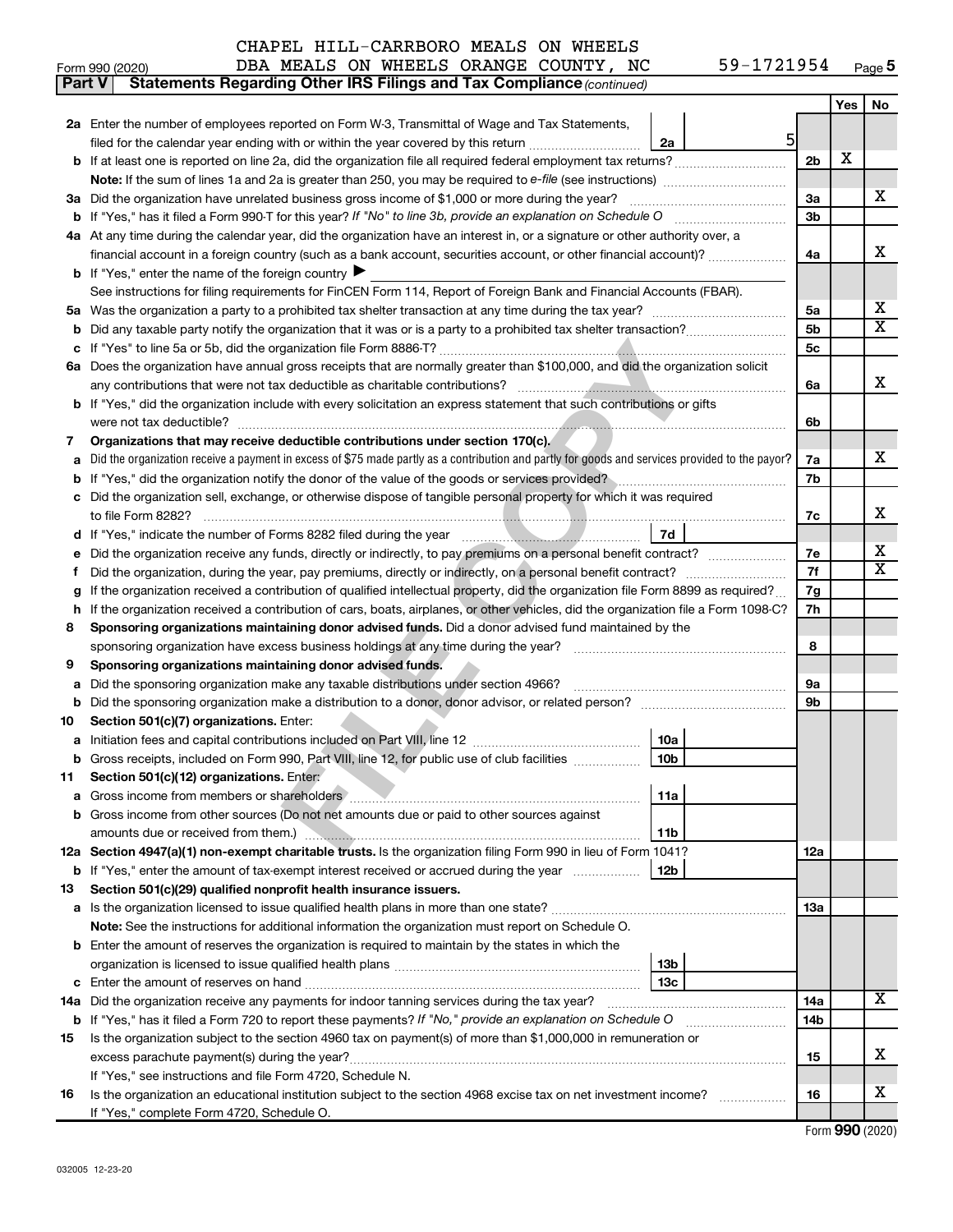| Form 990 (2020) | DBA | <b>MEALS</b> | ON | WHEELS | ORANGE | COUNTY | NC | -aae o |
|-----------------|-----|--------------|----|--------|--------|--------|----|--------|
|                 |     |              |    |        |        |        |    |        |

|             | <b>Part VI Governance, Management, and Disclosure</b> For each "Yes" response to lines 2 through 7b below, and for a "No" response               |              |                         |                         |
|-------------|--------------------------------------------------------------------------------------------------------------------------------------------------|--------------|-------------------------|-------------------------|
|             | to line 8a, 8b, or 10b below, describe the circumstances, processes, or changes on Schedule O. See instructions.                                 |              |                         |                         |
|             |                                                                                                                                                  |              |                         | $\overline{\mathbf{X}}$ |
|             | <b>Section A. Governing Body and Management</b>                                                                                                  |              |                         |                         |
|             |                                                                                                                                                  |              | Yes                     | No                      |
|             | 15<br>1a Enter the number of voting members of the governing body at the end of the tax year<br>1a                                               |              |                         |                         |
|             | If there are material differences in voting rights among members of the governing body, or if the governing                                      |              |                         |                         |
|             | body delegated broad authority to an executive committee or similar committee, explain on Schedule O.                                            |              |                         |                         |
| $\mathbf b$ | 15<br>Enter the number of voting members included on line 1a, above, who are independent<br>1b                                                   |              |                         |                         |
| 2           | Did any officer, director, trustee, or key employee have a family relationship or a business relationship with any other                         |              |                         |                         |
|             | officer, director, trustee, or key employee?                                                                                                     | $\mathbf{2}$ |                         | х                       |
| 3           | Did the organization delegate control over management duties customarily performed by or under the direct supervision                            |              |                         |                         |
|             |                                                                                                                                                  | 3            |                         | х                       |
| 4           | Did the organization make any significant changes to its governing documents since the prior Form 990 was filed?                                 | 4            |                         | $\overline{\textbf{x}}$ |
| 5           |                                                                                                                                                  | 5            |                         | $\overline{\mathbf{x}}$ |
| 6           |                                                                                                                                                  | 6            |                         | $\overline{\textbf{x}}$ |
| 7a          | Did the organization have members, stockholders, or other persons who had the power to elect or appoint one or                                   |              |                         |                         |
|             |                                                                                                                                                  | 7a           |                         | X                       |
| b           | Are any governance decisions of the organization reserved to (or subject to approval by) members, stockholders, or                               |              |                         |                         |
|             | persons other than the governing body?                                                                                                           | 7b           |                         | х                       |
| 8           | Did the organization contemporaneously document the meetings held or written actions undertaken during the year by the following:                |              |                         |                         |
| a           |                                                                                                                                                  | 8а           | х                       |                         |
| $\mathbf b$ |                                                                                                                                                  | 8b           | $\overline{\textbf{x}}$ |                         |
| 9           | Is there any officer, director, trustee, or key employee listed in Part VII, Section A, who cannot be reached at the                             |              |                         |                         |
|             |                                                                                                                                                  | 9            |                         | х                       |
|             | Section B. Policies (This Section B requests information about policies not required by the Internal Revenue Code.)                              |              |                         |                         |
|             |                                                                                                                                                  |              | Yes                     | No                      |
|             |                                                                                                                                                  | 10a          |                         | х                       |
|             | b If "Yes," did the organization have written policies and procedures governing the activities of such chapters, affiliates,                     |              |                         |                         |
|             |                                                                                                                                                  | 10b          |                         |                         |
|             | 11a Has the organization provided a complete copy of this Form 990 to all members of its governing body before filing the form?                  | 11a          | X                       |                         |
| b           | Describe in Schedule O the process, if any, used by the organization to review this Form 990.                                                    |              |                         |                         |
| 12a         |                                                                                                                                                  | 12a          | X                       |                         |
| b           | Were officers, directors, or trustees, and key employees required to disclose annually interests that could give rise to conflicts?              | 12b          | $\overline{\textbf{x}}$ |                         |
| с           | Did the organization regularly and consistently monitor and enforce compliance with the policy? If "Yes," describe                               |              |                         |                         |
|             |                                                                                                                                                  | 12c          | х                       |                         |
| 13          |                                                                                                                                                  | 13           | $\overline{\textbf{x}}$ |                         |
| 14          | Did the organization have a written document retention and destruction policy? [11] manufaction manufaction in                                   | 14           |                         | Χ                       |
| 15          | Did the process for determining compensation of the following persons include a review and approval by independent                               |              |                         |                         |
|             | persons, comparability data, and contemporaneous substantiation of the deliberation and decision?                                                |              | X                       |                         |
| a           |                                                                                                                                                  | 15a          |                         |                         |
|             |                                                                                                                                                  | 15b          |                         | X                       |
|             | If "Yes" to line 15a or 15b, describe the process in Schedule O (see instructions).                                                              |              |                         |                         |
|             | 16a Did the organization invest in, contribute assets to, or participate in a joint venture or similar arrangement with a                        |              |                         | х                       |
|             | taxable entity during the year?                                                                                                                  | 16a          |                         |                         |
|             | b If "Yes," did the organization follow a written policy or procedure requiring the organization to evaluate its participation                   |              |                         |                         |
|             | in joint venture arrangements under applicable federal tax law, and take steps to safeguard the organization's                                   |              |                         |                         |
|             | exempt status with respect to such arrangements?<br><b>Section C. Disclosure</b>                                                                 | 16b          |                         |                         |
| 17          | List the states with which a copy of this Form 990 is required to be filed $\blacktriangleright NC$                                              |              |                         |                         |
| 18          | Section 6104 requires an organization to make its Forms 1023 (1024 or 1024-A, if applicable), 990, and 990-T (Section 501(c)(3)s only) available |              |                         |                         |
|             | for public inspection. Indicate how you made these available. Check all that apply.                                                              |              |                         |                         |
|             | $\lfloor X \rfloor$ Own website<br>$\lfloor \underline{X} \rfloor$ Upon request<br>$\Box$ Another's website<br>Other (explain on Schedule O)     |              |                         |                         |
| 19          | Describe on Schedule O whether (and if so, how) the organization made its governing documents, conflict of interest policy, and financial        |              |                         |                         |
|             | statements available to the public during the tax year.                                                                                          |              |                         |                         |
| 20          | State the name, address, and telephone number of the person who possesses the organization's books and records                                   |              |                         |                         |
|             | SHANNON GRABOWSKI - 919-942-2948                                                                                                                 |              |                         |                         |
|             | P.O BOX 2102, CHAPEL HILL, NC 27515-2102                                                                                                         |              |                         |                         |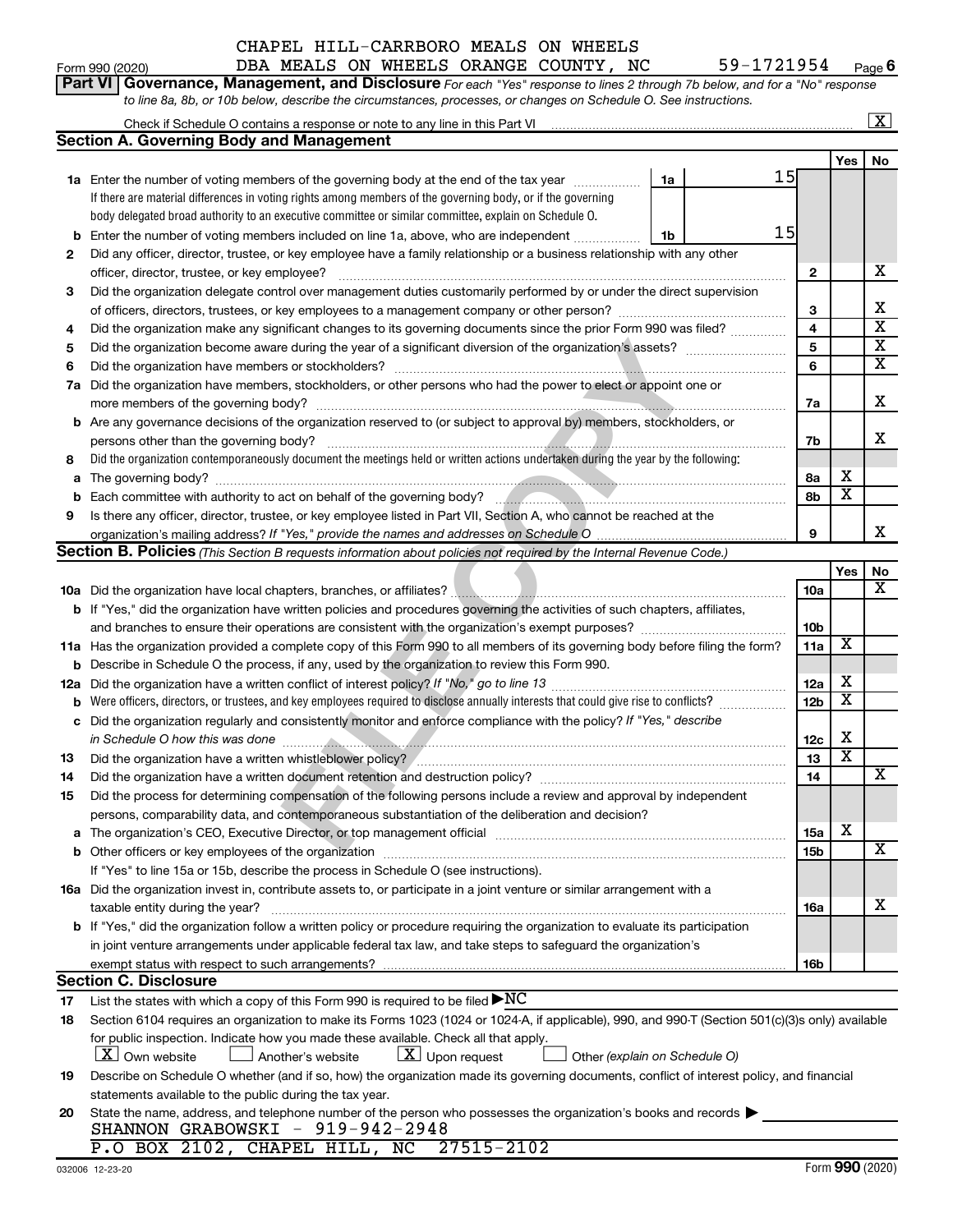|                                                                                            |                                                                                            |  |  |  | CHAPEL HILL-CARRBORO MEALS ON WHEELS  |  |                                                                                                                                                            |        |  |  |  |
|--------------------------------------------------------------------------------------------|--------------------------------------------------------------------------------------------|--|--|--|---------------------------------------|--|------------------------------------------------------------------------------------------------------------------------------------------------------------|--------|--|--|--|
| Form 990 (2020)                                                                            |                                                                                            |  |  |  | DBA MEALS ON WHEELS ORANGE COUNTY, NC |  | $59 - 1721954$                                                                                                                                             | Page 7 |  |  |  |
|                                                                                            | Part VII Compensation of Officers, Directors, Trustees, Key Employees, Highest Compensated |  |  |  |                                       |  |                                                                                                                                                            |        |  |  |  |
|                                                                                            | <b>Employees, and Independent Contractors</b>                                              |  |  |  |                                       |  |                                                                                                                                                            |        |  |  |  |
|                                                                                            | Check if Schedule O contains a response or note to any line in this Part VII               |  |  |  |                                       |  |                                                                                                                                                            |        |  |  |  |
| Section A. Officers, Directors, Trustees, Key Employees, and Highest Compensated Employees |                                                                                            |  |  |  |                                       |  |                                                                                                                                                            |        |  |  |  |
|                                                                                            |                                                                                            |  |  |  |                                       |  | 1a Complete this table for all persons required to be listed. Report compensation for the calendar year ending with or within the organization's tax year. |        |  |  |  |
| Enter -0- in columns (D), (E), and (F) if no compensation was paid.                        |                                                                                            |  |  |  |                                       |  | • List all of the organization's current officers, directors, trustees (whether individuals or organizations), regardless of amount of compensation.       |        |  |  |  |
|                                                                                            |                                                                                            |  |  |  |                                       |  |                                                                                                                                                            |        |  |  |  |

| Form 990 (2020)                                                                                                                                                                                                                   |                        |                                |                       |                                                                  |              |                                   |        | DBA MEALS ON WHEELS ORANGE COUNTY, NC | 59-1721954                       | Page 7                   |
|-----------------------------------------------------------------------------------------------------------------------------------------------------------------------------------------------------------------------------------|------------------------|--------------------------------|-----------------------|------------------------------------------------------------------|--------------|-----------------------------------|--------|---------------------------------------|----------------------------------|--------------------------|
| Part VII Compensation of Officers, Directors, Trustees, Key Employees, Highest Compensated                                                                                                                                        |                        |                                |                       |                                                                  |              |                                   |        |                                       |                                  |                          |
| <b>Employees, and Independent Contractors</b>                                                                                                                                                                                     |                        |                                |                       |                                                                  |              |                                   |        |                                       |                                  |                          |
| Check if Schedule O contains a response or note to any line in this Part VII                                                                                                                                                      |                        |                                |                       |                                                                  |              |                                   |        |                                       |                                  |                          |
| Section A. Officers, Directors, Trustees, Key Employees, and Highest Compensated Employees                                                                                                                                        |                        |                                |                       |                                                                  |              |                                   |        |                                       |                                  |                          |
| 1a Complete this table for all persons required to be listed. Report compensation for the calendar year ending with or within the organization's tax year                                                                         |                        |                                |                       |                                                                  |              |                                   |        |                                       |                                  |                          |
| • List all of the organization's current officers, directors, trustees (whether individuals or organizations), regardless of amount of compensation.<br>Enter -0- in columns (D), (E), and (F) if no compensation was paid.       |                        |                                |                       |                                                                  |              |                                   |        |                                       |                                  |                          |
| • List all of the organization's current key employees, if any. See instructions for definition of "key employee."                                                                                                                |                        |                                |                       |                                                                  |              |                                   |        |                                       |                                  |                          |
| • List the organization's five <i>current</i> highest compensated employees (other than an officer, director, trustee, or key employee) who received report-                                                                      |                        |                                |                       |                                                                  |              |                                   |        |                                       |                                  |                          |
| able compensation (Box 5 of Form W-2 and/or Box 7 of Form 1099-MISC) of more than \$100,000 from the organization and any related organizations.                                                                                  |                        |                                |                       |                                                                  |              |                                   |        |                                       |                                  |                          |
| • List all of the organization's former officers, key employees, and highest compensated employees who received more than \$100,000 of                                                                                            |                        |                                |                       |                                                                  |              |                                   |        |                                       |                                  |                          |
| reportable compensation from the organization and any related organizations.<br>• List all of the organization's former directors or trustees that received, in the capacity as a former director or trustee of the organization, |                        |                                |                       |                                                                  |              |                                   |        |                                       |                                  |                          |
| more than \$10,000 of reportable compensation from the organization and any related organizations.                                                                                                                                |                        |                                |                       |                                                                  |              |                                   |        |                                       |                                  |                          |
| See instructions for the order in which to list the persons above.                                                                                                                                                                |                        |                                |                       |                                                                  |              |                                   |        |                                       |                                  |                          |
| Check this box if neither the organization nor any related organization compensated any current officer, director, or trustee.                                                                                                    |                        |                                |                       |                                                                  |              |                                   |        |                                       |                                  |                          |
| (A)                                                                                                                                                                                                                               | (B)                    |                                |                       | (C)                                                              |              |                                   |        | (D)                                   | (E)                              | (F)                      |
| Name and title                                                                                                                                                                                                                    | Average                |                                |                       | Position<br>(do not check more than one                          |              |                                   |        | Reportable                            | Reportable                       | Estimated                |
|                                                                                                                                                                                                                                   | hours per              |                                |                       | box, unless person is both an<br>officer and a director/trustee) |              |                                   |        | compensation                          | compensation                     | amount of                |
|                                                                                                                                                                                                                                   | week                   |                                |                       |                                                                  |              |                                   |        | from                                  | from related                     | other                    |
|                                                                                                                                                                                                                                   | (list any<br>hours for |                                |                       |                                                                  |              |                                   |        | the<br>organization                   | organizations<br>(W-2/1099-MISC) | compensation<br>from the |
|                                                                                                                                                                                                                                   | related                |                                |                       |                                                                  |              |                                   |        | (W-2/1099-MISC)                       |                                  | organization             |
|                                                                                                                                                                                                                                   | organizations          |                                |                       |                                                                  |              |                                   |        |                                       |                                  | and related              |
|                                                                                                                                                                                                                                   | below                  | Individual trustee or director | Institutional trustee |                                                                  | Key employee | Highest compensated<br>  employee | Former |                                       |                                  | organizations            |
|                                                                                                                                                                                                                                   | line)                  |                                |                       | Officer                                                          |              |                                   |        |                                       |                                  |                          |
| RACHEL SOBEL BEARMAN<br>(1)                                                                                                                                                                                                       | 40.00                  |                                |                       |                                                                  |              |                                   |        |                                       |                                  |                          |
| EXECUTIVE DIRECTOR                                                                                                                                                                                                                | 10.00                  |                                |                       | X                                                                |              |                                   |        | 68,873.                               | $\mathbf 0$ .                    | $0$ .                    |
| PATTY BERGEY<br>(2)<br><b>CHAIR</b>                                                                                                                                                                                               |                        | X                              |                       | $\mathbf X$                                                      |              |                                   |        | 0                                     | $\mathbf 0$ .                    | $\mathbf 0$ .            |
| <b>BRIAN ROWE</b><br>(3)                                                                                                                                                                                                          | 10.00                  |                                |                       |                                                                  |              |                                   |        |                                       |                                  |                          |
| VICE CHAIR                                                                                                                                                                                                                        |                        | X                              |                       | X                                                                |              |                                   |        | 0                                     | $\mathbf 0$ .                    | $\mathbf 0$ .            |
| MARY PASSANNANTE<br>(4)                                                                                                                                                                                                           | 5.00                   |                                |                       |                                                                  |              |                                   |        |                                       |                                  |                          |
| <b>SECRETARY</b>                                                                                                                                                                                                                  |                        | X                              |                       | X                                                                |              |                                   |        | 0                                     | $\mathbf 0$ .                    | $\mathbf 0$ .            |
| <b>JENNIFER THOMASON</b><br>(5)                                                                                                                                                                                                   | 5.00                   |                                |                       |                                                                  |              |                                   |        |                                       |                                  |                          |
| <b>VOLUNTEER CHAIR</b>                                                                                                                                                                                                            |                        | X                              |                       |                                                                  |              |                                   |        | 0                                     | $\mathbf 0$ .                    | $\mathbf 0$ .            |
| MICHELLE CAMPELL<br>(6)                                                                                                                                                                                                           | 5.00                   |                                |                       |                                                                  |              |                                   |        |                                       |                                  |                          |
| STRATEGIC PLANNING CHAIR                                                                                                                                                                                                          |                        | X                              |                       |                                                                  |              |                                   |        | 0                                     | $\mathbf 0$ .                    | $0$ .                    |
| (7) RICHARD SCHRAMM                                                                                                                                                                                                               | 5.00                   |                                |                       |                                                                  |              |                                   |        |                                       |                                  |                          |
| DEVELOPMENT CHAIR                                                                                                                                                                                                                 |                        | X                              |                       |                                                                  |              |                                   |        | 0.                                    | 0.                               | $\mathbf 0$ .            |
| (8) ALEX AURITI                                                                                                                                                                                                                   | 5.00                   |                                |                       |                                                                  |              |                                   |        |                                       |                                  |                          |
| $AT-LARGE$                                                                                                                                                                                                                        |                        | x                              |                       |                                                                  |              |                                   |        | 0.                                    | $\mathbf 0$ .                    | $\mathbf 0$ .            |
| (9) CAROLYN CATTLE                                                                                                                                                                                                                | 5.00                   |                                |                       |                                                                  |              |                                   |        |                                       |                                  |                          |
| AT-LARGE<br>(10) JORDON BUCK                                                                                                                                                                                                      | 5.00                   | X                              |                       |                                                                  |              |                                   |        | 0.                                    | $\mathbf 0$ .                    | $\mathbf 0$ .            |
| AT-LARGE                                                                                                                                                                                                                          |                        | X                              |                       |                                                                  |              |                                   |        | 0.                                    | 0.                               | $\mathbf 0$ .            |
| (11) GLENN FLYNN                                                                                                                                                                                                                  | 5.00                   |                                |                       |                                                                  |              |                                   |        |                                       |                                  |                          |
| $AT-LARGE$                                                                                                                                                                                                                        |                        | x                              |                       |                                                                  |              |                                   |        | 0.                                    | 0.                               | $\mathbf 0$ .            |
| (12) KIT STANLEY                                                                                                                                                                                                                  | 5.00                   |                                |                       |                                                                  |              |                                   |        |                                       |                                  |                          |
| AT-LARGE                                                                                                                                                                                                                          |                        | x                              |                       |                                                                  |              |                                   |        | 0.                                    | 0.                               | $\mathbf 0$ .            |
| (13) LEE STRANGE                                                                                                                                                                                                                  | 5.00                   |                                |                       |                                                                  |              |                                   |        |                                       |                                  |                          |
| AT-LARGE                                                                                                                                                                                                                          |                        | X                              |                       |                                                                  |              |                                   |        | 0.                                    | 0.                               | $\mathbf 0$ .            |
| (14) SHARON BUSHNELL                                                                                                                                                                                                              | 5.00                   |                                |                       |                                                                  |              |                                   |        |                                       |                                  |                          |
| EX-OFFICIO                                                                                                                                                                                                                        |                        |                                | X                     |                                                                  |              |                                   |        | 0.                                    | 0.                               | $\mathbf 0$ .            |
| (15) SWETA ADKIN                                                                                                                                                                                                                  | 10.00                  |                                |                       |                                                                  |              |                                   |        |                                       |                                  |                          |
| TREASURER                                                                                                                                                                                                                         |                        | X                              |                       | X                                                                |              |                                   |        | 0.                                    | 0.                               | $\mathbf 0$ .            |
| (16) HANIYA MIR                                                                                                                                                                                                                   | 5.00                   |                                |                       |                                                                  |              |                                   |        |                                       |                                  |                          |
| $AT-LARGE$                                                                                                                                                                                                                        |                        | x                              |                       |                                                                  |              |                                   |        | 0.                                    | $\mathbf 0$ .                    | 0.                       |
| (17) NORMA WHITE                                                                                                                                                                                                                  | 5.00                   |                                |                       |                                                                  |              |                                   |        |                                       |                                  |                          |
| AT-LARGE                                                                                                                                                                                                                          |                        | x                              |                       |                                                                  |              |                                   |        | 0.                                    | 0.                               | 0.                       |
| 032007 12-23-20                                                                                                                                                                                                                   |                        |                                |                       |                                                                  |              |                                   |        |                                       |                                  | Form 990 (2020)          |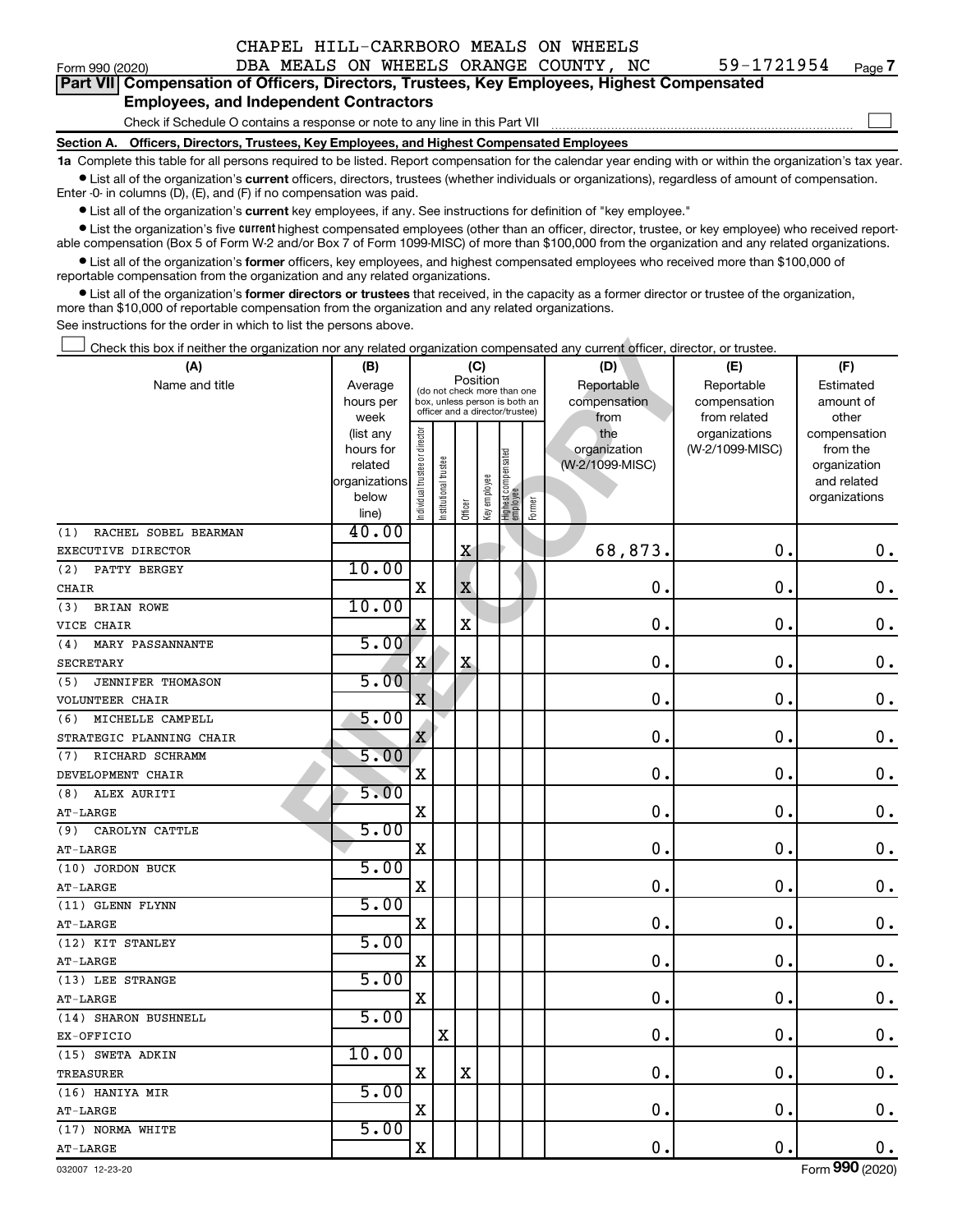|                                    |                                                                                                                                                                                                                                                        |                                                                      |                                |                                                                                                 |                 |              |                                  |        | CHAPEL HILL-CARRBORO MEALS ON WHEELS<br>DBA MEALS ON WHEELS ORANGE COUNTY, NC | 59-1721954                                        |          |                     |                                                                          |
|------------------------------------|--------------------------------------------------------------------------------------------------------------------------------------------------------------------------------------------------------------------------------------------------------|----------------------------------------------------------------------|--------------------------------|-------------------------------------------------------------------------------------------------|-----------------|--------------|----------------------------------|--------|-------------------------------------------------------------------------------|---------------------------------------------------|----------|---------------------|--------------------------------------------------------------------------|
| Form 990 (2020)<br><b>Part VII</b> | Section A. Officers, Directors, Trustees, Key Employees, and Highest Compensated Employees (continued)                                                                                                                                                 |                                                                      |                                |                                                                                                 |                 |              |                                  |        |                                                                               |                                                   |          |                     | Page 8                                                                   |
|                                    | (A)<br>Name and title                                                                                                                                                                                                                                  | (B)<br>Average<br>hours per<br>week                                  |                                | (do not check more than one<br>box, unless person is both an<br>officer and a director/trustee) | (C)<br>Position |              |                                  |        | (D)<br>Reportable<br>compensation<br>from                                     | (E)<br>Reportable<br>compensation<br>from related |          |                     | (F)<br>Estimated<br>amount of<br>other                                   |
|                                    |                                                                                                                                                                                                                                                        | (list any<br>hours for<br>related<br>organizations<br>below<br>line) | Individual trustee or director | Institutional trustee                                                                           | Officer         | Key employee | Highest compensated<br> employee | Former | the<br>organization<br>(W-2/1099-MISC)                                        | organizations<br>(W-2/1099-MISC)                  |          |                     | compensation<br>from the<br>organization<br>and related<br>organizations |
|                                    |                                                                                                                                                                                                                                                        |                                                                      |                                |                                                                                                 |                 |              |                                  |        |                                                                               |                                                   |          |                     |                                                                          |
|                                    |                                                                                                                                                                                                                                                        |                                                                      |                                |                                                                                                 |                 |              |                                  |        |                                                                               |                                                   |          |                     |                                                                          |
|                                    |                                                                                                                                                                                                                                                        |                                                                      |                                |                                                                                                 |                 |              |                                  |        |                                                                               |                                                   |          |                     |                                                                          |
|                                    |                                                                                                                                                                                                                                                        |                                                                      |                                |                                                                                                 |                 |              |                                  |        |                                                                               |                                                   |          |                     |                                                                          |
|                                    |                                                                                                                                                                                                                                                        |                                                                      |                                |                                                                                                 |                 |              |                                  |        |                                                                               |                                                   |          |                     |                                                                          |
|                                    |                                                                                                                                                                                                                                                        |                                                                      |                                |                                                                                                 |                 |              |                                  |        |                                                                               |                                                   |          |                     |                                                                          |
|                                    |                                                                                                                                                                                                                                                        |                                                                      |                                |                                                                                                 |                 |              |                                  |        | 68,873.                                                                       |                                                   | Ο.       |                     | $0$ .                                                                    |
| 1b Subtotal                        | c Total from continuation sheets to Part VII, Section A                                                                                                                                                                                                |                                                                      |                                |                                                                                                 |                 |              |                                  |        | $\overline{0}$ .<br>68,873.                                                   |                                                   | σ.<br>σ. |                     | $\overline{0}$ .<br>$\overline{0}$ .                                     |
| $\mathbf{2}$                       | Total number of individuals (including but not limited to those listed above) who received more than \$100,000 of reportable<br>compensation from the organization $\blacktriangleright$                                                               |                                                                      |                                |                                                                                                 |                 |              |                                  |        |                                                                               |                                                   |          |                     | 0                                                                        |
| З                                  | Did the organization list any former officer, director, trustee, key employee, or highest compensated employee on<br>line 1a? If "Yes," complete Schedule J for such individual measurement contains and the set of the set of the                     |                                                                      |                                |                                                                                                 |                 |              |                                  |        |                                                                               |                                                   |          | з                   | No<br>Yes<br>X                                                           |
| 4                                  | For any individual listed on line 1a, is the sum of reportable compensation and other compensation from the organization                                                                                                                               |                                                                      |                                |                                                                                                 |                 |              |                                  |        |                                                                               |                                                   |          | 4                   | х                                                                        |
| 5                                  | Did any person listed on line 1a receive or accrue compensation from any unrelated organization or individual for services<br><b>Section B. Independent Contractors</b>                                                                                |                                                                      |                                |                                                                                                 |                 |              |                                  |        |                                                                               |                                                   |          | 5                   | x                                                                        |
| 1.                                 | Complete this table for your five highest compensated independent contractors that received more than \$100,000 of compensation from<br>the organization. Report compensation for the calendar year ending with or within the organization's tax year. |                                                                      |                                |                                                                                                 |                 |              |                                  |        |                                                                               |                                                   |          |                     |                                                                          |
|                                    | (A)<br>Name and business address                                                                                                                                                                                                                       |                                                                      |                                | <b>NONE</b>                                                                                     |                 |              |                                  |        | (B)<br>Description of services                                                |                                                   |          | (C)<br>Compensation |                                                                          |
|                                    |                                                                                                                                                                                                                                                        |                                                                      |                                |                                                                                                 |                 |              |                                  |        |                                                                               |                                                   |          |                     |                                                                          |
|                                    |                                                                                                                                                                                                                                                        |                                                                      |                                |                                                                                                 |                 |              |                                  |        |                                                                               |                                                   |          |                     |                                                                          |
|                                    |                                                                                                                                                                                                                                                        |                                                                      |                                |                                                                                                 |                 |              |                                  |        |                                                                               |                                                   |          |                     |                                                                          |
| 2                                  | Total number of independent contractors (including but not limited to those listed above) who received more than                                                                                                                                       |                                                                      |                                |                                                                                                 |                 |              |                                  |        |                                                                               |                                                   |          |                     |                                                                          |
|                                    | \$100,000 of compensation from the organization                                                                                                                                                                                                        |                                                                      |                                |                                                                                                 |                 |              | 0                                |        |                                                                               |                                                   |          |                     | Form 990 (2020)                                                          |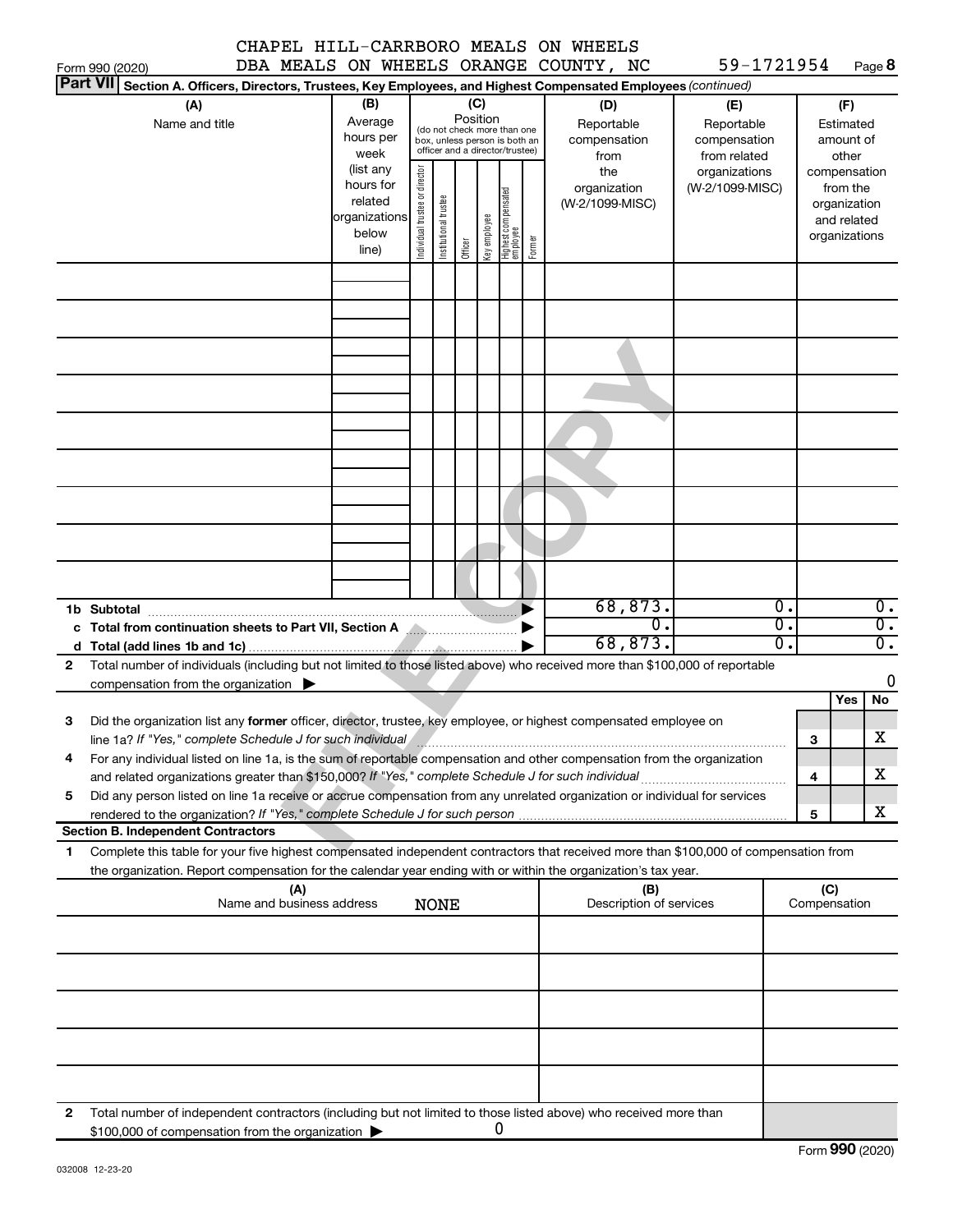| CHAPEL HILL-CARRBORO MEALS ON WHEELS |  |  |
|--------------------------------------|--|--|
|                                      |  |  |

Form 990 (2020)  $DBA$  MEALS ON WHEELS ORANGE COUNTY, NC  $59-1721954$  Page **9**

|                                                           | Part VIII |     | Statement of Revenue                                                       |               |                                   |                  |                                      |
|-----------------------------------------------------------|-----------|-----|----------------------------------------------------------------------------|---------------|-----------------------------------|------------------|--------------------------------------|
|                                                           |           |     |                                                                            | (A)           | (B)                               | (C)              | (D)                                  |
|                                                           |           |     |                                                                            | Total revenue | Related or exempt                 | Unrelated        | Revenue excluded                     |
|                                                           |           |     |                                                                            |               | function revenue business revenue |                  | from tax under<br>sections 512 - 514 |
|                                                           |           |     | 1,163.                                                                     |               |                                   |                  |                                      |
| Contributions, Gifts, Grants<br>and Other Similar Amounts |           |     | 1a<br>1 a Federated campaigns                                              |               |                                   |                  |                                      |
|                                                           |           |     | 1b<br><b>b</b> Membership dues                                             |               |                                   |                  |                                      |
|                                                           |           |     | 10,970.<br>1 <sub>c</sub><br>c Fundraising events                          |               |                                   |                  |                                      |
|                                                           |           |     | 1d<br>d Related organizations                                              |               |                                   |                  |                                      |
|                                                           |           |     | 79,204.<br>e Government grants (contributions)<br>1e                       |               |                                   |                  |                                      |
|                                                           |           |     | f All other contributions, gifts, grants, and                              |               |                                   |                  |                                      |
|                                                           |           |     | 814,801.<br>similar amounts not included above<br>1f                       |               |                                   |                  |                                      |
|                                                           |           |     | 20, 342.<br>$1g$ \$<br>g Noncash contributions included in lines 1a-1f     |               |                                   |                  |                                      |
|                                                           |           |     |                                                                            | 906,138.      |                                   |                  |                                      |
|                                                           |           |     | <b>Business Code</b>                                                       |               |                                   |                  |                                      |
|                                                           |           | 2 a | 624210<br>PROGRAM FEES                                                     | 47,151.       | 47,151.                           |                  |                                      |
|                                                           |           | b   | the control of the control of the control of the control of                |               |                                   |                  |                                      |
|                                                           |           | c   |                                                                            |               |                                   |                  |                                      |
|                                                           |           | d   | the control of the control of the control of the control of the control of |               |                                   |                  |                                      |
| Program Service<br>Revenue                                |           |     |                                                                            |               |                                   |                  |                                      |
|                                                           |           |     | All other program service revenue                                          |               |                                   |                  |                                      |
|                                                           |           |     |                                                                            | 47, 151.<br>▶ |                                   |                  |                                      |
|                                                           | З         |     | Investment income (including dividends, interest, and                      |               |                                   |                  |                                      |
|                                                           |           |     |                                                                            | 6,001.<br>▶   |                                   |                  | 6,001.                               |
|                                                           | 4         |     | Income from investment of tax-exempt bond proceeds                         | ▶             |                                   |                  |                                      |
|                                                           | 5         |     |                                                                            |               |                                   |                  |                                      |
|                                                           |           |     | (i) Real<br>(ii) Personal                                                  |               |                                   |                  |                                      |
|                                                           |           |     | l 6a<br><b>6 a</b> Gross rents                                             |               |                                   |                  |                                      |
|                                                           |           |     | <b>b</b> Less: rental expenses<br>l 6b                                     |               |                                   |                  |                                      |
|                                                           |           |     | c Rental income or (loss)<br>6c                                            |               |                                   |                  |                                      |
|                                                           |           |     | d Net rental income or (loss)                                              |               |                                   |                  |                                      |
|                                                           |           |     | (i) Securities<br>(ii) Other<br>7 a Gross amount from sales of             |               |                                   |                  |                                      |
|                                                           |           |     | 25, 393.<br>assets other than inventory<br>7a                              |               |                                   |                  |                                      |
|                                                           |           |     | <b>b</b> Less: cost or other basis                                         |               |                                   |                  |                                      |
| Revenue                                                   |           |     | 18,875.<br> 7 <sub>b</sub>  <br>and sales expenses                         |               |                                   |                  |                                      |
|                                                           |           |     | 6,518.<br>c Gain or (loss) $\begin{bmatrix} 7c \end{bmatrix}$              |               |                                   |                  |                                      |
|                                                           |           |     |                                                                            | 6,518.<br>▶   | 6,518.                            |                  |                                      |
| ৯                                                         |           |     | 8 a Gross income from fundraising events (not                              |               |                                   |                  |                                      |
| ਨੈਂ                                                       |           |     | including \$ $10,970 \cdot \text{ of }$                                    |               |                                   |                  |                                      |
|                                                           |           |     | contributions reported on line 1c). See                                    |               |                                   |                  |                                      |
|                                                           |           |     | 5,541.<br>8a                                                               |               |                                   |                  |                                      |
|                                                           |           |     | 4,160.<br>8b                                                               |               |                                   |                  |                                      |
|                                                           |           |     | c Net income or (loss) from fundraising events<br>.                        | 1,381.<br>▶   |                                   |                  | 1,381.                               |
|                                                           |           |     | 9 a Gross income from gaming activities. See                               |               |                                   |                  |                                      |
|                                                           |           |     | 9a                                                                         |               |                                   |                  |                                      |
|                                                           |           |     | 9 <sub>b</sub>                                                             |               |                                   |                  |                                      |
|                                                           |           |     | c Net income or (loss) from gaming activities                              | ▶             |                                   |                  |                                      |
|                                                           |           |     | 10 a Gross sales of inventory, less returns                                |               |                                   |                  |                                      |
|                                                           |           |     | 10a                                                                        |               |                                   |                  |                                      |
|                                                           |           |     | 10 <sub>b</sub><br><b>b</b> Less: cost of goods sold                       |               |                                   |                  |                                      |
|                                                           |           |     | c Net income or (loss) from sales of inventory                             |               |                                   |                  |                                      |
|                                                           |           |     | <b>Business Code</b>                                                       |               |                                   |                  |                                      |
|                                                           | 11 a      |     |                                                                            |               |                                   |                  |                                      |
|                                                           |           | b   |                                                                            |               |                                   |                  |                                      |
| Miscellaneous<br>Revenue                                  |           | с   |                                                                            |               |                                   |                  |                                      |
|                                                           |           |     |                                                                            |               |                                   |                  |                                      |
|                                                           |           |     |                                                                            | ▶             |                                   |                  |                                      |
|                                                           | 12        |     |                                                                            | 967,189.      | 53,669.                           | $\overline{0}$ . | 7,382.                               |

**Part 990 (2020)**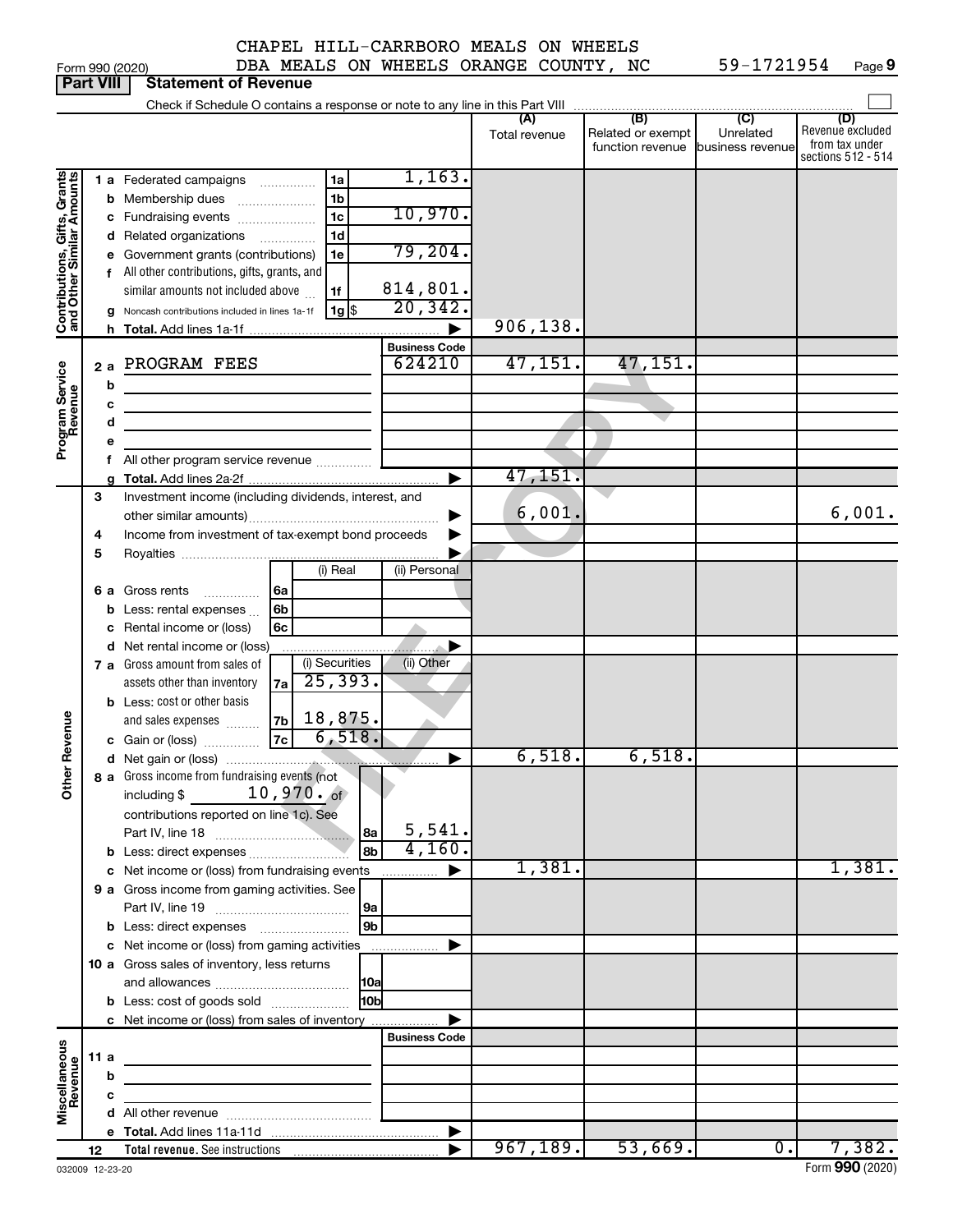59-1721954 Page 10

# Form 990 (2020)  $\qquad \qquad$  DBA MEALS ON WHEELS ORANGE COUNTY, NC  $\qquad \qquad$  59-1721954  $\qquad$  Page

|    | <b>Part IX   Statement of Functional Expenses</b>                                                                                                        |                       |                                    |                                           |                                |
|----|----------------------------------------------------------------------------------------------------------------------------------------------------------|-----------------------|------------------------------------|-------------------------------------------|--------------------------------|
|    | Section 501(c)(3) and 501(c)(4) organizations must complete all columns. All other organizations must complete column (A).                               |                       |                                    |                                           |                                |
|    | Check if Schedule O contains a response or note to any line in this Part IX                                                                              |                       |                                    |                                           |                                |
|    | Do not include amounts reported on lines 6b,<br>7b, 8b, 9b, and 10b of Part VIII.                                                                        | (A)<br>Total expenses | (B)<br>Program service<br>expenses | (C)<br>Management and<br>general expenses | (D)<br>Fundraising<br>expenses |
| 1  | Grants and other assistance to domestic organizations                                                                                                    |                       |                                    |                                           |                                |
|    | and domestic governments. See Part IV, line 21                                                                                                           |                       |                                    |                                           |                                |
| 2  | Grants and other assistance to domestic                                                                                                                  |                       |                                    |                                           |                                |
|    | individuals. See Part IV, line 22                                                                                                                        |                       |                                    |                                           |                                |
| 3  | Grants and other assistance to foreign                                                                                                                   |                       |                                    |                                           |                                |
|    | organizations, foreign governments, and foreign<br>individuals. See Part IV, lines 15 and 16                                                             |                       |                                    |                                           |                                |
| 4  | Benefits paid to or for members                                                                                                                          |                       |                                    |                                           |                                |
| 5  | Compensation of current officers, directors,                                                                                                             |                       |                                    |                                           |                                |
|    | trustees, and key employees                                                                                                                              | 68,873.               | 17,218.                            | 34,437.                                   | 17,218.                        |
| 6  | Compensation not included above to disqualified                                                                                                          |                       |                                    |                                           |                                |
|    | persons (as defined under section 4958(f)(1)) and                                                                                                        |                       |                                    |                                           |                                |
|    | persons described in section 4958(c)(3)(B)                                                                                                               |                       |                                    |                                           |                                |
| 7  | Other salaries and wages                                                                                                                                 | 54,606.               | 41,360.                            | 13,246.                                   |                                |
| 8  | Pension plan accruals and contributions (include                                                                                                         |                       |                                    |                                           |                                |
|    | section 401(k) and 403(b) employer contributions)                                                                                                        |                       |                                    |                                           |                                |
| 9  |                                                                                                                                                          |                       |                                    |                                           |                                |
| 10 |                                                                                                                                                          | 9,248.                | 4,027.                             | 3,867.                                    | 1,354.                         |
| 11 | Fees for services (nonemployees):                                                                                                                        |                       |                                    |                                           |                                |
| a  |                                                                                                                                                          |                       |                                    |                                           |                                |
| b  |                                                                                                                                                          |                       |                                    |                                           |                                |
|    |                                                                                                                                                          | 4,160.                |                                    | 4,160.                                    |                                |
| d  |                                                                                                                                                          |                       |                                    |                                           |                                |
|    | Professional fundraising services. See Part IV, line 17                                                                                                  | 3,433.                |                                    | 3,433.                                    |                                |
| f  | Investment management fees<br>Other. (If line 11g amount exceeds 10% of line 25,                                                                         |                       |                                    |                                           |                                |
| g  | column (A) amount, list line 11g expenses on Sch O.)                                                                                                     |                       |                                    |                                           |                                |
| 12 |                                                                                                                                                          | 1,813.                |                                    | 230.                                      | 1,583.                         |
| 13 |                                                                                                                                                          | 23,033.               | 11,643.                            | 8,747.                                    | 2,643.                         |
| 14 |                                                                                                                                                          | 10,915.               | 6,196.                             | 2,240.                                    | 2,479.                         |
| 15 |                                                                                                                                                          |                       |                                    |                                           |                                |
| 16 |                                                                                                                                                          | 2,800.                | 2,800.                             |                                           |                                |
| 17 | Travel                                                                                                                                                   | 94.                   | 94.                                |                                           |                                |
| 18 | Payments of travel or entertainment expenses                                                                                                             |                       |                                    |                                           |                                |
|    | for any federal, state, or local public officials                                                                                                        |                       |                                    |                                           |                                |
| 19 | Conferences, conventions, and meetings                                                                                                                   |                       |                                    |                                           |                                |
| 20 | Interest                                                                                                                                                 | 1,447.                |                                    | 1,447.                                    |                                |
| 21 |                                                                                                                                                          |                       |                                    |                                           |                                |
| 22 | Depreciation, depletion, and amortization                                                                                                                | 192.                  |                                    | 192.                                      |                                |
| 23 | Insurance                                                                                                                                                | 7,696.                | 77.                                | 7,619.                                    |                                |
| 24 | Other expenses. Itemize expenses not covered<br>above (List miscellaneous expenses on line 24e. If<br>line 24e amount exceeds 10% of line 25, column (A) |                       |                                    |                                           |                                |
|    | amount, list line 24e expenses on Schedule O.)<br><b>FOOD EXPENSES</b>                                                                                   | 264,997.              | 264,997.                           |                                           |                                |
| a  | STAFF TRAINING & DEVELO                                                                                                                                  | 3,110.                |                                    | 3,110.                                    |                                |
|    | <b>BAD DEBT EXPENSE</b>                                                                                                                                  | 1,988.                | 1,988.                             |                                           |                                |
| d  | <b>MISCELLANEOUS</b>                                                                                                                                     | 42.                   |                                    | 42.                                       |                                |
|    | e All other expenses                                                                                                                                     |                       |                                    |                                           |                                |
| 25 | Total functional expenses. Add lines 1 through 24e                                                                                                       | 458,447.              | 350,400.                           | 82,770.                                   | 25, 277.                       |
| 26 | Joint costs. Complete this line only if the organization                                                                                                 |                       |                                    |                                           |                                |
|    | reported in column (B) joint costs from a combined                                                                                                       |                       |                                    |                                           |                                |
|    | educational campaign and fundraising solicitation.                                                                                                       |                       |                                    |                                           |                                |

 $Check here$ 

Check here  $\begin{array}{c} \begin{array}{|c} \hline \end{array} \end{array}$  if following SOP 98-2 (ASC 958-720)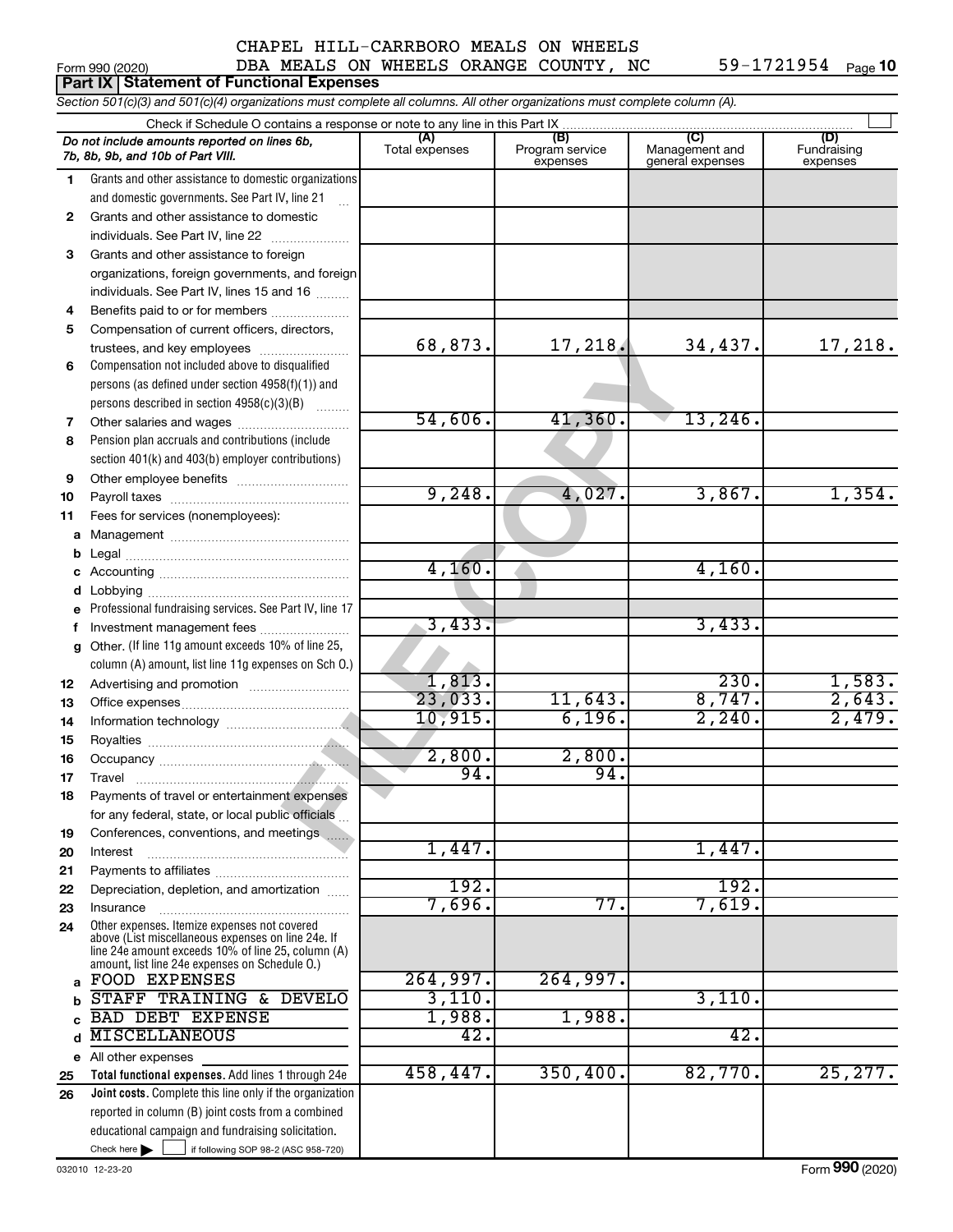Form 990 (2020)  $\qquad \qquad$  DBA MEALS ON WHEELS ORANGE COUNTY, NC  $\qquad \qquad$  59-1721954  $\qquad$  Page 59-1721954 Page 11

|                             | Part X | <b>Balance Sheet</b>                                                                                                                                                                                                           |                 |                       |                          |                 |                      |
|-----------------------------|--------|--------------------------------------------------------------------------------------------------------------------------------------------------------------------------------------------------------------------------------|-----------------|-----------------------|--------------------------|-----------------|----------------------|
|                             |        |                                                                                                                                                                                                                                |                 |                       |                          |                 |                      |
|                             |        |                                                                                                                                                                                                                                |                 |                       | (A)<br>Beginning of year |                 | (B)<br>End of year   |
|                             | 1      |                                                                                                                                                                                                                                |                 |                       | 69,610.                  | 1.              | 719,028.             |
|                             | 2      |                                                                                                                                                                                                                                |                 |                       | 25,480.                  | $\mathbf{2}$    | 25,486.              |
|                             | 3      |                                                                                                                                                                                                                                |                 |                       | 19,168.                  | 3               | 45,206.              |
|                             | 4      |                                                                                                                                                                                                                                |                 |                       | 13,319.                  | 4               | 12,980.              |
|                             | 5      | Loans and other receivables from any current or former officer, director,                                                                                                                                                      |                 |                       |                          |                 |                      |
|                             |        | trustee, key employee, creator or founder, substantial contributor, or 35%                                                                                                                                                     |                 |                       |                          |                 |                      |
|                             |        | controlled entity or family member of any of these persons                                                                                                                                                                     |                 |                       |                          | 5               |                      |
|                             | 6      | Loans and other receivables from other disqualified persons (as defined                                                                                                                                                        |                 |                       |                          |                 |                      |
|                             |        | under section 4958(f)(1)), and persons described in section 4958(c)(3)(B)                                                                                                                                                      |                 |                       |                          | 6               |                      |
|                             | 7      |                                                                                                                                                                                                                                |                 |                       |                          | $\overline{7}$  |                      |
| Assets                      | 8      |                                                                                                                                                                                                                                |                 |                       |                          | 8               |                      |
|                             | 9      | Prepaid expenses and deferred charges [11] [11] Prepaid expenses and deferred charges [11] [11] Annancement and the Prepaid expenses and deferred charges [11] $\frac{1}{2}$                                                   |                 |                       | 2,925.                   | 9               | 5,359.               |
|                             |        | <b>10a</b> Land, buildings, and equipment: cost or other                                                                                                                                                                       |                 |                       |                          |                 |                      |
|                             |        | basis. Complete Part VI of Schedule D    10a                                                                                                                                                                                   |                 | $\frac{3,528}{3,451}$ |                          |                 |                      |
|                             |        |                                                                                                                                                                                                                                | 10 <sub>b</sub> |                       | 268.                     | 10 <sub>c</sub> | 77.                  |
|                             | 11     |                                                                                                                                                                                                                                |                 |                       | 335,935.                 | 11              | 373, 324.            |
|                             | 12     |                                                                                                                                                                                                                                |                 |                       |                          | 12              |                      |
|                             | 13     |                                                                                                                                                                                                                                |                 |                       |                          | 13              |                      |
|                             | 14     |                                                                                                                                                                                                                                |                 |                       |                          | 14              |                      |
|                             | 15     |                                                                                                                                                                                                                                |                 |                       |                          | 15              |                      |
|                             | 16     |                                                                                                                                                                                                                                |                 |                       | 466,705.                 | 16              | 1,181,460.           |
|                             | 17     |                                                                                                                                                                                                                                |                 |                       | 18, 283.                 | 17              | 23,904.              |
|                             | 18     |                                                                                                                                                                                                                                |                 |                       |                          | 18              |                      |
|                             | 19     |                                                                                                                                                                                                                                |                 |                       |                          | 19              |                      |
|                             | 20     |                                                                                                                                                                                                                                |                 |                       |                          | 20              |                      |
|                             | 21     | Escrow or custodial account liability. Complete Part IV of Schedule D                                                                                                                                                          |                 |                       |                          | 21              |                      |
|                             | 22     | Loans and other payables to any current or former officer, director,                                                                                                                                                           |                 |                       |                          |                 |                      |
| Liabilities                 |        | trustee, key employee, creator or founder, substantial contributor, or 35%                                                                                                                                                     |                 |                       |                          |                 |                      |
|                             |        |                                                                                                                                                                                                                                |                 |                       |                          | 22              |                      |
|                             | 23     | Secured mortgages and notes payable to unrelated third parties                                                                                                                                                                 |                 |                       |                          | 23              | 150,000.             |
|                             | 24     | Unsecured notes and loans payable to unrelated third parties                                                                                                                                                                   |                 |                       |                          | 24              |                      |
|                             | 25     | Other liabilities (including federal income tax, payables to related third                                                                                                                                                     |                 |                       |                          |                 |                      |
|                             |        | parties, and other liabilities not included on lines 17-24). Complete Part X                                                                                                                                                   |                 |                       | 0.                       |                 | 23, 112.             |
|                             |        | of Schedule D                                                                                                                                                                                                                  |                 |                       | 18, 283.                 | 25<br>26        | 197,016.             |
|                             | 26     | Total liabilities. Add lines 17 through 25<br>Organizations that follow FASB ASC 958, check here $\blacktriangleright \lfloor X \rfloor$                                                                                       |                 |                       |                          |                 |                      |
|                             |        | and complete lines 27, 28, 32, and 33.                                                                                                                                                                                         |                 |                       |                          |                 |                      |
|                             | 27     | Net assets without donor restrictions Mathematical Construction of the system of the system of the system of the system of the system of the system of the system of the system of the system of the system of the system of t |                 |                       | 448,422.                 | 27              | 984,444.             |
|                             | 28     |                                                                                                                                                                                                                                |                 |                       |                          | 28              |                      |
|                             |        | Organizations that do not follow FASB ASC 958, check here ▶ □                                                                                                                                                                  |                 |                       |                          |                 |                      |
|                             |        | and complete lines 29 through 33.                                                                                                                                                                                              |                 |                       |                          |                 |                      |
|                             | 29     |                                                                                                                                                                                                                                |                 |                       |                          | 29              |                      |
|                             | 30     | Paid-in or capital surplus, or land, building, or equipment fund                                                                                                                                                               |                 |                       |                          | 30              |                      |
|                             | 31     | Retained earnings, endowment, accumulated income, or other funds                                                                                                                                                               |                 |                       |                          | 31              |                      |
| Net Assets or Fund Balances | 32     |                                                                                                                                                                                                                                |                 |                       | 448, 422.                | 32              | 984,444.             |
|                             | 33     |                                                                                                                                                                                                                                |                 |                       | 466,705.                 | 33              | 1,181,460.           |
|                             |        |                                                                                                                                                                                                                                |                 |                       |                          |                 | $\sim$ 000 $(0.000)$ |

Form (2020) **990**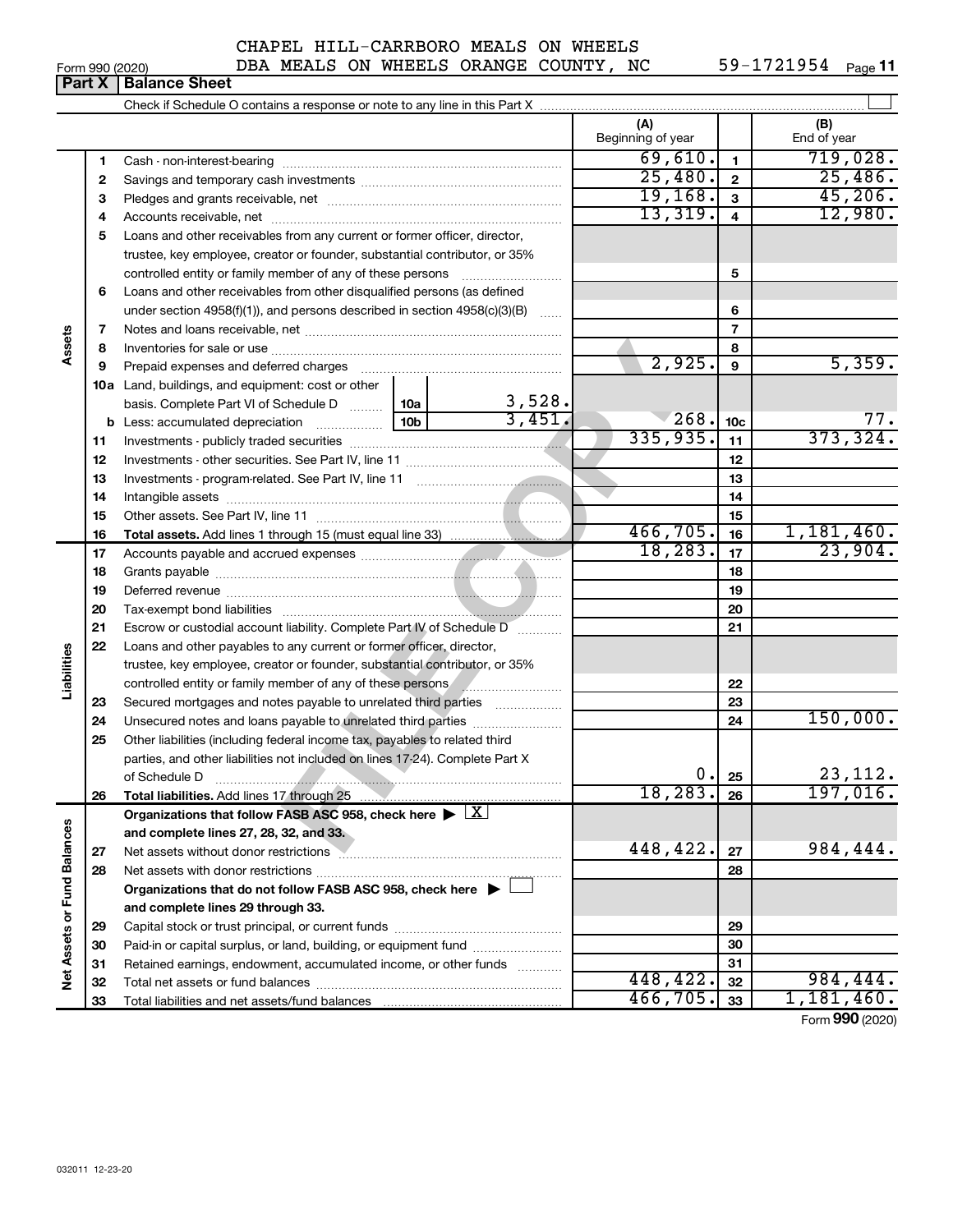|    |                                                                                                                                                             | CHAPEL HILL-CARRBORO MEALS ON WHEELS  |                                      |                                      |                         |    |     |                  |
|----|-------------------------------------------------------------------------------------------------------------------------------------------------------------|---------------------------------------|--------------------------------------|--------------------------------------|-------------------------|----|-----|------------------|
|    | Form 990 (2020)                                                                                                                                             | DBA MEALS ON WHEELS ORANGE COUNTY, NC |                                      |                                      | 59-1721954 Page 12      |    |     |                  |
|    | <b>Part XI</b>                                                                                                                                              | <b>Reconciliation of Net Assets</b>   |                                      |                                      |                         |    |     |                  |
|    |                                                                                                                                                             |                                       |                                      |                                      |                         |    |     |                  |
|    |                                                                                                                                                             |                                       |                                      |                                      |                         |    |     | 967,189.         |
| 1  |                                                                                                                                                             |                                       |                                      |                                      | $\mathbf{1}$            |    |     | 458,447.         |
| 2  |                                                                                                                                                             |                                       |                                      |                                      | $\overline{2}$          |    |     | 508, 742.        |
| з  |                                                                                                                                                             |                                       |                                      |                                      | 3                       |    |     | 448,422.         |
| 4  |                                                                                                                                                             |                                       |                                      |                                      | $\overline{\mathbf{4}}$ |    |     | 27,280.          |
| 5  | Net unrealized gains (losses) on investments [11] matter continuum matter is a set of the set of the set of the                                             |                                       |                                      |                                      | 5                       |    |     |                  |
| 6  |                                                                                                                                                             |                                       |                                      |                                      | 6                       |    |     |                  |
| 7  |                                                                                                                                                             |                                       |                                      |                                      | $\overline{7}$          |    |     |                  |
| 8  | Prior period adjustments [111] material contracts and adjustments are not contract and contracts and contracts                                              |                                       |                                      |                                      | 8<br>9                  |    |     | $\overline{0}$ . |
| 9  | Other changes in net assets or fund balances (explain on Schedule O) manufactured controller changes in net assets or fund balances (explain on Schedule O) |                                       |                                      |                                      |                         |    |     |                  |
| 10 | Net assets or fund balances at end of year. Combine lines 3 through 9 (must equal Part X, line 32,                                                          |                                       |                                      |                                      | 10                      |    |     | 984,444.         |
|    | <b>Part XII Financial Statements and Reporting</b>                                                                                                          |                                       |                                      |                                      |                         |    |     |                  |
|    |                                                                                                                                                             |                                       |                                      |                                      |                         |    |     | X                |
|    |                                                                                                                                                             |                                       |                                      |                                      |                         |    | Yes | No               |
|    |                                                                                                                                                             |                                       | $\lfloor \mathbf{X} \rfloor$ Accrual |                                      |                         |    |     |                  |
| 1. | Accounting method used to prepare the Form 990: [130] Cash                                                                                                  |                                       |                                      | Other                                |                         |    |     |                  |
|    | If the organization changed its method of accounting from a prior year or checked "Other," explain in Schedule O.                                           |                                       |                                      |                                      |                         |    | х   |                  |
|    |                                                                                                                                                             |                                       |                                      |                                      |                         | 2a |     |                  |
|    | If "Yes," check a box below to indicate whether the financial statements for the year were compiled or reviewed on a                                        |                                       |                                      |                                      |                         |    |     |                  |
|    | separate basis, consolidated basis, or both:                                                                                                                |                                       |                                      |                                      |                         |    |     |                  |
|    | $\lfloor x \rfloor$ Separate basis                                                                                                                          | Consolidated basis                    |                                      | Both consolidated and separate basis |                         |    |     | х                |
|    |                                                                                                                                                             |                                       |                                      |                                      |                         | 2b |     |                  |
|    | If "Yes," check a box below to indicate whether the financial statements for the year were audited on a separate basis,                                     |                                       |                                      |                                      |                         |    |     |                  |
|    | consolidated basis, or both:                                                                                                                                |                                       |                                      |                                      |                         |    |     |                  |
|    | Separate basis                                                                                                                                              | Consolidated basis                    |                                      | Both consolidated and separate basis |                         |    |     |                  |
|    | c If "Yes" to line 2a or 2b, does the organization have a committee that assumes responsibility for oversight of the audit,                                 |                                       |                                      |                                      |                         |    |     |                  |
|    |                                                                                                                                                             |                                       |                                      |                                      |                         | 2c | х   |                  |
|    | If the organization changed either its oversight process or selection process during the tax year, explain on Schedule O.                                   |                                       |                                      |                                      |                         |    |     |                  |
|    | 3a As a result of a federal award, was the organization required to undergo an audit or audits as set forth in the Single Audit                             |                                       |                                      |                                      |                         |    |     |                  |
|    |                                                                                                                                                             |                                       |                                      |                                      |                         | За |     | х                |
|    | <b>b</b> If "Yes," did the organization undergo the required audit or audits? If the organization did not undergo the required audit                        |                                       |                                      |                                      |                         |    |     |                  |
|    |                                                                                                                                                             |                                       |                                      |                                      |                         | 3b |     | Form 990 (2020)  |
|    |                                                                                                                                                             | $\boldsymbol{C}$                      |                                      |                                      |                         |    |     |                  |
|    |                                                                                                                                                             |                                       |                                      |                                      |                         |    |     |                  |
|    |                                                                                                                                                             |                                       |                                      |                                      |                         |    |     |                  |
|    |                                                                                                                                                             |                                       |                                      |                                      |                         |    |     |                  |
|    |                                                                                                                                                             |                                       |                                      |                                      |                         |    |     |                  |
|    |                                                                                                                                                             |                                       |                                      |                                      |                         |    |     |                  |
|    |                                                                                                                                                             |                                       |                                      |                                      |                         |    |     |                  |
|    |                                                                                                                                                             |                                       |                                      |                                      |                         |    |     |                  |
|    |                                                                                                                                                             |                                       |                                      |                                      |                         |    |     |                  |
|    |                                                                                                                                                             |                                       |                                      |                                      |                         |    |     |                  |
|    |                                                                                                                                                             |                                       |                                      |                                      |                         |    |     |                  |
|    |                                                                                                                                                             |                                       |                                      |                                      |                         |    |     |                  |
|    |                                                                                                                                                             |                                       |                                      |                                      |                         |    |     |                  |
|    |                                                                                                                                                             |                                       |                                      |                                      |                         |    |     |                  |
|    |                                                                                                                                                             |                                       |                                      |                                      |                         |    |     |                  |
|    |                                                                                                                                                             |                                       |                                      |                                      |                         |    |     |                  |
|    |                                                                                                                                                             |                                       |                                      |                                      |                         |    |     |                  |
|    |                                                                                                                                                             |                                       |                                      |                                      |                         |    |     |                  |
|    |                                                                                                                                                             |                                       |                                      |                                      |                         |    |     |                  |
|    |                                                                                                                                                             |                                       |                                      |                                      |                         |    |     |                  |
|    | 032012 12-23-20                                                                                                                                             |                                       |                                      |                                      |                         |    |     |                  |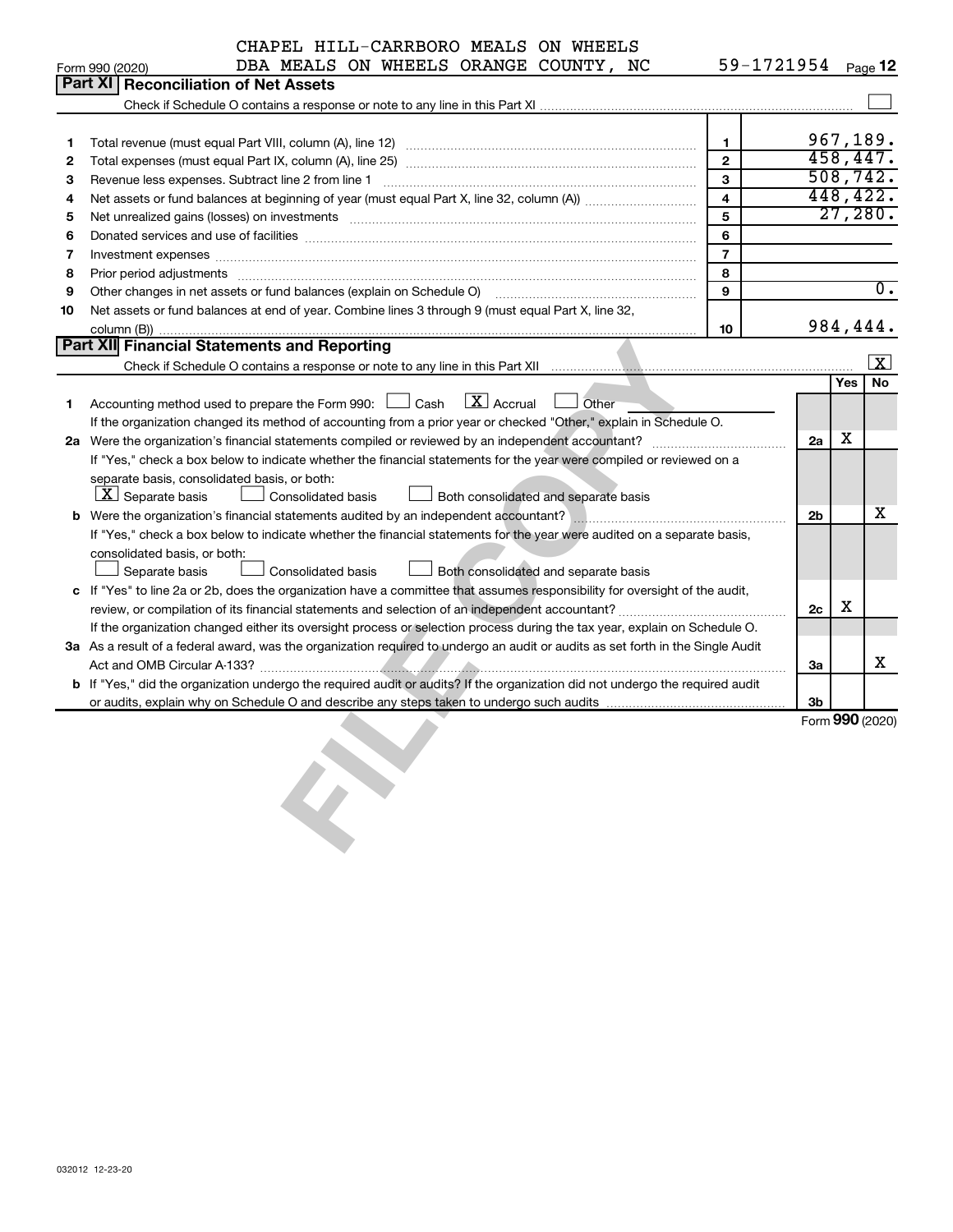| OMB No. 1545-0047<br><b>SCHEDULE A</b><br><b>Public Charity Status and Public Support</b>                 |  |                                                                               |                                                                                                                                                                                                                                               |                                                                |    |                            |  |                                                     |
|-----------------------------------------------------------------------------------------------------------|--|-------------------------------------------------------------------------------|-----------------------------------------------------------------------------------------------------------------------------------------------------------------------------------------------------------------------------------------------|----------------------------------------------------------------|----|----------------------------|--|-----------------------------------------------------|
| (Form 990 or 990-EZ)                                                                                      |  | Complete if the organization is a section 501(c)(3) organization or a section |                                                                                                                                                                                                                                               |                                                                |    |                            |  |                                                     |
|                                                                                                           |  |                                                                               | 4947(a)(1) nonexempt charitable trust.                                                                                                                                                                                                        |                                                                |    |                            |  |                                                     |
| Department of the Treasury<br>Internal Revenue Service                                                    |  |                                                                               | Attach to Form 990 or Form 990-EZ.                                                                                                                                                                                                            |                                                                |    |                            |  | <b>Open to Public</b>                               |
|                                                                                                           |  |                                                                               | Go to www.irs.gov/Form990 for instructions and the latest information.                                                                                                                                                                        |                                                                |    |                            |  | <b>Inspection</b>                                   |
| Name of the organization                                                                                  |  |                                                                               | CHAPEL HILL-CARRBORO MEALS ON WHEELS<br>DBA MEALS ON WHEELS ORANGE COUNTY, NC                                                                                                                                                                 |                                                                |    |                            |  | <b>Employer identification number</b><br>59-1721954 |
| Part I                                                                                                    |  |                                                                               | Reason for Public Charity Status. (All organizations must complete this part.) See instructions.                                                                                                                                              |                                                                |    |                            |  |                                                     |
| The organization is not a private foundation because it is: (For lines 1 through 12, check only one box.) |  |                                                                               |                                                                                                                                                                                                                                               |                                                                |    |                            |  |                                                     |
| 1                                                                                                         |  |                                                                               | A church, convention of churches, or association of churches described in <b>section 170(b)(1)(A)(i).</b>                                                                                                                                     |                                                                |    |                            |  |                                                     |
| 2                                                                                                         |  |                                                                               | A school described in section 170(b)(1)(A)(ii). (Attach Schedule E (Form 990 or 990-EZ).)                                                                                                                                                     |                                                                |    |                            |  |                                                     |
| 3                                                                                                         |  |                                                                               | A hospital or a cooperative hospital service organization described in section 170(b)(1)(A)(iii).                                                                                                                                             |                                                                |    |                            |  |                                                     |
| 4                                                                                                         |  |                                                                               | A medical research organization operated in conjunction with a hospital described in section 170(b)(1)(A)(iii). Enter the hospital's name,                                                                                                    |                                                                |    |                            |  |                                                     |
| city, and state:                                                                                          |  |                                                                               |                                                                                                                                                                                                                                               |                                                                |    |                            |  |                                                     |
| 5                                                                                                         |  |                                                                               | An organization operated for the benefit of a college or university owned or operated by a governmental unit described in                                                                                                                     |                                                                |    |                            |  |                                                     |
|                                                                                                           |  | section 170(b)(1)(A)(iv). (Complete Part II.)                                 |                                                                                                                                                                                                                                               |                                                                |    |                            |  |                                                     |
| 6                                                                                                         |  |                                                                               | A federal, state, or local government or governmental unit described in section 170(b)(1)(A)(v).                                                                                                                                              |                                                                |    |                            |  |                                                     |
| 7                                                                                                         |  |                                                                               | An organization that normally receives a substantial part of its support from a governmental unit or from the general public described in                                                                                                     |                                                                |    |                            |  |                                                     |
|                                                                                                           |  | section 170(b)(1)(A)(vi). (Complete Part II.)                                 |                                                                                                                                                                                                                                               |                                                                |    |                            |  |                                                     |
| 8<br>9                                                                                                    |  |                                                                               | A community trust described in section 170(b)(1)(A)(vi). (Complete Part II.)<br>An agricultural research organization described in section 170(b)(1)(A)(ix) operated in conjunction with a land-grant college                                 |                                                                |    |                            |  |                                                     |
|                                                                                                           |  |                                                                               | or university or a non-land-grant college of agriculture (see instructions). Enter the name, city, and state of the college or                                                                                                                |                                                                |    |                            |  |                                                     |
| university:                                                                                               |  |                                                                               |                                                                                                                                                                                                                                               |                                                                |    |                            |  |                                                     |
| $\boxed{\text{X}}$<br>10                                                                                  |  |                                                                               | An organization that normally receives (1) more than 33 1/3% of its support from contributions, membership fees, and gross receipts from                                                                                                      |                                                                |    |                            |  |                                                     |
|                                                                                                           |  |                                                                               | activities related to its exempt functions, subject to certain exceptions; and (2) no more than 33 1/3% of its support from gross investment                                                                                                  |                                                                |    |                            |  |                                                     |
|                                                                                                           |  |                                                                               | income and unrelated business taxable income (less section 511 tax) from businesses acquired by the organization after June 30, 1975.                                                                                                         |                                                                |    |                            |  |                                                     |
|                                                                                                           |  | See section 509(a)(2). (Complete Part III.)                                   |                                                                                                                                                                                                                                               |                                                                |    |                            |  |                                                     |
| 11                                                                                                        |  |                                                                               | An organization organized and operated exclusively to test for public safety. See section 509(a)(4).                                                                                                                                          |                                                                |    |                            |  |                                                     |
| 12                                                                                                        |  |                                                                               | An organization organized and operated exclusively for the benefit of, to perform the functions of, or to carry out the purposes of one or                                                                                                    |                                                                |    |                            |  |                                                     |
|                                                                                                           |  |                                                                               | more publicly supported organizations described in section 509(a)(1) or section 509(a)(2). See section 509(a)(3). Check the box in                                                                                                            |                                                                |    |                            |  |                                                     |
|                                                                                                           |  |                                                                               | lines 12a through 12d that describes the type of supporting organization and complete lines 12e, 12f, and 12g.<br>Type I. A supporting organization operated, supervised, or controlled by its supported organization(s), typically by giving |                                                                |    |                            |  |                                                     |
| а                                                                                                         |  |                                                                               | the supported organization(s) the power to regularly appoint or elect a majority of the directors or trustees of the supporting                                                                                                               |                                                                |    |                            |  |                                                     |
|                                                                                                           |  | organization. You must complete Part IV, Sections A and B.                    |                                                                                                                                                                                                                                               |                                                                |    |                            |  |                                                     |
| b                                                                                                         |  |                                                                               | Type II. A supporting organization supervised or controlled in connection with its supported organization(s), by having                                                                                                                       |                                                                |    |                            |  |                                                     |
|                                                                                                           |  |                                                                               | control or management of the supporting organization vested in the same persons that control or manage the supported                                                                                                                          |                                                                |    |                            |  |                                                     |
|                                                                                                           |  | organization(s). You must complete Part IV, Sections A and C.                 |                                                                                                                                                                                                                                               |                                                                |    |                            |  |                                                     |
| с                                                                                                         |  |                                                                               | Type III functionally integrated. A supporting organization operated in connection with, and functionally integrated with,                                                                                                                    |                                                                |    |                            |  |                                                     |
|                                                                                                           |  |                                                                               | its supported organization(s) (see instructions). You must complete Part IV, Sections A, D, and E.                                                                                                                                            |                                                                |    |                            |  |                                                     |
| d                                                                                                         |  |                                                                               | Type III non-functionally integrated. A supporting organization operated in connection with its supported organization(s)                                                                                                                     |                                                                |    |                            |  |                                                     |
|                                                                                                           |  |                                                                               | that is not functionally integrated. The organization generally must satisfy a distribution requirement and an attentiveness                                                                                                                  |                                                                |    |                            |  |                                                     |
| e                                                                                                         |  |                                                                               | requirement (see instructions). You must complete Part IV, Sections A and D, and Part V.<br>Check this box if the organization received a written determination from the IRS that it is a Type I, Type II, Type III                           |                                                                |    |                            |  |                                                     |
|                                                                                                           |  |                                                                               | functionally integrated, or Type III non-functionally integrated supporting organization.                                                                                                                                                     |                                                                |    |                            |  |                                                     |
|                                                                                                           |  |                                                                               |                                                                                                                                                                                                                                               |                                                                |    |                            |  |                                                     |
| Provide the following information about the supported organization(s).<br>g                               |  |                                                                               |                                                                                                                                                                                                                                               |                                                                |    |                            |  |                                                     |
| (i) Name of supported                                                                                     |  | (ii) EIN                                                                      | (iii) Type of organization<br>(described on lines 1-10                                                                                                                                                                                        | (iv) Is the organization listed<br>in your governing document? |    | (v) Amount of monetary     |  | (vi) Amount of other                                |
| organization                                                                                              |  |                                                                               | above (see instructions))                                                                                                                                                                                                                     | Yes                                                            | No | support (see instructions) |  | support (see instructions)                          |
|                                                                                                           |  |                                                                               |                                                                                                                                                                                                                                               |                                                                |    |                            |  |                                                     |
|                                                                                                           |  |                                                                               |                                                                                                                                                                                                                                               |                                                                |    |                            |  |                                                     |
|                                                                                                           |  |                                                                               |                                                                                                                                                                                                                                               |                                                                |    |                            |  |                                                     |
|                                                                                                           |  |                                                                               |                                                                                                                                                                                                                                               |                                                                |    |                            |  |                                                     |
|                                                                                                           |  |                                                                               |                                                                                                                                                                                                                                               |                                                                |    |                            |  |                                                     |
|                                                                                                           |  |                                                                               |                                                                                                                                                                                                                                               |                                                                |    |                            |  |                                                     |
|                                                                                                           |  |                                                                               |                                                                                                                                                                                                                                               |                                                                |    |                            |  |                                                     |
|                                                                                                           |  |                                                                               |                                                                                                                                                                                                                                               |                                                                |    |                            |  |                                                     |
|                                                                                                           |  |                                                                               |                                                                                                                                                                                                                                               |                                                                |    |                            |  |                                                     |
| Total                                                                                                     |  |                                                                               |                                                                                                                                                                                                                                               |                                                                |    |                            |  |                                                     |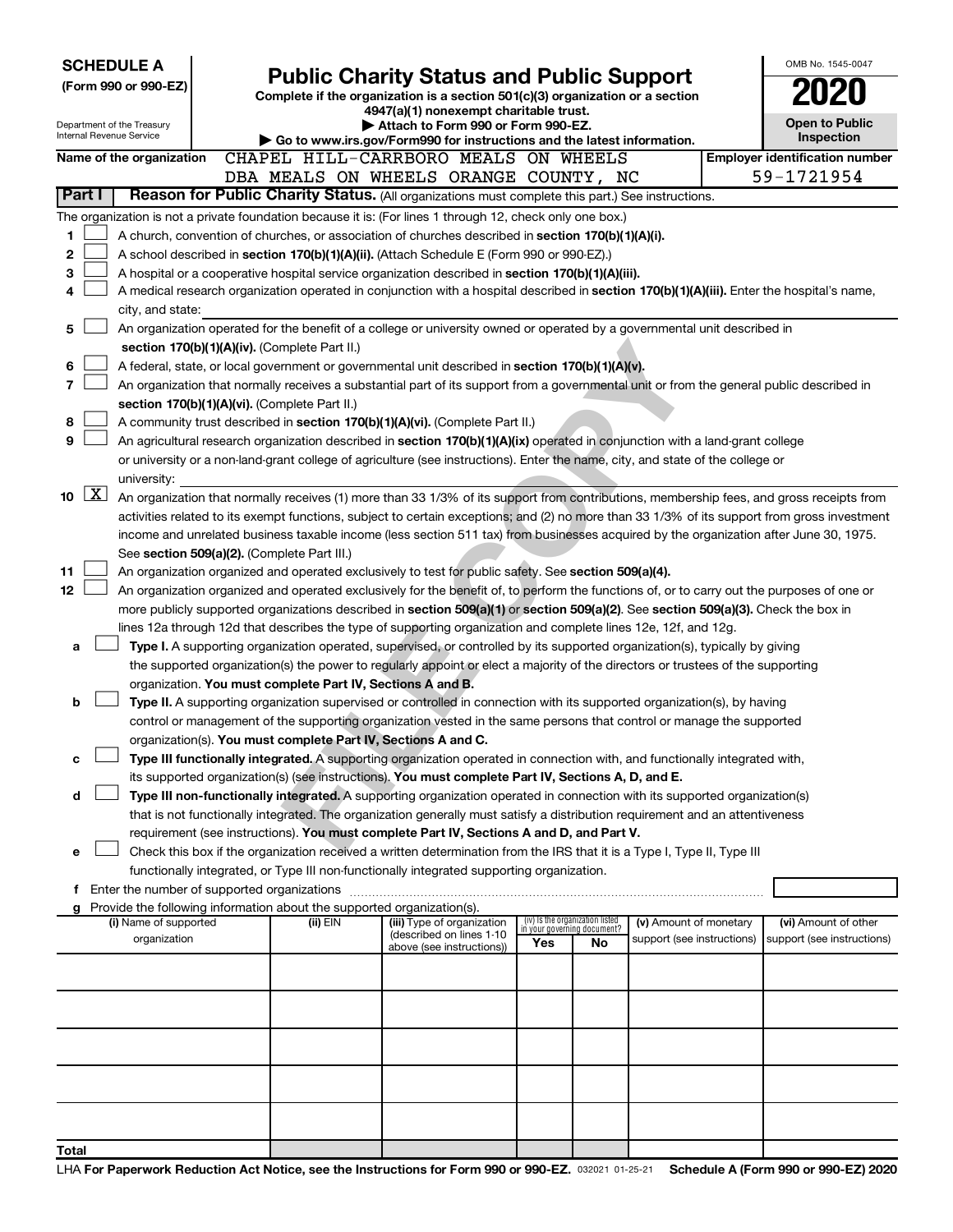#### 59-1721954 Page 2 Schedule A (Form 990 or 990-EZ) 2020 DBA MEALS ON WHEELS ORANGE COUNTY, NC  $-$  59-1721954  $\,$  Page

(Complete only if you checked the box on line 5, 7, or 8 of Part I or if the organization failed to qualify under Part III. If the organization fails to qualify under the tests listed below, please complete Part III.) **Part II Support Schedule for Organizations Described in Sections 170(b)(1)(A)(iv) and 170(b)(1)(A)(vi)**

|    | <b>Section A. Public Support</b>                                                                                                                                                                                               |          |          |            |            |          |           |
|----|--------------------------------------------------------------------------------------------------------------------------------------------------------------------------------------------------------------------------------|----------|----------|------------|------------|----------|-----------|
|    | Calendar year (or fiscal year beginning in)                                                                                                                                                                                    | (a) 2016 | (b) 2017 | $(c)$ 2018 | $(d)$ 2019 | (e) 2020 | (f) Total |
|    | 1 Gifts, grants, contributions, and                                                                                                                                                                                            |          |          |            |            |          |           |
|    | membership fees received. (Do not                                                                                                                                                                                              |          |          |            |            |          |           |
|    | include any "unusual grants.")                                                                                                                                                                                                 |          |          |            |            |          |           |
|    | 2 Tax revenues levied for the organ-                                                                                                                                                                                           |          |          |            |            |          |           |
|    | ization's benefit and either paid to                                                                                                                                                                                           |          |          |            |            |          |           |
|    | or expended on its behalf                                                                                                                                                                                                      |          |          |            |            |          |           |
|    | 3 The value of services or facilities                                                                                                                                                                                          |          |          |            |            |          |           |
|    | furnished by a governmental unit to                                                                                                                                                                                            |          |          |            |            |          |           |
|    | the organization without charge                                                                                                                                                                                                |          |          |            |            |          |           |
|    | 4 Total. Add lines 1 through 3                                                                                                                                                                                                 |          |          |            |            |          |           |
| 5. | The portion of total contributions                                                                                                                                                                                             |          |          |            |            |          |           |
|    | by each person (other than a                                                                                                                                                                                                   |          |          |            |            |          |           |
|    | governmental unit or publicly                                                                                                                                                                                                  |          |          |            |            |          |           |
|    | supported organization) included                                                                                                                                                                                               |          |          |            |            |          |           |
|    | on line 1 that exceeds 2% of the                                                                                                                                                                                               |          |          |            |            |          |           |
|    | amount shown on line 11,                                                                                                                                                                                                       |          |          |            |            |          |           |
|    | column (f)                                                                                                                                                                                                                     |          |          |            |            |          |           |
|    | 6 Public support. Subtract line 5 from line 4.                                                                                                                                                                                 |          |          |            |            |          |           |
|    | <b>Section B. Total Support</b>                                                                                                                                                                                                |          |          |            |            |          |           |
|    | Calendar year (or fiscal year beginning in)                                                                                                                                                                                    | (a) 2016 | (b) 2017 | $(c)$ 2018 | $(d)$ 2019 | (e) 2020 | (f) Total |
|    | 7 Amounts from line 4                                                                                                                                                                                                          |          |          |            |            |          |           |
| 8  | Gross income from interest,                                                                                                                                                                                                    |          |          |            |            |          |           |
|    | dividends, payments received on                                                                                                                                                                                                |          |          |            |            |          |           |
|    | securities loans, rents, royalties,                                                                                                                                                                                            |          |          |            |            |          |           |
|    | and income from similar sources                                                                                                                                                                                                |          |          |            |            |          |           |
| 9  | Net income from unrelated business                                                                                                                                                                                             |          |          |            |            |          |           |
|    | activities, whether or not the                                                                                                                                                                                                 |          |          |            |            |          |           |
|    | business is regularly carried on                                                                                                                                                                                               |          |          |            |            |          |           |
|    | 10 Other income. Do not include gain                                                                                                                                                                                           |          |          |            |            |          |           |
|    | or loss from the sale of capital                                                                                                                                                                                               |          |          |            |            |          |           |
|    | assets (Explain in Part VI.)                                                                                                                                                                                                   |          |          |            |            |          |           |
|    | 11 Total support. Add lines 7 through 10                                                                                                                                                                                       |          |          |            |            |          |           |
|    | <b>12</b> Gross receipts from related activities, etc. (see instructions)                                                                                                                                                      |          |          |            |            | 12       |           |
|    | 13 First 5 years. If the Form 990 is for the organization's first, second, third, fourth, or fifth tax year as a section 501(c)(3)                                                                                             |          |          |            |            |          |           |
|    | organization, check this box and stop here (entertainment content content content and content and content and stop here (entertainment content and stop here (entertainment and stop here and stop here and stop here and stop |          |          |            |            |          |           |
|    | <b>Section C. Computation of Public Support Percentage</b>                                                                                                                                                                     |          |          |            |            |          |           |
|    |                                                                                                                                                                                                                                |          |          |            |            | 14       | %         |
|    |                                                                                                                                                                                                                                |          |          |            |            | 15       | %         |
|    | 16a 33 1/3% support test - 2020. If the organization did not check the box on line 13, and line 14 is 33 1/3% or more, check this box and                                                                                      |          |          |            |            |          |           |
|    | stop here. The organization qualifies as a publicly supported organization                                                                                                                                                     |          |          |            |            |          |           |
|    | b 33 1/3% support test - 2019. If the organization did not check a box on line 13 or 16a, and line 15 is 33 1/3% or more, check this box                                                                                       |          |          |            |            |          |           |
|    |                                                                                                                                                                                                                                |          |          |            |            |          |           |
|    | 17a 10% -facts-and-circumstances test - 2020. If the organization did not check a box on line 13, 16a, or 16b, and line 14 is 10% or more,                                                                                     |          |          |            |            |          |           |
|    | and if the organization meets the facts-and-circumstances test, check this box and stop here. Explain in Part VI how the organization                                                                                          |          |          |            |            |          |           |
|    | meets the facts-and-circumstances test. The organization qualifies as a publicly supported organization                                                                                                                        |          |          |            |            |          |           |
|    | b 10% -facts-and-circumstances test - 2019. If the organization did not check a box on line 13, 16a, 16b, or 17a, and line 15 is 10% or                                                                                        |          |          |            |            |          |           |
|    | more, and if the organization meets the facts-and-circumstances test, check this box and stop here. Explain in Part VI how the                                                                                                 |          |          |            |            |          |           |
|    | organization meets the facts-and-circumstances test. The organization qualifies as a publicly supported organization                                                                                                           |          |          |            |            |          |           |
|    | 18 Private foundation. If the organization did not check a box on line 13, 16a, 16b, 17a, or 17b, check this box and see instructions                                                                                          |          |          |            |            |          |           |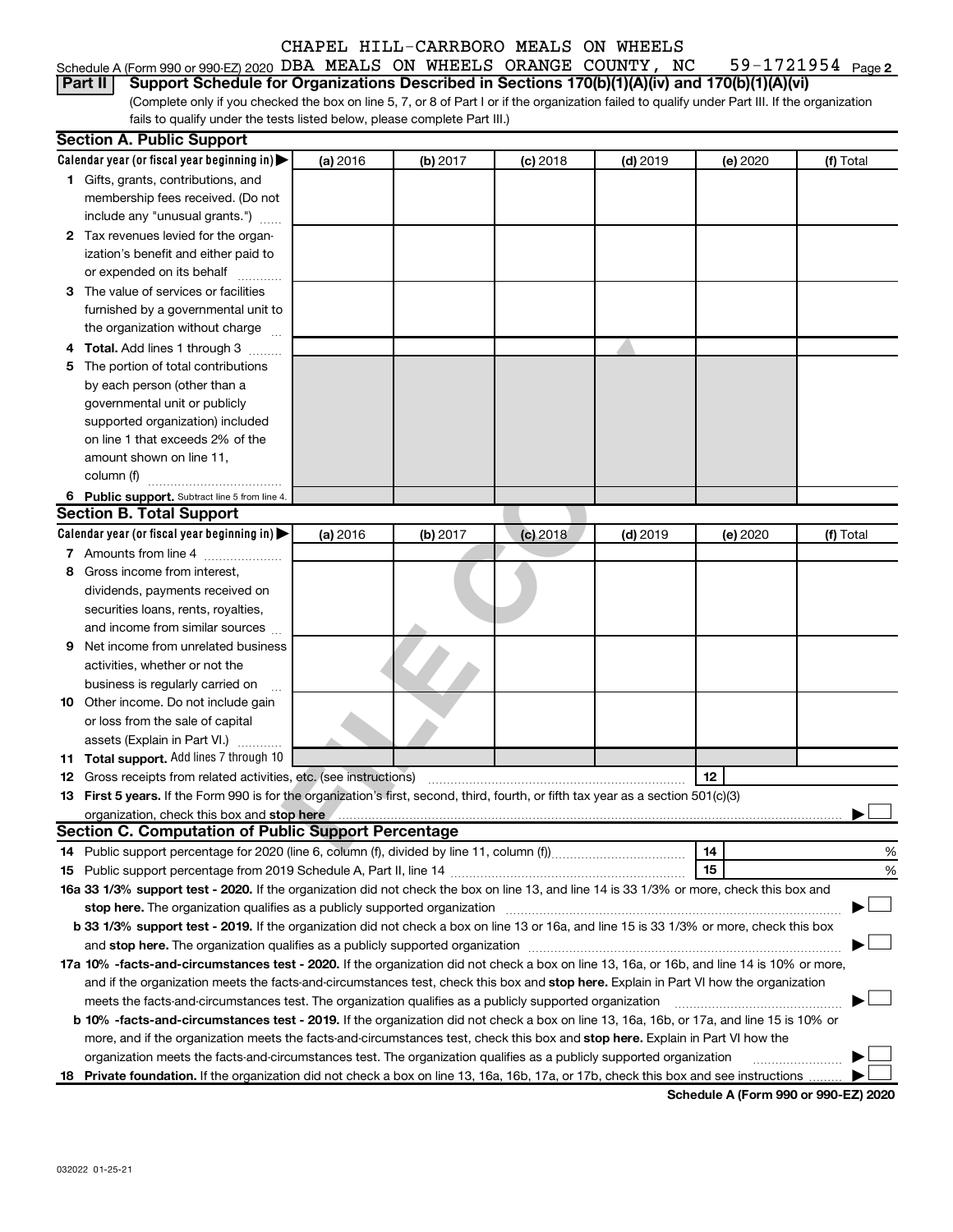#### 59-1721954 Page 3 Schedule A (Form 990 or 990-EZ) 2020 DBA MEALS ON WHEELS ORANGE COUNTY, NC  $-$  59-1721954  $\,$  Page **Part III Support Schedule for Organizations Described in Section 509(a)(2)**

(Complete only if you checked the box on line 10 of Part I or if the organization failed to qualify under Part II. If the organization fails to qualify under the tests listed below, please complete Part II.)

| <b>Section A. Public Support</b>                                                                                                                 |          |          |            |                                 |                    |                                          |
|--------------------------------------------------------------------------------------------------------------------------------------------------|----------|----------|------------|---------------------------------|--------------------|------------------------------------------|
| Calendar year (or fiscal year beginning in)                                                                                                      | (a) 2016 | (b) 2017 | $(c)$ 2018 | $(d)$ 2019                      | (e) 2020           | (f) Total                                |
| 1 Gifts, grants, contributions, and                                                                                                              |          |          |            |                                 |                    |                                          |
| membership fees received. (Do not                                                                                                                |          |          |            |                                 |                    |                                          |
| include any "unusual grants.")                                                                                                                   | 274,841. | 314,647. | 307,223.   | 298,749.                        | 911,679.           | 2,107,139.                               |
| 2 Gross receipts from admissions,                                                                                                                |          |          |            |                                 |                    |                                          |
| merchandise sold or services per-                                                                                                                |          |          |            |                                 |                    |                                          |
| formed, or facilities furnished in                                                                                                               |          |          |            |                                 |                    |                                          |
| any activity that is related to the<br>organization's tax-exempt purpose                                                                         | 37,227.  | 44,839.  | 46,548.    | 57, 170.                        | 47,151.            | 232,935.                                 |
| 3 Gross receipts from activities that                                                                                                            |          |          |            |                                 |                    |                                          |
| are not an unrelated trade or bus-                                                                                                               |          |          |            |                                 |                    |                                          |
| iness under section 513                                                                                                                          |          |          |            |                                 |                    |                                          |
| 4 Tax revenues levied for the organ-                                                                                                             |          |          |            |                                 |                    |                                          |
| ization's benefit and either paid to                                                                                                             |          |          |            |                                 |                    |                                          |
| or expended on its behalf                                                                                                                        |          |          |            |                                 |                    |                                          |
| 5 The value of services or facilities                                                                                                            |          |          |            |                                 |                    |                                          |
| furnished by a governmental unit to                                                                                                              |          |          |            |                                 |                    |                                          |
| the organization without charge                                                                                                                  |          |          |            |                                 |                    |                                          |
| 6 Total. Add lines 1 through 5                                                                                                                   | 312,068. | 359,486. | 353,771.   | 355,919.                        | 958,830.           | 2,340,074.                               |
| 7a Amounts included on lines 1, 2, and                                                                                                           |          |          |            |                                 |                    |                                          |
| 3 received from disqualified persons                                                                                                             | 15,219.  | 10,740.  | 13,000.    |                                 | 79,066.            | 118,025.                                 |
| <b>b</b> Amounts included on lines 2 and 3 received                                                                                              |          |          |            |                                 |                    |                                          |
| from other than disqualified persons that                                                                                                        |          |          |            |                                 |                    |                                          |
| exceed the greater of \$5,000 or 1% of the<br>amount on line 13 for the year                                                                     |          |          |            |                                 | 46, 239. 201, 776. | 248,015.                                 |
| c Add lines 7a and 7b                                                                                                                            | 15, 219. | 10,740.  | 13,000.    | 46, 239.                        | 280, 842.          | 366,040.                                 |
| 8 Public support. (Subtract line 7c from line 6.)                                                                                                |          |          |            |                                 |                    | 1,974,034.                               |
| <b>Section B. Total Support</b>                                                                                                                  |          |          |            |                                 |                    |                                          |
| Calendar year (or fiscal year beginning in)                                                                                                      | (a) 2016 | (b) 2017 | $(c)$ 2018 | $(d)$ 2019                      | (e) 2020           | (f) Total                                |
| 9 Amounts from line 6                                                                                                                            | 312,068  | 359,486. | 353,771    | $\overline{355}$ , 919.         | 958,830.           | 2,340,074.                               |
| <b>10a</b> Gross income from interest,                                                                                                           |          |          |            |                                 |                    |                                          |
| dividends, payments received on                                                                                                                  |          |          |            |                                 |                    |                                          |
| securities loans, rents, royalties,<br>and income from similar sources                                                                           | 2,579.   | 4,934.   | 6,466.     | 7,479.                          | 6,001.             | 27,459.                                  |
| <b>b</b> Unrelated business taxable income                                                                                                       |          |          |            |                                 |                    |                                          |
| (less section 511 taxes) from businesses                                                                                                         |          |          |            |                                 |                    |                                          |
| acquired after June 30, 1975                                                                                                                     |          |          |            |                                 |                    |                                          |
| c Add lines 10a and 10b                                                                                                                          | 2,579.   | 4,934.   | 6,466.     | 7,479.                          | 6,001.             | 27,459.                                  |
| <b>11</b> Net income from unrelated business                                                                                                     |          |          |            |                                 |                    |                                          |
| activities not included in line 10b,                                                                                                             |          |          |            |                                 |                    |                                          |
| whether or not the business is<br>regularly carried on                                                                                           |          |          |            |                                 |                    |                                          |
| <b>12</b> Other income. Do not include gain                                                                                                      |          |          |            |                                 |                    |                                          |
| or loss from the sale of capital                                                                                                                 |          |          |            |                                 |                    |                                          |
| assets (Explain in Part VI.)<br>13 Total support. (Add lines 9, 10c, 11, and 12.)                                                                | 314,647. |          |            | $364, 420.$ 360, 237. 363, 398. | 964,831.           | 2,367,533.                               |
| 14 First 5 years. If the Form 990 is for the organization's first, second, third, fourth, or fifth tax year as a section 501(c)(3) organization, |          |          |            |                                 |                    |                                          |
| check this box and stop here                                                                                                                     |          |          |            |                                 |                    |                                          |
| <b>Section C. Computation of Public Support Percentage</b>                                                                                       |          |          |            |                                 |                    |                                          |
|                                                                                                                                                  |          |          |            |                                 | 15                 | 83.38<br>$\%$                            |
| 16 Public support percentage from 2019 Schedule A, Part III, line 15                                                                             |          |          |            |                                 | 16                 | 91.42<br>$\%$                            |
| Section D. Computation of Investment Income Percentage                                                                                           |          |          |            |                                 |                    |                                          |
|                                                                                                                                                  |          |          |            |                                 | 17                 | 1.16<br>$\%$                             |
| 18 Investment income percentage from 2019 Schedule A, Part III, line 17                                                                          |          |          |            |                                 | 18                 | 1.38<br>$\%$                             |
| 19a 33 1/3% support tests - 2020. If the organization did not check the box on line 14, and line 15 is more than 33 1/3%, and line 17 is not     |          |          |            |                                 |                    |                                          |
| more than 33 1/3%, check this box and stop here. The organization qualifies as a publicly supported organization                                 |          |          |            |                                 |                    | $\blacktriangleright$ $\boxed{\text{X}}$ |
| b 33 1/3% support tests - 2019. If the organization did not check a box on line 14 or line 19a, and line 16 is more than 33 1/3%, and            |          |          |            |                                 |                    |                                          |
| line 18 is not more than 33 1/3%, check this box and stop here. The organization qualifies as a publicly supported organization                  |          |          |            |                                 |                    |                                          |
|                                                                                                                                                  |          |          |            |                                 |                    |                                          |
|                                                                                                                                                  |          |          |            |                                 |                    |                                          |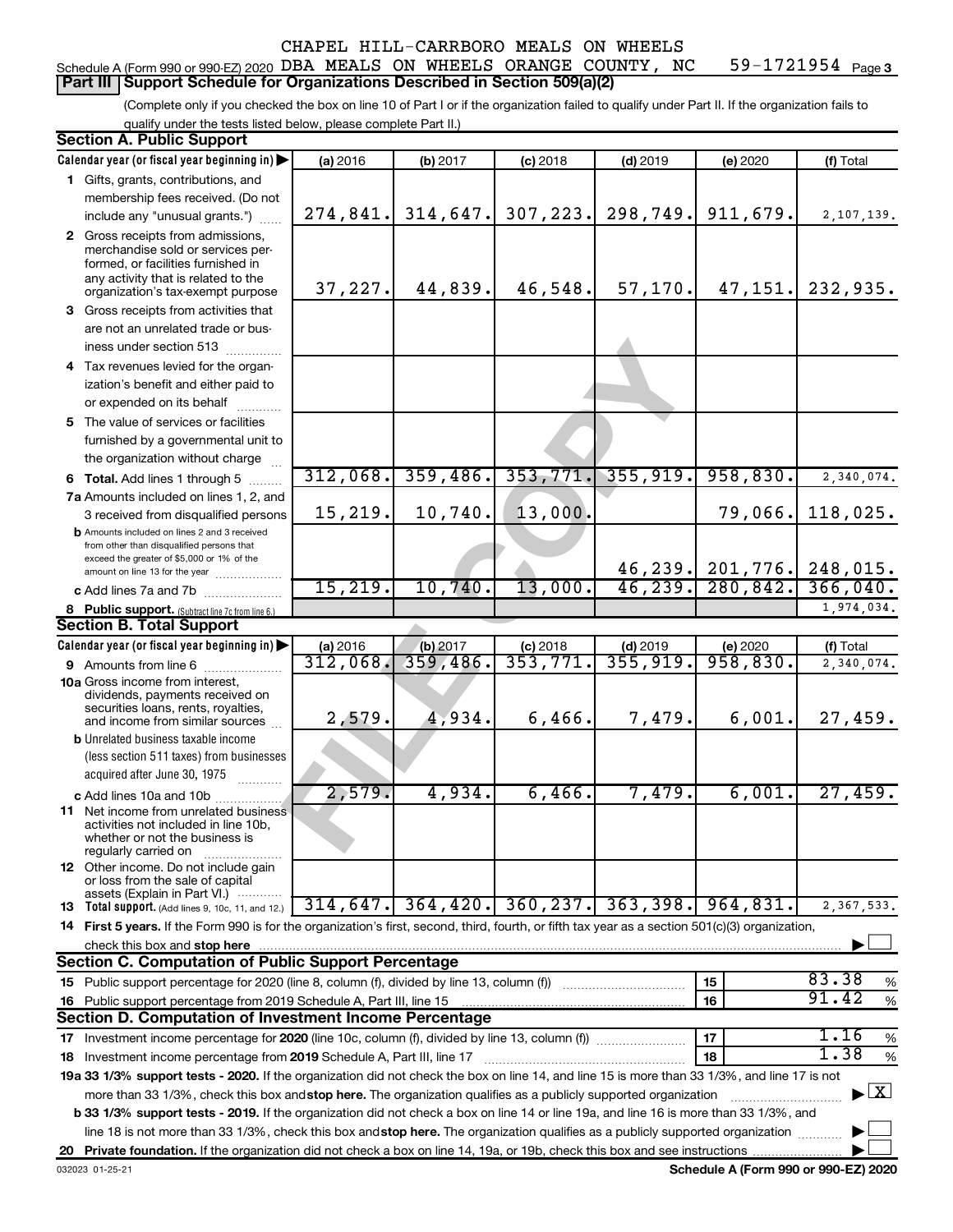#### 59-1721954 <sub>Page 4</sub> Schedule A (Form 990 or 990-EZ) 2020 DBA MEALS ON WHEELS ORANGE COUNTY, NC  $-$  59-1721954  $\,$  Page

#### **Part IV Supporting Organizations**

(Complete only if you checked a box in line 12 on Part I. If you checked box 12a, Part I, complete Sections A and B. If you checked box 12b, Part I, complete Sections A and C. If you checked box 12c, Part I, complete Sections A, D, and E. If you checked box 12d, Part I, complete Sections A and D, and complete Part V.)

#### **Section A. All Supporting Organizations**

- documents? If "No," describe in Part VI how the supported organizations are designated. If designated by *class or purpose, describe the designation. If historic and continuing relationship, explain.* 1 Are all of the organization's supported organizations listed by name in the organization's governing
- under section 509(a)(1) or (2)? If "Yes," explain in Part **VI** how the organization determined that the supported *organization was described in section 509(a)(1) or (2).* 2 Did the organization have any supported organization that does not have an IRS determination of status
- Did the organization have a supported organization described in section 501(c)(4), (5), or (6)? If "Yes," answer *lines 3b and 3c below.*
- satisfied the public support tests under section 509(a)(2)? If "Yes," describe in Part VI when and how the *organization made the determination.* b Did the organization confirm that each supported organization qualified under section 501(c)(4), (5), or (6) and
- purposes? If "Yes," explain in Part VI what controls the organization put in place to ensure such use.  $c$  Did the organization ensure that all support to such organizations was used exclusively for section 170(c)(2)(B)
- Was any supported organization not organized in the United States ("foreign supported organization")? If *"Yes," and if you checked box 12a or 12b in Part I, answer lines 4b and 4c below.*
- supported organization? If "Yes," describe in Part VI how the organization had such control and discretion *despite being controlled or supervised by or in connection with its supported organizations.* **b** Did the organization have ultimate control and discretion in deciding whether to make grants to the foreign
- under sections 501(c)(3) and 509(a)(1) or (2)? If "Yes," explain in Part VI what controls the organization used *to ensure that all support to the foreign supported organization was used exclusively for section 170(c)(2)(B) purposes.* Did the organization support any foreign supported organization that does not have an IRS determination
- **FILE COPY** answer lines 5b and 5c below (if applicable). Also, provide detail in **Part VI,** including (i) the names and EIN Did the organization add, substitute, or remove any supported organizations during the tax year? If "Yes," *numbers of the supported organizations added, substituted, or removed; (ii) the reasons for each such action; (iii) the authority under the organization's organizing document authorizing such action; and (iv) how the action was accomplished (such as by amendment to the organizing document).*
- **Type I or Type II only.** Was any added or substituted supported organization part of a class already designated in the organization's organizing document?
- Substitutions only. Was the substitution the result of an event beyond the organization's control?
- 1 2 3 4 5 6 7 8 <del>9</del> **abcabcabcabcab Part VI.** support or benefit one or more of the filing organization's supported organizations? If "Yes," provide detail in Did the organization provide support (whether in the form of grants or the provision of services or facilities) to anyone other than (i) its supported organizations, (ii) individuals that are part of the charitable class benefited by one or more of its supported organizations, or (iii) other supporting organizations that also
- regard to a substantial contributor? If "Yes," complete Part I of Schedule L (Form 990 or 990-EZ). Did the organization provide a grant, loan, compensation, or other similar payment to a substantial contributor (as defined in section 4958(c)(3)(C)), a family member of a substantial contributor, or a 35% controlled entity with
- *If "Yes," complete Part I of Schedule L (Form 990 or 990-EZ).* 8 Did the organization make a loan to a disqualified person (as defined in section 4958) not described in line 7?
- in section 509(a)(1) or (2))? If "Yes," provide detail in **Part VI.** 9a Was the organization controlled directly or indirectly at any time during the tax year by one or more disqualified persons, as defined in section 4946 (other than foundation managers and organizations described
- the supporting organization had an interest? If "Yes," provide detail in Part VI. **b** Did one or more disqualified persons (as defined in line 9a) hold a controlling interest in any entity in which
- from, assets in which the supporting organization also had an interest? If "Yes," provide detail in Part VI. Did a disqualified person (as defined in line 9a) have an ownership interest in, or derive any personal benefit
- **10** Was the organization subject to the excess business holdings rules of section 4943 because of section supporting organizations)? If "Yes," answer line 10b below. 4943(f) (regarding certain Type II supporting organizations, and all Type III non-functionally integrated
- *(Use Schedule C, Form 4720, to* Did the organization have any excess business holdings in the tax year? *determine whether the organization had excess business holdings.)*

**Yes No**  $\blacksquare$ **12**  $\overline{2}$ **3a 3b 3c 4a 4b 4c 5a 5b** 5c **5c**<br>**6**<br>**7**<br>**8** 6  $\overline{7}$ 8 **9a 9b 9c 10a 10b**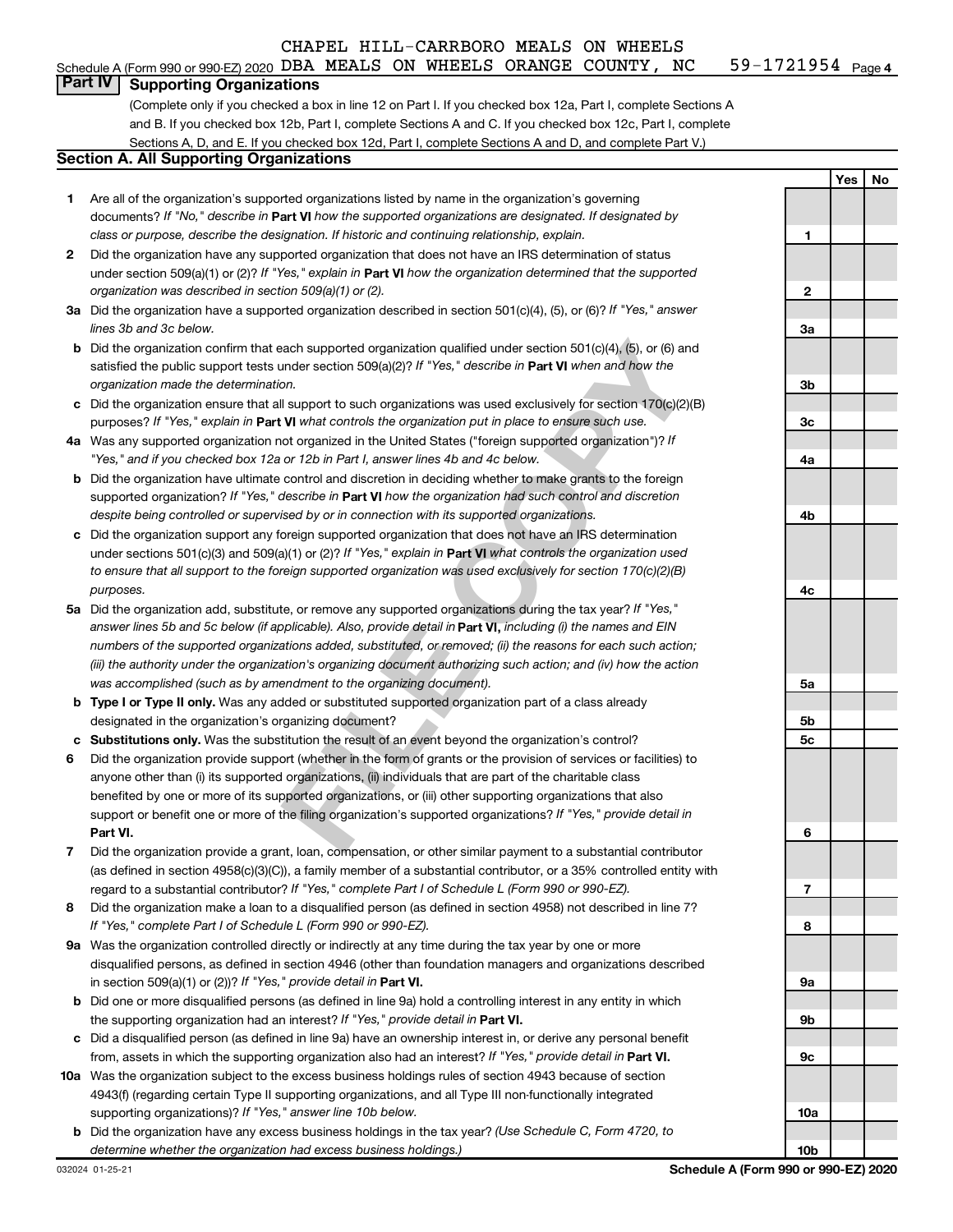#### 59-1721954 Page 5 Schedule A (Form 990 or 990-EZ) 2020 DBA MEALS ON WHEELS ORANGE COUNTY, NC  $-$  59-1721954  $\,$  Page

|    | $\frac{1}{2}$ contracted $\frac{1}{2}$ (i) only 550 or 550 °CZ, 2020 $\frac{1}{2}$<br><b>Supporting Organizations (continued)</b><br>Part IV                                                                                                                                                                                                                                                                                                                                                                             |                 |     | ∣ auc J |
|----|--------------------------------------------------------------------------------------------------------------------------------------------------------------------------------------------------------------------------------------------------------------------------------------------------------------------------------------------------------------------------------------------------------------------------------------------------------------------------------------------------------------------------|-----------------|-----|---------|
|    |                                                                                                                                                                                                                                                                                                                                                                                                                                                                                                                          |                 | Yes | No.     |
| 11 | Has the organization accepted a gift or contribution from any of the following persons?                                                                                                                                                                                                                                                                                                                                                                                                                                  |                 |     |         |
|    | a A person who directly or indirectly controls, either alone or together with persons described in lines 11b and                                                                                                                                                                                                                                                                                                                                                                                                         |                 |     |         |
|    | 11c below, the governing body of a supported organization?                                                                                                                                                                                                                                                                                                                                                                                                                                                               | 11a             |     |         |
|    | <b>b</b> A family member of a person described in line 11a above?                                                                                                                                                                                                                                                                                                                                                                                                                                                        | 11 <sub>b</sub> |     |         |
|    | c A 35% controlled entity of a person described in line 11a or 11b above? If "Yes" to line 11a, 11b, or 11c, provide                                                                                                                                                                                                                                                                                                                                                                                                     |                 |     |         |
|    | detail in <b>Part VI.</b>                                                                                                                                                                                                                                                                                                                                                                                                                                                                                                | 11c             |     |         |
|    | <b>Section B. Type I Supporting Organizations</b>                                                                                                                                                                                                                                                                                                                                                                                                                                                                        |                 |     |         |
|    |                                                                                                                                                                                                                                                                                                                                                                                                                                                                                                                          |                 | Yes | No      |
| 1  | Did the governing body, members of the governing body, officers acting in their official capacity, or membership of one or<br>more supported organizations have the power to regularly appoint or elect at least a majority of the organization's officers,<br>directors, or trustees at all times during the tax year? If "No," describe in Part VI how the supported organization(s)<br>effectively operated, supervised, or controlled the organization's activities. If the organization had more than one supported |                 |     |         |
|    | organization, describe how the powers to appoint and/or remove officers, directors, or trustees were allocated among the<br>supported organizations and what conditions or restrictions, if any, applied to such powers during the tax year.                                                                                                                                                                                                                                                                             | 1               |     |         |
| 2  | Did the organization operate for the benefit of any supported organization other than the supported                                                                                                                                                                                                                                                                                                                                                                                                                      |                 |     |         |
|    | organization(s) that operated, supervised, or controlled the supporting organization? If "Yes," explain in                                                                                                                                                                                                                                                                                                                                                                                                               |                 |     |         |
|    | Part VI how providing such benefit carried out the purposes of the supported organization(s) that operated,                                                                                                                                                                                                                                                                                                                                                                                                              |                 |     |         |
|    | supervised, or controlled the supporting organization.                                                                                                                                                                                                                                                                                                                                                                                                                                                                   | 2               |     |         |
|    | <b>Section C. Type II Supporting Organizations</b>                                                                                                                                                                                                                                                                                                                                                                                                                                                                       |                 |     |         |
|    |                                                                                                                                                                                                                                                                                                                                                                                                                                                                                                                          |                 | Yes | No      |
| 1  | Were a majority of the organization's directors or trustees during the tax year also a majority of the directors                                                                                                                                                                                                                                                                                                                                                                                                         |                 |     |         |
|    | or trustees of each of the organization's supported organization(s)? If "No," describe in Part VI how control                                                                                                                                                                                                                                                                                                                                                                                                            |                 |     |         |
|    | or management of the supporting organization was vested in the same persons that controlled or managed                                                                                                                                                                                                                                                                                                                                                                                                                   |                 |     |         |
|    | the supported organization(s).                                                                                                                                                                                                                                                                                                                                                                                                                                                                                           | 1               |     |         |
|    | <b>Section D. All Type III Supporting Organizations</b>                                                                                                                                                                                                                                                                                                                                                                                                                                                                  |                 |     |         |
|    |                                                                                                                                                                                                                                                                                                                                                                                                                                                                                                                          |                 | Yes | No      |
| 1  | Did the organization provide to each of its supported organizations, by the last day of the fifth month of the                                                                                                                                                                                                                                                                                                                                                                                                           |                 |     |         |
|    | organization's tax year, (i) a written notice describing the type and amount of support provided during the prior tax                                                                                                                                                                                                                                                                                                                                                                                                    |                 |     |         |
|    | year, (ii) a copy of the Form 990 that was most recently filed as of the date of notification, and (iii) copies of the                                                                                                                                                                                                                                                                                                                                                                                                   |                 |     |         |
|    | organization's governing documents in effect on the date of notification, to the extent not previously provided?                                                                                                                                                                                                                                                                                                                                                                                                         | 1               |     |         |
| 2  | Were any of the organization's officers, directors, or trustees either (i) appointed or elected by the supported                                                                                                                                                                                                                                                                                                                                                                                                         |                 |     |         |
|    | organization(s) or (ii) serving on the governing body of a supported organization? If "No," explain in Part VI how                                                                                                                                                                                                                                                                                                                                                                                                       |                 |     |         |
|    | the organization maintained a close and continuous working relationship with the supported organization(s).                                                                                                                                                                                                                                                                                                                                                                                                              | 2               |     |         |
| з  | By reason of the relationship described in line 2, above, did the organization's supported organizations have a                                                                                                                                                                                                                                                                                                                                                                                                          |                 |     |         |
|    | significant voice in the organization's investment policies and in directing the use of the organization's                                                                                                                                                                                                                                                                                                                                                                                                               |                 |     |         |
|    | income or assets at all times during the tax year? If "Yes," describe in Part VI the role the organization's                                                                                                                                                                                                                                                                                                                                                                                                             | 3               |     |         |
|    | supported organizations played in this regard.<br>Section E. Type III Functionally Integrated Supporting Organizations                                                                                                                                                                                                                                                                                                                                                                                                   |                 |     |         |
| 1  | Check the box next to the method that the organization used to satisfy the Integral Part Test during the yealsee instructions).                                                                                                                                                                                                                                                                                                                                                                                          |                 |     |         |
| a  | The organization satisfied the Activities Test. Complete line 2 below.                                                                                                                                                                                                                                                                                                                                                                                                                                                   |                 |     |         |
| b  | The organization is the parent of each of its supported organizations. Complete line 3 below.                                                                                                                                                                                                                                                                                                                                                                                                                            |                 |     |         |
| c  | The organization supported a governmental entity. Describe in Part VI how you supported a governmental entity (see instructions).                                                                                                                                                                                                                                                                                                                                                                                        |                 |     |         |
| 2  | Activities Test. Answer lines 2a and 2b below.                                                                                                                                                                                                                                                                                                                                                                                                                                                                           |                 | Yes | No      |
| а  | Did substantially all of the organization's activities during the tax year directly further the exempt purposes of                                                                                                                                                                                                                                                                                                                                                                                                       |                 |     |         |
|    | the supported organization(s) to which the organization was responsive? If "Yes," then in Part VI identify                                                                                                                                                                                                                                                                                                                                                                                                               |                 |     |         |
|    | those supported organizations and explain how these activities directly furthered their exempt purposes,                                                                                                                                                                                                                                                                                                                                                                                                                 |                 |     |         |
|    | how the organization was responsive to those supported organizations, and how the organization determined                                                                                                                                                                                                                                                                                                                                                                                                                |                 |     |         |
|    | that these activities constituted substantially all of its activities.                                                                                                                                                                                                                                                                                                                                                                                                                                                   | 2a              |     |         |
| b  | Did the activities described in line 2a, above, constitute activities that, but for the organization's involvement,                                                                                                                                                                                                                                                                                                                                                                                                      |                 |     |         |
|    | one or more of the organization's supported organization(s) would have been engaged in? If "Yes," explain in                                                                                                                                                                                                                                                                                                                                                                                                             |                 |     |         |
|    | <b>Part VI</b> the reasons for the organization's position that its supported organization(s) would have engaged in                                                                                                                                                                                                                                                                                                                                                                                                      |                 |     |         |
|    | these activities but for the organization's involvement.                                                                                                                                                                                                                                                                                                                                                                                                                                                                 | 2b              |     |         |
| з  | Parent of Supported Organizations. Answer lines 3a and 3b below.                                                                                                                                                                                                                                                                                                                                                                                                                                                         |                 |     |         |
| a  | Did the organization have the power to regularly appoint or elect a majority of the officers, directors, or                                                                                                                                                                                                                                                                                                                                                                                                              |                 |     |         |
|    | trustees of each of the supported organizations? If "Yes" or "No" provide details in Part VI.                                                                                                                                                                                                                                                                                                                                                                                                                            | За              |     |         |
| b  | Did the organization exercise a substantial degree of direction over the policies, programs, and activities of each                                                                                                                                                                                                                                                                                                                                                                                                      |                 |     |         |
|    | of its supported organizations? If "Yes," describe in Part VI the role played by the organization in this regard.                                                                                                                                                                                                                                                                                                                                                                                                        | 3b              |     |         |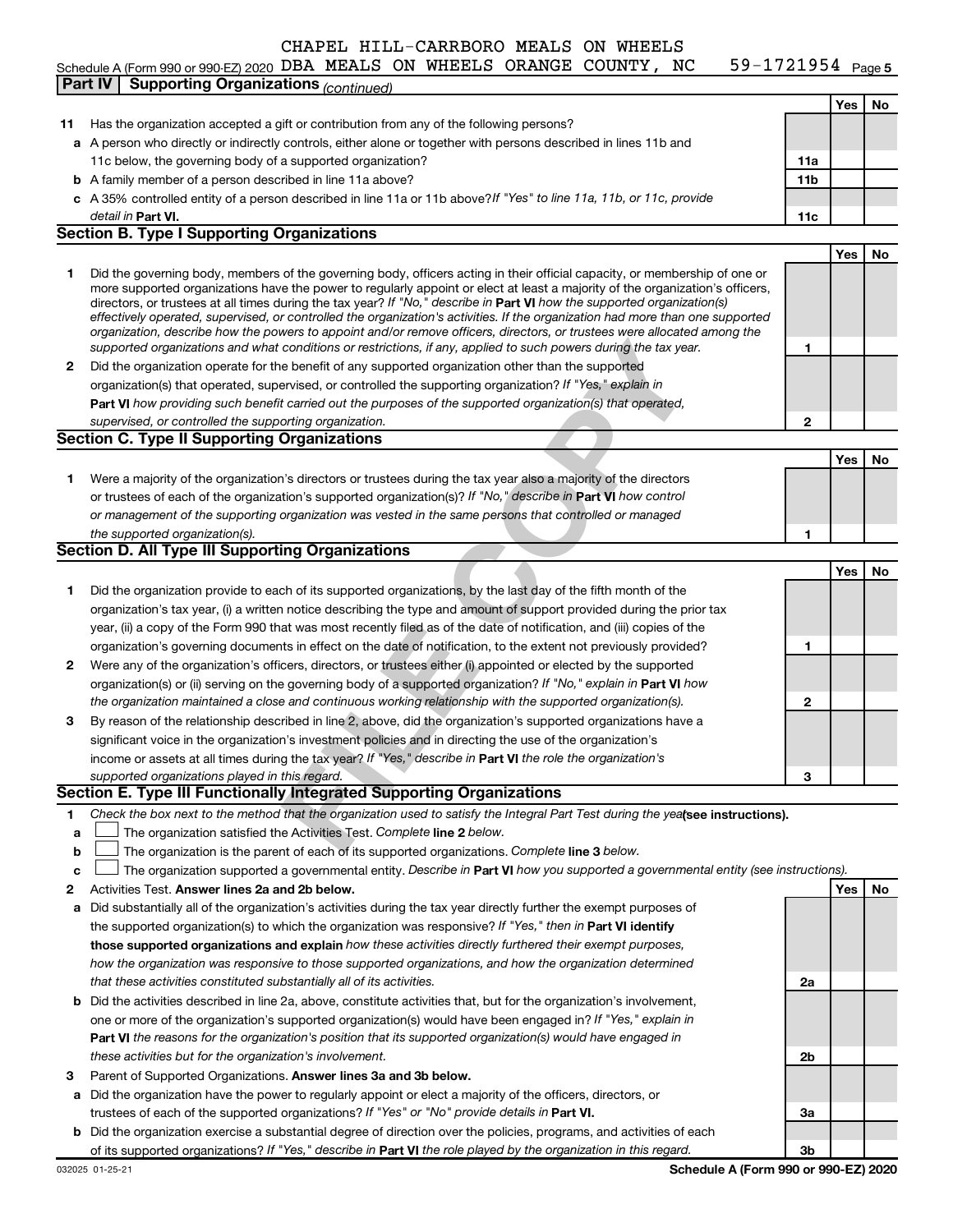#### Schedule A (Form 990 or 990-EZ) 2020 DBA MEALS ON WHEELS ORANGE COUNTY, NC  $-$  59-1721954  $\,$  Page **Part V Type III Non-Functionally Integrated 509(a)(3) Supporting Organizations**

59-1721954 Page 6

**1 Part VI** Check here if the organization satisfied the Integral Part Test as a qualifying trust on Nov. 20, 1970 (*explain in* Part **VI**). See instructions. All other Type III non-functionally integrated supporting organizations must complete Sections A through E.

| 1              | Check here if the organization satisfied the Integral Part Test as a qualifying trust on Nov. 20, 1970 (explain in Part VI). See instructions.<br>All other Type III non-functionally integrated supporting organizations must complete Sections A through E. |                |                |                                |
|----------------|---------------------------------------------------------------------------------------------------------------------------------------------------------------------------------------------------------------------------------------------------------------|----------------|----------------|--------------------------------|
|                | Section A - Adjusted Net Income                                                                                                                                                                                                                               |                | (A) Prior Year | (B) Current Year<br>(optional) |
| 1              | Net short-term capital gain                                                                                                                                                                                                                                   | 1              |                |                                |
| 2              | Recoveries of prior-year distributions                                                                                                                                                                                                                        | $\mathbf{2}$   |                |                                |
| З              | Other gross income (see instructions)                                                                                                                                                                                                                         | 3              |                |                                |
| 4              | Add lines 1 through 3.                                                                                                                                                                                                                                        | 4              |                |                                |
| 5              | Depreciation and depletion                                                                                                                                                                                                                                    | 5              |                |                                |
| 6              | Portion of operating expenses paid or incurred for production or                                                                                                                                                                                              |                |                |                                |
|                | collection of gross income or for management, conservation, or                                                                                                                                                                                                |                |                |                                |
|                | maintenance of property held for production of income (see instructions)                                                                                                                                                                                      | 6              |                |                                |
| 7              | Other expenses (see instructions)                                                                                                                                                                                                                             | $\overline{7}$ |                |                                |
| 8              | <b>Adjusted Net Income</b> (subtract lines 5, 6, and 7 from line 4)                                                                                                                                                                                           | 8              |                |                                |
|                | <b>Section B - Minimum Asset Amount</b>                                                                                                                                                                                                                       |                | (A) Prior Year | (B) Current Year<br>(optional) |
| 1.             | Aggregate fair market value of all non-exempt-use assets (see                                                                                                                                                                                                 |                |                |                                |
|                | instructions for short tax year or assets held for part of year):                                                                                                                                                                                             |                |                |                                |
|                | <b>a</b> Average monthly value of securities                                                                                                                                                                                                                  | 1a             |                |                                |
|                | <b>b</b> Average monthly cash balances                                                                                                                                                                                                                        | 1 <sub>b</sub> |                |                                |
|                | c Fair market value of other non-exempt-use assets                                                                                                                                                                                                            | 1c             |                |                                |
|                | <b>d</b> Total (add lines 1a, 1b, and 1c)                                                                                                                                                                                                                     | 1 <sub>d</sub> |                |                                |
|                | e Discount claimed for blockage or other factors                                                                                                                                                                                                              |                |                |                                |
|                | (explain in detail in Part VI):                                                                                                                                                                                                                               |                |                |                                |
| 2              | Acquisition indebtedness applicable to non-exempt-use assets                                                                                                                                                                                                  | $\overline{2}$ |                |                                |
| 3              | Subtract line 2 from line 1d.                                                                                                                                                                                                                                 | 3              |                |                                |
| 4              | Cash deemed held for exempt use. Enter 0.015 of line 3 (for greater amount,                                                                                                                                                                                   |                |                |                                |
|                | see instructions).                                                                                                                                                                                                                                            | 4              |                |                                |
| 5              | Net value of non-exempt-use assets (subtract line 4 from line 3)                                                                                                                                                                                              | 5              |                |                                |
| 6              | Multiply line 5 by 0.035.                                                                                                                                                                                                                                     | 6              |                |                                |
| 7              | Recoveries of prior-year distributions                                                                                                                                                                                                                        | $\overline{7}$ |                |                                |
| 8              | Minimum Asset Amount (add line 7 to line 6)                                                                                                                                                                                                                   | 8              |                |                                |
|                | <b>Section C - Distributable Amount</b>                                                                                                                                                                                                                       |                |                | <b>Current Year</b>            |
| 1              | Adjusted net income for prior year (from Section A, line 8, column A)                                                                                                                                                                                         | 1              |                |                                |
| $\mathbf{2}$   | Enter 0.85 of line 1.                                                                                                                                                                                                                                         | $\mathbf{2}$   |                |                                |
| З              | Minimum asset amount for prior year (from Section B, line 8, column A)                                                                                                                                                                                        | 3              |                |                                |
| 4              | Enter greater of line 2 or line 3.                                                                                                                                                                                                                            | 4              |                |                                |
| 5              | Income tax imposed in prior year                                                                                                                                                                                                                              | 5              |                |                                |
| 6              | <b>Distributable Amount.</b> Subtract line 5 from line 4, unless subject to                                                                                                                                                                                   |                |                |                                |
|                | emergency temporary reduction (see instructions).                                                                                                                                                                                                             | 6              |                |                                |
| $\overline{7}$ | Check here if the current year is the organization's first as a non-functionally integrated Type III supporting organization (see                                                                                                                             |                |                |                                |

Check here if the current year is the organization's first as a non-functionally integrated Type III supporting organization (see instructions).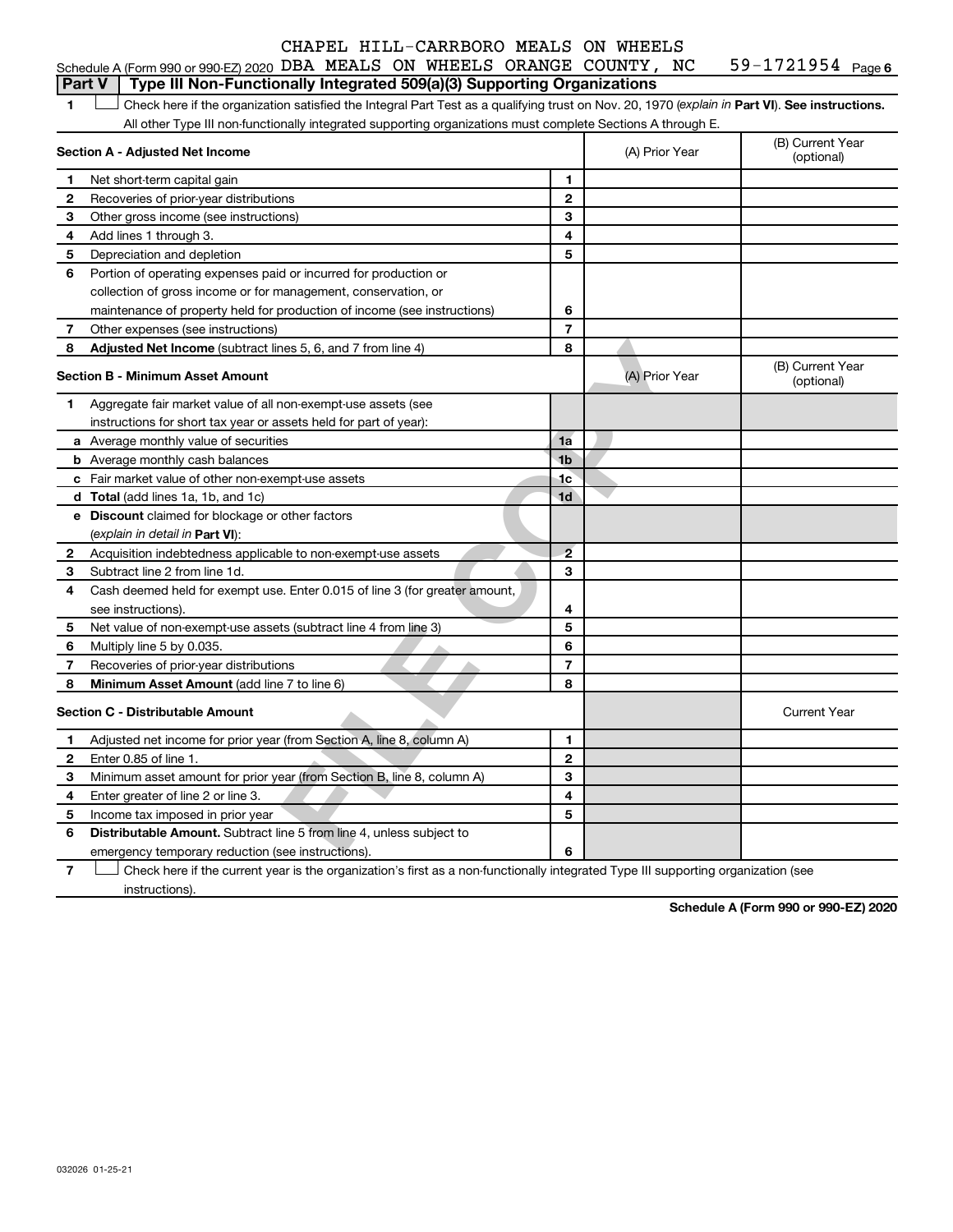|               | Schedule A (Form 990 or 990-EZ) 2020 DBA MEALS ON WHEELS ORANGE COUNTY, NC<br>Type III Non-Functionally Integrated 509(a)(3) Supporting Organizations (continued) |                                    |                                               |    | 59-1721954 $_{Page 7}$                           |
|---------------|-------------------------------------------------------------------------------------------------------------------------------------------------------------------|------------------------------------|-----------------------------------------------|----|--------------------------------------------------|
| <b>Part V</b> |                                                                                                                                                                   |                                    |                                               |    |                                                  |
|               | <b>Section D - Distributions</b>                                                                                                                                  |                                    |                                               |    | <b>Current Year</b>                              |
| 1             | Amounts paid to supported organizations to accomplish exempt purposes                                                                                             |                                    |                                               | 1  |                                                  |
| 2             | Amounts paid to perform activity that directly furthers exempt purposes of supported                                                                              |                                    |                                               |    |                                                  |
|               | organizations, in excess of income from activity                                                                                                                  |                                    |                                               | 2  |                                                  |
| 3             | Administrative expenses paid to accomplish exempt purposes of supported organizations                                                                             |                                    |                                               | 3  |                                                  |
| 4             | Amounts paid to acquire exempt-use assets                                                                                                                         |                                    |                                               | 4  |                                                  |
| 5             | Qualified set-aside amounts (prior IRS approval required - provide details in Part VI)                                                                            |                                    |                                               | 5  |                                                  |
| 6             | Other distributions (describe in Part VI). See instructions.                                                                                                      |                                    |                                               | 6  |                                                  |
| 7             | Total annual distributions. Add lines 1 through 6.                                                                                                                |                                    |                                               | 7  |                                                  |
| 8             | Distributions to attentive supported organizations to which the organization is responsive                                                                        |                                    |                                               |    |                                                  |
|               | (provide details in Part VI). See instructions.                                                                                                                   |                                    |                                               | 8  |                                                  |
| 9             | Distributable amount for 2020 from Section C, line 6                                                                                                              |                                    |                                               | 9  |                                                  |
| 10            | Line 8 amount divided by line 9 amount                                                                                                                            |                                    |                                               | 10 |                                                  |
|               | <b>Section E - Distribution Allocations (see instructions)</b>                                                                                                    | (i)<br><b>Excess Distributions</b> | (ii)<br><b>Underdistributions</b><br>Pre-2020 |    | (iii)<br><b>Distributable</b><br>Amount for 2020 |
| 1             | Distributable amount for 2020 from Section C, line 6                                                                                                              |                                    |                                               |    |                                                  |
| 2             | Underdistributions, if any, for years prior to 2020 (reason-                                                                                                      |                                    |                                               |    |                                                  |
|               | able cause required - explain in Part VI). See instructions.                                                                                                      |                                    |                                               |    |                                                  |
| 3             | Excess distributions carryover, if any, to 2020                                                                                                                   |                                    |                                               |    |                                                  |
|               | a From 2015                                                                                                                                                       |                                    |                                               |    |                                                  |
|               | $b$ From 2016                                                                                                                                                     |                                    |                                               |    |                                                  |
|               | c From 2017                                                                                                                                                       |                                    |                                               |    |                                                  |
|               | <b>d</b> From 2018                                                                                                                                                |                                    |                                               |    |                                                  |
|               | e From 2019                                                                                                                                                       |                                    |                                               |    |                                                  |
|               | f Total of lines 3a through 3e                                                                                                                                    |                                    |                                               |    |                                                  |
|               | g Applied to underdistributions of prior years                                                                                                                    |                                    |                                               |    |                                                  |
|               | h Applied to 2020 distributable amount                                                                                                                            |                                    |                                               |    |                                                  |
| Ť.            | Carryover from 2015 not applied (see instructions)                                                                                                                |                                    |                                               |    |                                                  |
|               | Remainder. Subtract lines 3g, 3h, and 3i from line 3f.                                                                                                            |                                    |                                               |    |                                                  |
| 4             | Distributions for 2020 from Section D,                                                                                                                            |                                    |                                               |    |                                                  |
|               | line $7:$                                                                                                                                                         |                                    |                                               |    |                                                  |
|               | a Applied to underdistributions of prior years                                                                                                                    |                                    |                                               |    |                                                  |
|               | <b>b</b> Applied to 2020 distributable amount                                                                                                                     |                                    |                                               |    |                                                  |
|               | c Remainder. Subtract lines 4a and 4b from line 4.                                                                                                                |                                    |                                               |    |                                                  |
|               | 5 Remaining underdistributions for years prior to 2020, if                                                                                                        |                                    |                                               |    |                                                  |
|               | any. Subtract lines 3g and 4a from line 2. For result greater                                                                                                     |                                    |                                               |    |                                                  |
|               | than zero, explain in Part VI. See instructions.                                                                                                                  |                                    |                                               |    |                                                  |
| 6             | Remaining underdistributions for 2020. Subtract lines 3h                                                                                                          |                                    |                                               |    |                                                  |
|               | and 4b from line 1. For result greater than zero, explain in                                                                                                      |                                    |                                               |    |                                                  |
|               | <b>Part VI.</b> See instructions.                                                                                                                                 |                                    |                                               |    |                                                  |
| 7             | Excess distributions carryover to 2021. Add lines 3j                                                                                                              |                                    |                                               |    |                                                  |
|               | and 4c.                                                                                                                                                           |                                    |                                               |    |                                                  |
| 8             | Breakdown of line 7:                                                                                                                                              |                                    |                                               |    |                                                  |
|               | a Excess from 2016                                                                                                                                                |                                    |                                               |    |                                                  |
|               | <b>b</b> Excess from 2017                                                                                                                                         |                                    |                                               |    |                                                  |
|               | c Excess from 2018                                                                                                                                                |                                    |                                               |    |                                                  |
|               | d Excess from 2019                                                                                                                                                |                                    |                                               |    |                                                  |
|               | e Excess from 2020                                                                                                                                                |                                    |                                               |    |                                                  |
|               |                                                                                                                                                                   |                                    |                                               |    |                                                  |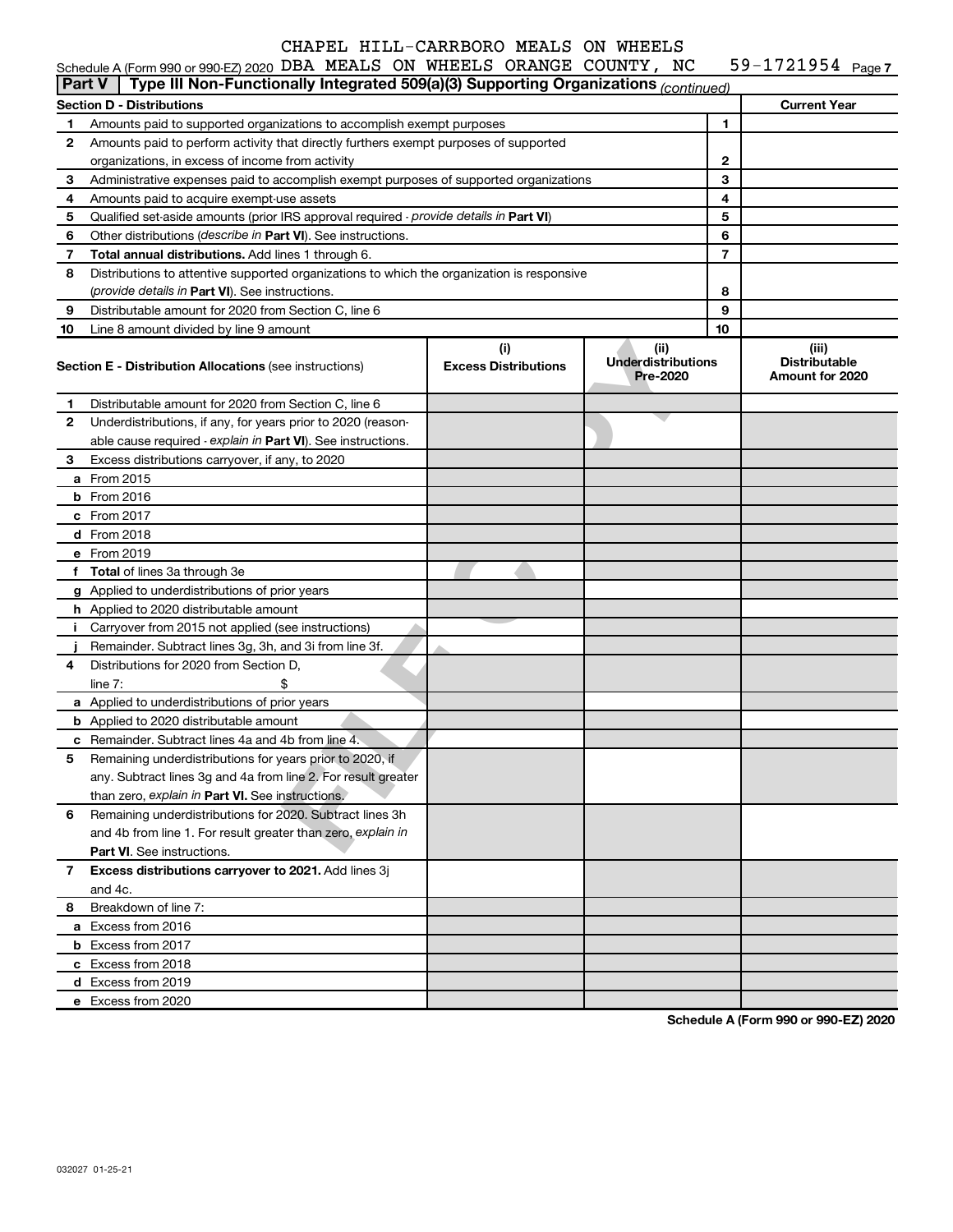|                |                                                                                                                                                                                                                                                                                         |  |  | CHAPEL HILL-CARRBORO MEALS ON WHEELS |                                                                                                                                                                                                                                                                                                  |
|----------------|-----------------------------------------------------------------------------------------------------------------------------------------------------------------------------------------------------------------------------------------------------------------------------------------|--|--|--------------------------------------|--------------------------------------------------------------------------------------------------------------------------------------------------------------------------------------------------------------------------------------------------------------------------------------------------|
|                | Schedule A (Form 990 or 990-EZ) 2020 DBA MEALS ON WHEELS ORANGE COUNTY, NC                                                                                                                                                                                                              |  |  |                                      | 59-1721954 Page 8                                                                                                                                                                                                                                                                                |
| <b>Part VI</b> | Supplemental Information. Provide the explanations required by Part II, line 10; Part II, line 17a or 17b; Part III, line 12;<br>Section D, lines 5, 6, and 8; and Part V, Section E, lines 2, 5, and 6. Also complete this part for any additional information.<br>(See instructions.) |  |  |                                      | Part IV, Section A, lines 1, 2, 3b, 3c, 4b, 4c, 5a, 6, 9a, 9b, 9c, 11a, 11b, and 11c; Part IV, Section B, lines 1 and 2; Part IV, Section C,<br>line 1; Part IV, Section D, lines 2 and 3; Part IV, Section E, lines 1c, 2a, 2b, 3a, and 3b; Part V, line 1; Part V, Section B, line 1e; Part V, |
|                |                                                                                                                                                                                                                                                                                         |  |  |                                      |                                                                                                                                                                                                                                                                                                  |
|                |                                                                                                                                                                                                                                                                                         |  |  |                                      |                                                                                                                                                                                                                                                                                                  |
|                |                                                                                                                                                                                                                                                                                         |  |  |                                      |                                                                                                                                                                                                                                                                                                  |
|                |                                                                                                                                                                                                                                                                                         |  |  |                                      |                                                                                                                                                                                                                                                                                                  |
|                |                                                                                                                                                                                                                                                                                         |  |  |                                      |                                                                                                                                                                                                                                                                                                  |
|                |                                                                                                                                                                                                                                                                                         |  |  |                                      |                                                                                                                                                                                                                                                                                                  |
|                |                                                                                                                                                                                                                                                                                         |  |  |                                      |                                                                                                                                                                                                                                                                                                  |
|                |                                                                                                                                                                                                                                                                                         |  |  |                                      |                                                                                                                                                                                                                                                                                                  |
|                |                                                                                                                                                                                                                                                                                         |  |  |                                      |                                                                                                                                                                                                                                                                                                  |
|                |                                                                                                                                                                                                                                                                                         |  |  |                                      |                                                                                                                                                                                                                                                                                                  |
|                |                                                                                                                                                                                                                                                                                         |  |  |                                      |                                                                                                                                                                                                                                                                                                  |
|                |                                                                                                                                                                                                                                                                                         |  |  |                                      |                                                                                                                                                                                                                                                                                                  |
|                |                                                                                                                                                                                                                                                                                         |  |  |                                      |                                                                                                                                                                                                                                                                                                  |
|                |                                                                                                                                                                                                                                                                                         |  |  |                                      |                                                                                                                                                                                                                                                                                                  |
|                |                                                                                                                                                                                                                                                                                         |  |  |                                      |                                                                                                                                                                                                                                                                                                  |
|                |                                                                                                                                                                                                                                                                                         |  |  |                                      |                                                                                                                                                                                                                                                                                                  |
|                |                                                                                                                                                                                                                                                                                         |  |  |                                      |                                                                                                                                                                                                                                                                                                  |
|                |                                                                                                                                                                                                                                                                                         |  |  |                                      |                                                                                                                                                                                                                                                                                                  |
|                |                                                                                                                                                                                                                                                                                         |  |  |                                      |                                                                                                                                                                                                                                                                                                  |
|                |                                                                                                                                                                                                                                                                                         |  |  |                                      |                                                                                                                                                                                                                                                                                                  |
|                |                                                                                                                                                                                                                                                                                         |  |  |                                      |                                                                                                                                                                                                                                                                                                  |
|                |                                                                                                                                                                                                                                                                                         |  |  |                                      |                                                                                                                                                                                                                                                                                                  |
|                |                                                                                                                                                                                                                                                                                         |  |  |                                      |                                                                                                                                                                                                                                                                                                  |
|                |                                                                                                                                                                                                                                                                                         |  |  |                                      |                                                                                                                                                                                                                                                                                                  |
|                |                                                                                                                                                                                                                                                                                         |  |  |                                      |                                                                                                                                                                                                                                                                                                  |
|                |                                                                                                                                                                                                                                                                                         |  |  |                                      |                                                                                                                                                                                                                                                                                                  |
|                |                                                                                                                                                                                                                                                                                         |  |  |                                      |                                                                                                                                                                                                                                                                                                  |
|                |                                                                                                                                                                                                                                                                                         |  |  |                                      |                                                                                                                                                                                                                                                                                                  |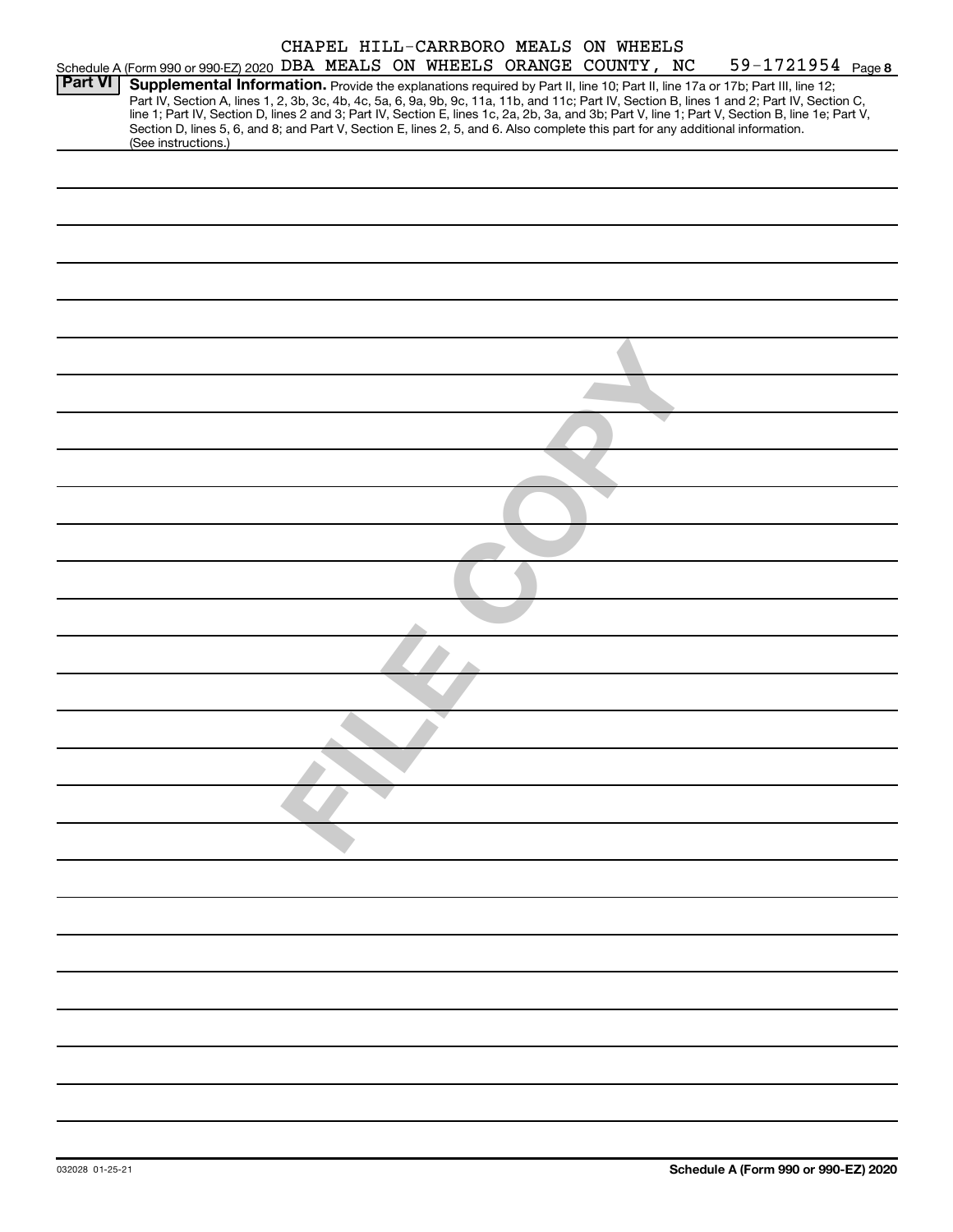| <b>Schedule B</b>                    |  |
|--------------------------------------|--|
| (Form 990, 990-EZ,<br>$\sim$ 000 DEV |  |

Department of the Treasury Internal Revenue Service

# **Schedule of Contributors**

**or 990-PF) | Attach to Form 990, Form 990-EZ, or Form 990-PF. | Go to www.irs.gov/Form990 for the latest information.** OMB No. 1545-0047

**2020**

**Employer identification number**

|                                       | Name of the organization |  |                                       | <b>Employer identificati</b> |            |  |
|---------------------------------------|--------------------------|--|---------------------------------------|------------------------------|------------|--|
|                                       |                          |  | CHAPEL HILL-CARRBORO MEALS ON WHEELS  |                              |            |  |
|                                       |                          |  | DBA MEALS ON WHEELS ORANGE COUNTY, NC |                              | 59-1721954 |  |
| <b>Organization type (check one):</b> |                          |  |                                       |                              |            |  |
|                                       |                          |  |                                       |                              |            |  |
| Filers of:                            | Section:                 |  |                                       |                              |            |  |

| Form 990 or 990-EZ   | $\lfloor x \rfloor$ 501(c)( 3) (enter number) organization                                                                                                                                                                                                                                                                                                                                                                                                                                |
|----------------------|-------------------------------------------------------------------------------------------------------------------------------------------------------------------------------------------------------------------------------------------------------------------------------------------------------------------------------------------------------------------------------------------------------------------------------------------------------------------------------------------|
|                      | 4947(a)(1) nonexempt charitable trust not treated as a private foundation                                                                                                                                                                                                                                                                                                                                                                                                                 |
|                      | 527 political organization                                                                                                                                                                                                                                                                                                                                                                                                                                                                |
| Form 990-PF          | 501(c)(3) exempt private foundation                                                                                                                                                                                                                                                                                                                                                                                                                                                       |
|                      | 4947(a)(1) nonexempt charitable trust treated as a private foundation                                                                                                                                                                                                                                                                                                                                                                                                                     |
|                      | 501(c)(3) taxable private foundation                                                                                                                                                                                                                                                                                                                                                                                                                                                      |
|                      |                                                                                                                                                                                                                                                                                                                                                                                                                                                                                           |
|                      | Check if your organization is covered by the General Rule or a Special Rule.<br>Note: Only a section 501(c)(7), (8), or (10) organization can check boxes for both the General Rule and a Special Rule. See instruction                                                                                                                                                                                                                                                                   |
| <b>General Rule</b>  |                                                                                                                                                                                                                                                                                                                                                                                                                                                                                           |
| X                    | For an organization filing Form 990, 990-EZ, or 990-PF that received, during the year, contributions totaling \$5,000 or more<br>property) from any one contributor. Complete Parts I and II. See instructions for determining a contributor's total contributi                                                                                                                                                                                                                           |
| <b>Special Rules</b> |                                                                                                                                                                                                                                                                                                                                                                                                                                                                                           |
|                      | For an organization described in section 501(c)(3) filing Form 990 or 990-EZ that met the 33 1/3% support test of the regul<br>sections 509(a)(1) and 170(b)(1)(A)(vi), that checked Schedule A (Form 990 or 990-EZ), Part II, line 13, 16a, or 16b, and that<br>any one contributor, during the year, total contributions of the greater of (1) \$5,000; or (2) 2% of the amount on (i) Form 99<br>or (ii) Form 990-EZ, line 1. Complete Parts I and II.                                 |
|                      | For an organization described in section 501(c)(7), (8), or (10) filing Form 990 or 990-EZ that received from any one<br>contributor, during the year, total contributions of more than \$1,000 exclusively for religious, charitable, scientific,<br>literary, or educational purposes, or for the prevention of cruelty to children or animals. Complete Parts I (entering<br>$\ln\left(\frac{1}{\Delta}\right)$ in column (b) instead of the contributor name and address). It and III |

#### **General Rule**

 $\overline{\textbf{X}}\textbf{]}$  For an organization filing Form 990, 990-EZ, or 990-PF that received, during the year, contributions totaling \$5,000 or more (in money or property) from any one contributor. Complete Parts I and II. See instructions for determining a contributor's total contributions.

# **Special Rules**  $\begin{array}{c} \n\boxed{\textbf{X}}\n\end{array}$

- any one contributor, during the year, total contributions of the greater of (1) \$5,000; or (2) 2% of the amount on (i) Form 990, Part VIII, line 1h; For an organization described in section 501(c)(3) filing Form 990 or 990-EZ that met the 33 1/3% support test of the regulations under sections 509(a)(1) and 170(b)(1)(A)(vi), that checked Schedule A (Form 990 or 990-EZ), Part II, line 13, 16a, or 16b, and that received from or (ii) Form 990-EZ, line 1. Complete Parts I and II.
- For an organization described in section  $501(c)\overline{(7)}$ , (8), or (10) filing Form 990 or 990-EZ that received from any one contributor, during the year, total contributions of more than \$1,000 exclusively for religious, charitable, scientific, literary, or educational purposes, or for the prevention of cruelty to children or animals. Complete Parts I (entering "N/A" in column (b) instead of the contributor name and address), II, and III.

purpose. Don't complete any of the parts unless the General Rule applies to this organization because it received nonexclusively year, contributions exclusively for religious, charitable, etc., purposes, but no such contributions totaled more than \$1,000. If this box is checked, enter here the total contributions that were received during the year for an exclusively religious, charitable, etc., For an organization described in section 501(c)(7), (8), or (10) filing Form 990 or 990-EZ that received from any one contributor, during the religious, charitable, etc., contributions totaling \$5,000 or more during the year  $~$   $\rm{~~}~~$   $\rm{~~}~~$   $\rm{~~}~~$   $\rm{~~}~~$   $\rm{~~}~~$ 

**Caution:**  An organization that isn't covered by the General Rule and/or the Special Rules doesn't file Schedule B (Form 990, 990-EZ, or 990-PF),  **must** but it answer "No" on Part IV, line 2, of its Form 990; or check the box on line H of its Form 990-EZ or on its Form 990-PF, Part I, line 2, to certify that it doesn't meet the filing requirements of Schedule B (Form 990, 990-EZ, or 990-PF).

**For Paperwork Reduction Act Notice, see the instructions for Form 990, 990-EZ, or 990-PF. Schedule B (Form 990, 990-EZ, or 990-PF) (2020)** LHA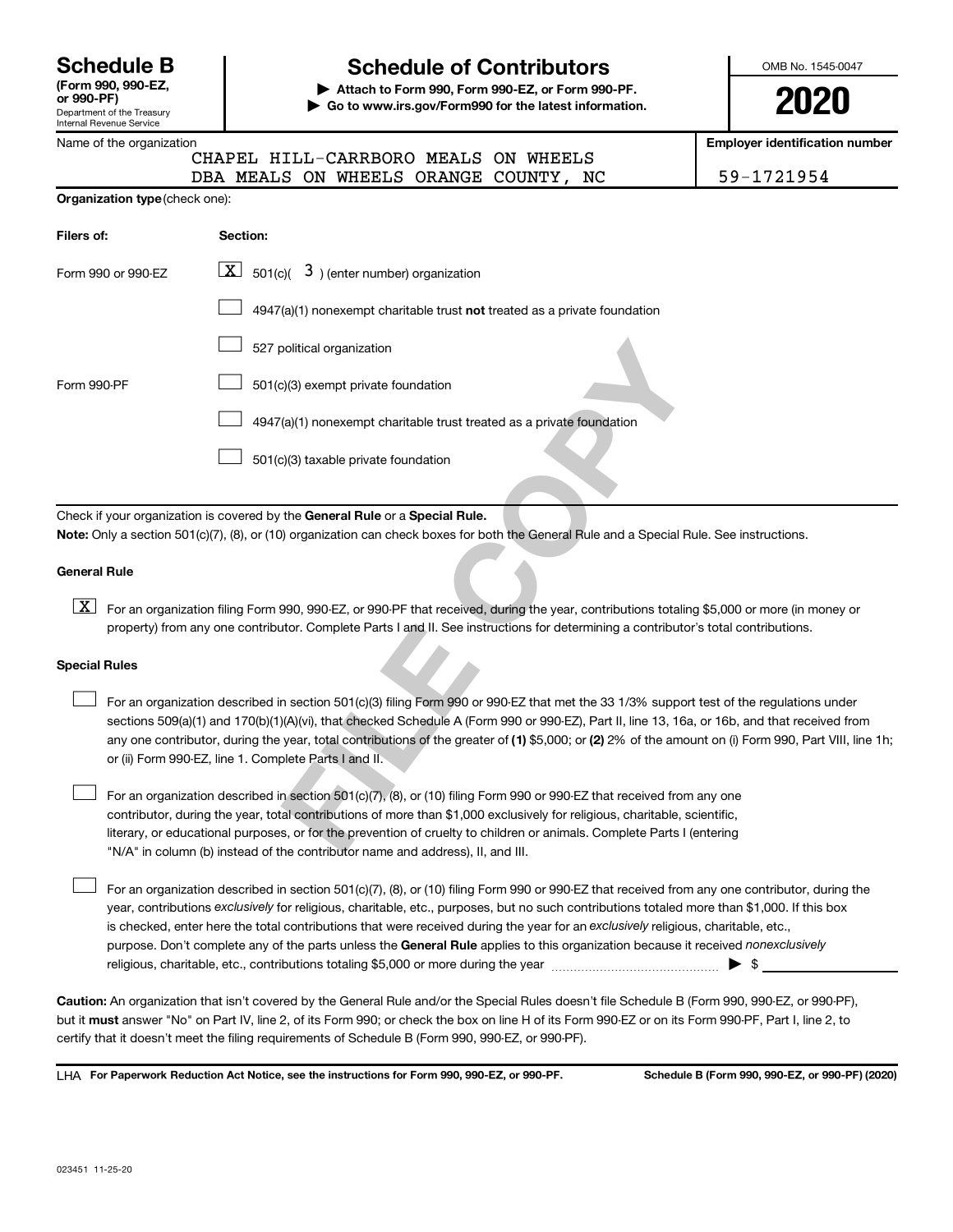|         | <b>SCHEDULE D</b>                                                                                                             | OMB No. 1545-0047                                                                                                                                                            |                                                |                                 |                                                    |  |  |
|---------|-------------------------------------------------------------------------------------------------------------------------------|------------------------------------------------------------------------------------------------------------------------------------------------------------------------------|------------------------------------------------|---------------------------------|----------------------------------------------------|--|--|
|         | <b>Supplemental Financial Statements</b><br>Complete if the organization answered "Yes" on Form 990,<br>(Form 990)            |                                                                                                                                                                              |                                                |                                 |                                                    |  |  |
|         | Part IV, line 6, 7, 8, 9, 10, 11a, 11b, 11c, 11d, 11e, 11f, 12a, or 12b.<br>Attach to Form 990.<br>Department of the Treasury |                                                                                                                                                                              |                                                |                                 |                                                    |  |  |
|         | Internal Revenue Service                                                                                                      | Go to www.irs.gov/Form990 for instructions and the latest information.                                                                                                       |                                                |                                 |                                                    |  |  |
|         | Name of the organization                                                                                                      | CHAPEL HILL-CARRBORO MEALS ON WHEELS                                                                                                                                         |                                                |                                 | Employer identification number<br>59-1721954       |  |  |
| Part I  |                                                                                                                               | Organizations Maintaining Donor Advised Funds or Other Similar Funds or Accounts. Complete if the                                                                            | DBA MEALS ON WHEELS ORANGE COUNTY, NC          |                                 |                                                    |  |  |
|         |                                                                                                                               | organization answered "Yes" on Form 990, Part IV, line 6.                                                                                                                    |                                                |                                 |                                                    |  |  |
|         |                                                                                                                               |                                                                                                                                                                              | (a) Donor advised funds                        |                                 | (b) Funds and other accounts                       |  |  |
| 1       |                                                                                                                               |                                                                                                                                                                              |                                                |                                 |                                                    |  |  |
| 2       |                                                                                                                               | Aggregate value of contributions to (during year)                                                                                                                            |                                                |                                 |                                                    |  |  |
| З       |                                                                                                                               |                                                                                                                                                                              |                                                |                                 |                                                    |  |  |
| 4       |                                                                                                                               |                                                                                                                                                                              |                                                |                                 |                                                    |  |  |
| 5       |                                                                                                                               | Did the organization inform all donors and donor advisors in writing that the assets held in donor advised funds                                                             |                                                |                                 |                                                    |  |  |
|         |                                                                                                                               |                                                                                                                                                                              |                                                |                                 | <b>No</b><br>Yes                                   |  |  |
| 6       |                                                                                                                               | Did the organization inform all grantees, donors, and donor advisors in writing that grant funds can be used only                                                            |                                                |                                 |                                                    |  |  |
|         |                                                                                                                               | for charitable purposes and not for the benefit of the donor or donor advisor, or for any other purpose conferring                                                           |                                                |                                 |                                                    |  |  |
|         | impermissible private benefit?                                                                                                |                                                                                                                                                                              |                                                |                                 | <b>Yes</b><br>No                                   |  |  |
| Part II |                                                                                                                               | Conservation Easements. Complete if the organization answered "Yes" on Form 990, Part IV, line 7.                                                                            |                                                |                                 |                                                    |  |  |
| 1       |                                                                                                                               | Purpose(s) of conservation easements held by the organization (check all that apply).                                                                                        |                                                |                                 |                                                    |  |  |
|         |                                                                                                                               | Preservation of land for public use (for example, recreation or education)                                                                                                   |                                                |                                 | Preservation of a historically important land area |  |  |
|         |                                                                                                                               | Protection of natural habitat                                                                                                                                                | Preservation of a certified historic structure |                                 |                                                    |  |  |
| 2       |                                                                                                                               | Preservation of open space<br>Complete lines 2a through 2d if the organization held a qualified conservation contribution in the form of a conservation easement on the last |                                                |                                 |                                                    |  |  |
|         |                                                                                                                               |                                                                                                                                                                              |                                                |                                 | Held at the End of the Tax Year                    |  |  |
|         | day of the tax year.                                                                                                          |                                                                                                                                                                              |                                                | 2a                              |                                                    |  |  |
| b       |                                                                                                                               |                                                                                                                                                                              |                                                | 2 <sub>b</sub>                  |                                                    |  |  |
| с       |                                                                                                                               |                                                                                                                                                                              |                                                | 2c                              |                                                    |  |  |
|         |                                                                                                                               | d Number of conservation easements included in (c) acquired after 7/25/06, and not on a historic structure                                                                   |                                                |                                 |                                                    |  |  |
|         |                                                                                                                               |                                                                                                                                                                              |                                                | 2d                              |                                                    |  |  |
| 3       |                                                                                                                               | Number of conservation easements modified, transferred, released, extinguished, or terminated by the organization during the tax                                             |                                                |                                 |                                                    |  |  |
|         | year                                                                                                                          |                                                                                                                                                                              |                                                |                                 |                                                    |  |  |
| 4       |                                                                                                                               | Number of states where property subject to conservation easement is located >                                                                                                |                                                |                                 |                                                    |  |  |
| 5       |                                                                                                                               | Does the organization have a written policy regarding the periodic monitoring, inspection, handling of                                                                       |                                                |                                 |                                                    |  |  |
|         |                                                                                                                               | violations, and enforcement of the conservation easements it holds?                                                                                                          |                                                |                                 | <b>No</b><br>Yes                                   |  |  |
| 6       |                                                                                                                               | Staff and volunteer hours devoted to monitoring, inspecting, handling of violations, and enforcing conservation easements during the year                                    |                                                |                                 |                                                    |  |  |
|         |                                                                                                                               |                                                                                                                                                                              |                                                |                                 |                                                    |  |  |
| 7       |                                                                                                                               | Amount of expenses incurred in monitoring, inspecting, handling of violations, and enforcing conservation easements during the year                                          |                                                |                                 |                                                    |  |  |
|         | ► \$                                                                                                                          |                                                                                                                                                                              |                                                |                                 |                                                    |  |  |
| 8       |                                                                                                                               | Does each conservation easement reported on line 2(d) above satisfy the requirements of section 170(h)(4)(B)(i)                                                              |                                                |                                 | Yes<br><b>No</b>                                   |  |  |
| 9       |                                                                                                                               | In Part XIII, describe how the organization reports conservation easements in its revenue and expense statement and                                                          |                                                |                                 |                                                    |  |  |
|         |                                                                                                                               | balance sheet, and include, if applicable, the text of the footnote to the organization's financial statements that describes the                                            |                                                |                                 |                                                    |  |  |
|         |                                                                                                                               | organization's accounting for conservation easements.                                                                                                                        |                                                |                                 |                                                    |  |  |
|         | Part III                                                                                                                      | Organizations Maintaining Collections of Art, Historical Treasures, or Other Similar Assets.                                                                                 |                                                |                                 |                                                    |  |  |
|         |                                                                                                                               | Complete if the organization answered "Yes" on Form 990, Part IV, line 8.                                                                                                    |                                                |                                 |                                                    |  |  |
|         |                                                                                                                               | 1a If the organization elected, as permitted under FASB ASC 958, not to report in its revenue statement and balance sheet works                                              |                                                |                                 |                                                    |  |  |
|         |                                                                                                                               | of art, historical treasures, or other similar assets held for public exhibition, education, or research in furtherance of public                                            |                                                |                                 |                                                    |  |  |
|         |                                                                                                                               | service, provide in Part XIII the text of the footnote to its financial statements that describes these items.                                                               |                                                |                                 |                                                    |  |  |
|         |                                                                                                                               | <b>b</b> If the organization elected, as permitted under FASB ASC 958, to report in its revenue statement and balance sheet works of                                         |                                                |                                 |                                                    |  |  |
|         |                                                                                                                               | art, historical treasures, or other similar assets held for public exhibition, education, or research in furtherance of public service,                                      |                                                |                                 |                                                    |  |  |
|         |                                                                                                                               | provide the following amounts relating to these items:                                                                                                                       |                                                |                                 |                                                    |  |  |
|         |                                                                                                                               |                                                                                                                                                                              |                                                |                                 | $\triangleright$ \$                                |  |  |
|         |                                                                                                                               | (ii) Assets included in Form 990, Part X [11] [2000] [2010] Assets included in Form 990, Part X [11] [11] [11]                                                               |                                                |                                 |                                                    |  |  |
| 2       |                                                                                                                               | If the organization received or held works of art, historical treasures, or other similar assets for financial gain, provide                                                 |                                                |                                 |                                                    |  |  |
|         |                                                                                                                               | the following amounts required to be reported under FASB ASC 958 relating to these items:                                                                                    |                                                |                                 |                                                    |  |  |
| а       |                                                                                                                               |                                                                                                                                                                              |                                                | - \$<br>$\blacktriangleright$ s |                                                    |  |  |
|         |                                                                                                                               | LHA For Paperwork Reduction Act Notice, see the Instructions for Form 990.                                                                                                   |                                                |                                 | Schedule D (Form 990) 2020                         |  |  |
|         |                                                                                                                               |                                                                                                                                                                              |                                                |                                 |                                                    |  |  |

032051 12-01-20 LHA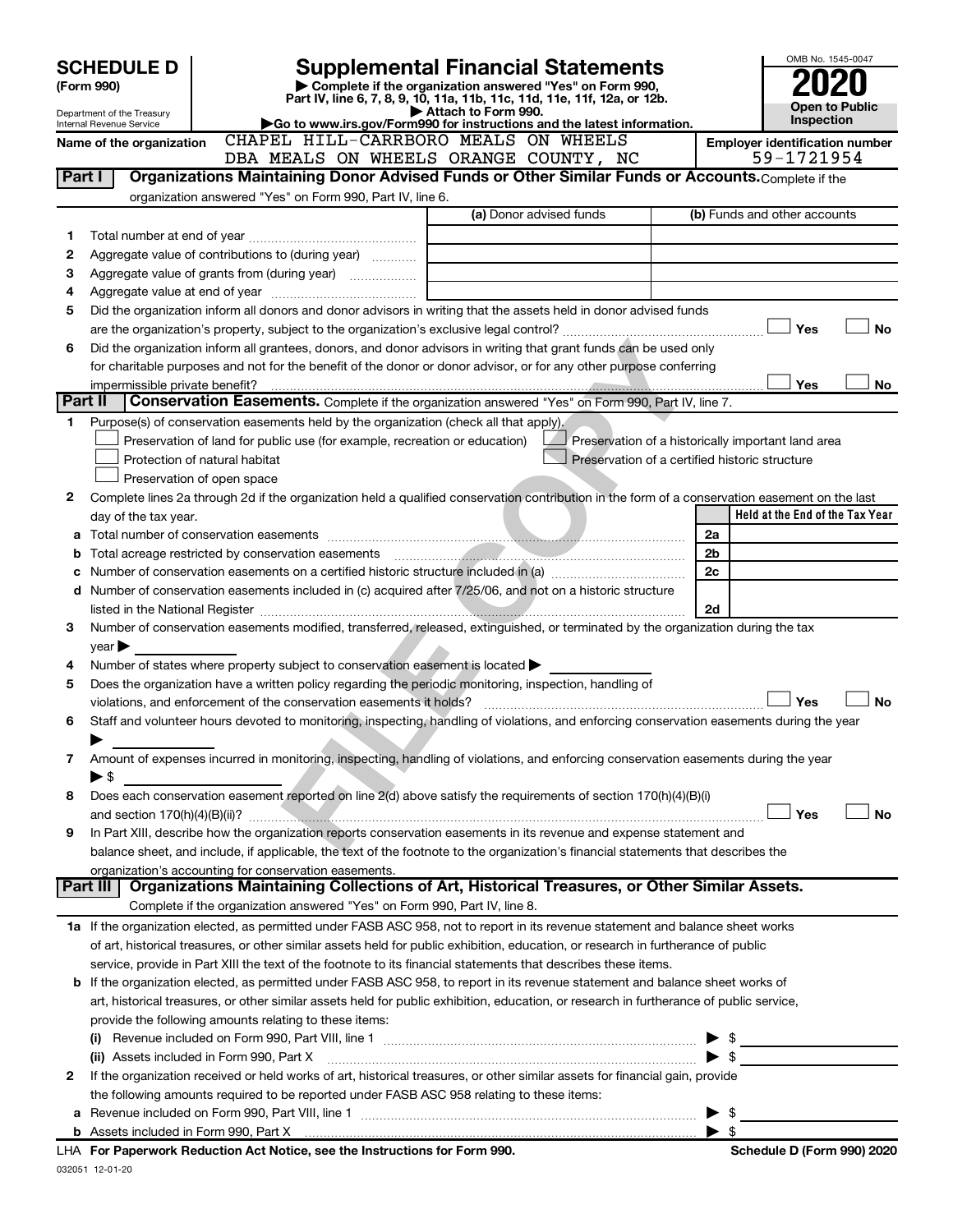|        |                                                                                                                                                                                                                                     | CHAPEL HILL-CARRBORO MEALS ON WHEELS    |                |                                                                                                                                                                                                                               |                                 |                                                         |        |                     |     |
|--------|-------------------------------------------------------------------------------------------------------------------------------------------------------------------------------------------------------------------------------------|-----------------------------------------|----------------|-------------------------------------------------------------------------------------------------------------------------------------------------------------------------------------------------------------------------------|---------------------------------|---------------------------------------------------------|--------|---------------------|-----|
|        | Schedule D (Form 990) 2020                                                                                                                                                                                                          | DBA MEALS ON WHEELS ORANGE COUNTY, NC   |                |                                                                                                                                                                                                                               |                                 | 59-1721954 $_{Page}$                                    |        |                     |     |
|        | Part III<br>Organizations Maintaining Collections of Art, Historical Treasures, or Other Similar Assets (continued)                                                                                                                 |                                         |                |                                                                                                                                                                                                                               |                                 |                                                         |        |                     |     |
| 3      | Using the organization's acquisition, accession, and other records, check any of the following that make significant use of its                                                                                                     |                                         |                |                                                                                                                                                                                                                               |                                 |                                                         |        |                     |     |
|        | collection items (check all that apply):                                                                                                                                                                                            |                                         |                |                                                                                                                                                                                                                               |                                 |                                                         |        |                     |     |
| a      | Public exhibition                                                                                                                                                                                                                   | d                                       |                | Loan or exchange program                                                                                                                                                                                                      |                                 |                                                         |        |                     |     |
| b      | Scholarly research                                                                                                                                                                                                                  | e                                       |                | Other and the contract of the contract of the contract of the contract of the contract of the contract of the contract of the contract of the contract of the contract of the contract of the contract of the contract of the |                                 |                                                         |        |                     |     |
| с      | Preservation for future generations                                                                                                                                                                                                 |                                         |                |                                                                                                                                                                                                                               |                                 |                                                         |        |                     |     |
| 4      | Provide a description of the organization's collections and explain how they further the organization's exempt purpose in Part XIII.                                                                                                |                                         |                |                                                                                                                                                                                                                               |                                 |                                                         |        |                     |     |
| 5      | During the year, did the organization solicit or receive donations of art, historical treasures, or other similar assets                                                                                                            |                                         |                |                                                                                                                                                                                                                               |                                 |                                                         |        |                     |     |
|        | Part IV<br><b>Escrow and Custodial Arrangements.</b> Complete if the organization answered "Yes" on Form 990, Part IV, line 9, or                                                                                                   |                                         |                |                                                                                                                                                                                                                               |                                 |                                                         | Yes    |                     | No  |
|        | reported an amount on Form 990, Part X, line 21.                                                                                                                                                                                    |                                         |                |                                                                                                                                                                                                                               |                                 |                                                         |        |                     |     |
|        | 1a Is the organization an agent, trustee, custodian or other intermediary for contributions or other assets not included                                                                                                            |                                         |                |                                                                                                                                                                                                                               |                                 |                                                         |        |                     |     |
|        |                                                                                                                                                                                                                                     |                                         |                |                                                                                                                                                                                                                               |                                 |                                                         | Yes    |                     | No  |
|        | b If "Yes," explain the arrangement in Part XIII and complete the following table:                                                                                                                                                  |                                         |                |                                                                                                                                                                                                                               |                                 |                                                         |        |                     |     |
|        |                                                                                                                                                                                                                                     |                                         |                |                                                                                                                                                                                                                               |                                 |                                                         | Amount |                     |     |
|        | c Beginning balance <b>communications</b> and the contract of the contract of the contract of the contract of the contract of the contract of the contract of the contract of the contract of the contract of the contract of the c |                                         |                |                                                                                                                                                                                                                               |                                 | 1c                                                      |        |                     |     |
|        |                                                                                                                                                                                                                                     |                                         |                |                                                                                                                                                                                                                               |                                 | 1d                                                      |        |                     |     |
|        | e Distributions during the year measurement contained and all the contract of the contract of the contract of                                                                                                                       |                                         |                |                                                                                                                                                                                                                               |                                 | 1e                                                      |        |                     |     |
| Ť      |                                                                                                                                                                                                                                     |                                         |                |                                                                                                                                                                                                                               |                                 | 1f                                                      |        |                     |     |
|        | 2a Did the organization include an amount on Form 990, Part X, line 21, for escrow or custodial account liability?                                                                                                                  |                                         |                |                                                                                                                                                                                                                               |                                 |                                                         | Yes    |                     | No  |
|        | b If "Yes," explain the arrangement in Part XIII. Check here if the explanation has been provided on Part XIII                                                                                                                      |                                         |                |                                                                                                                                                                                                                               |                                 |                                                         |        |                     |     |
| Part V | <b>Endowment Funds.</b> Complete if the organization answered "Yes" on Form 990, Part IV, line 10.                                                                                                                                  |                                         |                |                                                                                                                                                                                                                               |                                 |                                                         |        |                     |     |
|        |                                                                                                                                                                                                                                     | (a) Current year                        | (b) Prior year |                                                                                                                                                                                                                               |                                 | (c) Two years back $\vert$ (d) Three years back $\vert$ |        | (e) Four years back |     |
|        | <b>1a</b> Beginning of year balance <i>manumumum</i>                                                                                                                                                                                |                                         |                |                                                                                                                                                                                                                               |                                 |                                                         |        |                     |     |
| b      |                                                                                                                                                                                                                                     |                                         |                |                                                                                                                                                                                                                               |                                 |                                                         |        |                     |     |
| с      | Net investment earnings, gains, and losses                                                                                                                                                                                          |                                         |                |                                                                                                                                                                                                                               |                                 |                                                         |        |                     |     |
| d      |                                                                                                                                                                                                                                     |                                         |                |                                                                                                                                                                                                                               |                                 |                                                         |        |                     |     |
|        | e Other expenditures for facilities                                                                                                                                                                                                 |                                         |                |                                                                                                                                                                                                                               |                                 |                                                         |        |                     |     |
|        |                                                                                                                                                                                                                                     |                                         |                |                                                                                                                                                                                                                               |                                 |                                                         |        |                     |     |
|        |                                                                                                                                                                                                                                     |                                         |                |                                                                                                                                                                                                                               |                                 |                                                         |        |                     |     |
| g      |                                                                                                                                                                                                                                     |                                         |                |                                                                                                                                                                                                                               |                                 |                                                         |        |                     |     |
| 2      | Provide the estimated percentage of the current year end balance (line 1g, column (a)) held as:                                                                                                                                     |                                         |                |                                                                                                                                                                                                                               |                                 |                                                         |        |                     |     |
| а      | Board designated or quasi-endowment                                                                                                                                                                                                 |                                         | $\%$           |                                                                                                                                                                                                                               |                                 |                                                         |        |                     |     |
|        | Permanent endowment >                                                                                                                                                                                                               | %                                       |                |                                                                                                                                                                                                                               |                                 |                                                         |        |                     |     |
|        | <b>c</b> Term endowment $\blacktriangleright$                                                                                                                                                                                       | %                                       |                |                                                                                                                                                                                                                               |                                 |                                                         |        |                     |     |
|        | The percentages on lines 2a, 2b, and 2c should equal 100%.                                                                                                                                                                          |                                         |                |                                                                                                                                                                                                                               |                                 |                                                         |        |                     |     |
|        | 3a Are there endowment funds not in the possession of the organization that are held and administered for the organization                                                                                                          |                                         |                |                                                                                                                                                                                                                               |                                 |                                                         |        |                     |     |
|        | by:                                                                                                                                                                                                                                 |                                         |                |                                                                                                                                                                                                                               |                                 |                                                         |        | Yes                 | No  |
|        | (i)                                                                                                                                                                                                                                 |                                         |                |                                                                                                                                                                                                                               |                                 |                                                         | 3a(i)  |                     |     |
|        |                                                                                                                                                                                                                                     |                                         |                |                                                                                                                                                                                                                               |                                 |                                                         | 3a(ii) |                     |     |
|        |                                                                                                                                                                                                                                     |                                         |                |                                                                                                                                                                                                                               |                                 |                                                         | 3b     |                     |     |
| 4      | Describe in Part XIII the intended uses of the organization's endowment funds.<br><b>Part VI</b>                                                                                                                                    |                                         |                |                                                                                                                                                                                                                               |                                 |                                                         |        |                     |     |
|        | Land, Buildings, and Equipment.                                                                                                                                                                                                     |                                         |                |                                                                                                                                                                                                                               |                                 |                                                         |        |                     |     |
|        | Complete if the organization answered "Yes" on Form 990, Part IV, line 11a. See Form 990, Part X, line 10.                                                                                                                          |                                         |                |                                                                                                                                                                                                                               |                                 |                                                         |        |                     |     |
|        | Description of property                                                                                                                                                                                                             | (a) Cost or other<br>basis (investment) |                | (b) Cost or other<br>basis (other)                                                                                                                                                                                            | (c) Accumulated<br>depreciation |                                                         |        | (d) Book value      |     |
|        |                                                                                                                                                                                                                                     |                                         |                |                                                                                                                                                                                                                               |                                 |                                                         |        |                     |     |
|        |                                                                                                                                                                                                                                     |                                         |                |                                                                                                                                                                                                                               |                                 |                                                         |        |                     |     |
| b      |                                                                                                                                                                                                                                     |                                         |                |                                                                                                                                                                                                                               |                                 |                                                         |        |                     |     |
| с      |                                                                                                                                                                                                                                     |                                         |                | 3,528.                                                                                                                                                                                                                        |                                 | 3,451.                                                  |        |                     | 77. |
| d      |                                                                                                                                                                                                                                     |                                         |                |                                                                                                                                                                                                                               |                                 |                                                         |        |                     |     |
|        | Total. Add lines 1a through 1e. (Column (d) must equal Form 990, Part X, column (B), line 10c.)                                                                                                                                     |                                         |                |                                                                                                                                                                                                                               |                                 |                                                         |        |                     | 77. |
|        |                                                                                                                                                                                                                                     |                                         |                |                                                                                                                                                                                                                               |                                 | Schedule D (Form 990) 2020                              |        |                     |     |
|        |                                                                                                                                                                                                                                     |                                         |                |                                                                                                                                                                                                                               |                                 |                                                         |        |                     |     |
|        | 032052 12-01-20                                                                                                                                                                                                                     |                                         |                |                                                                                                                                                                                                                               |                                 |                                                         |        |                     |     |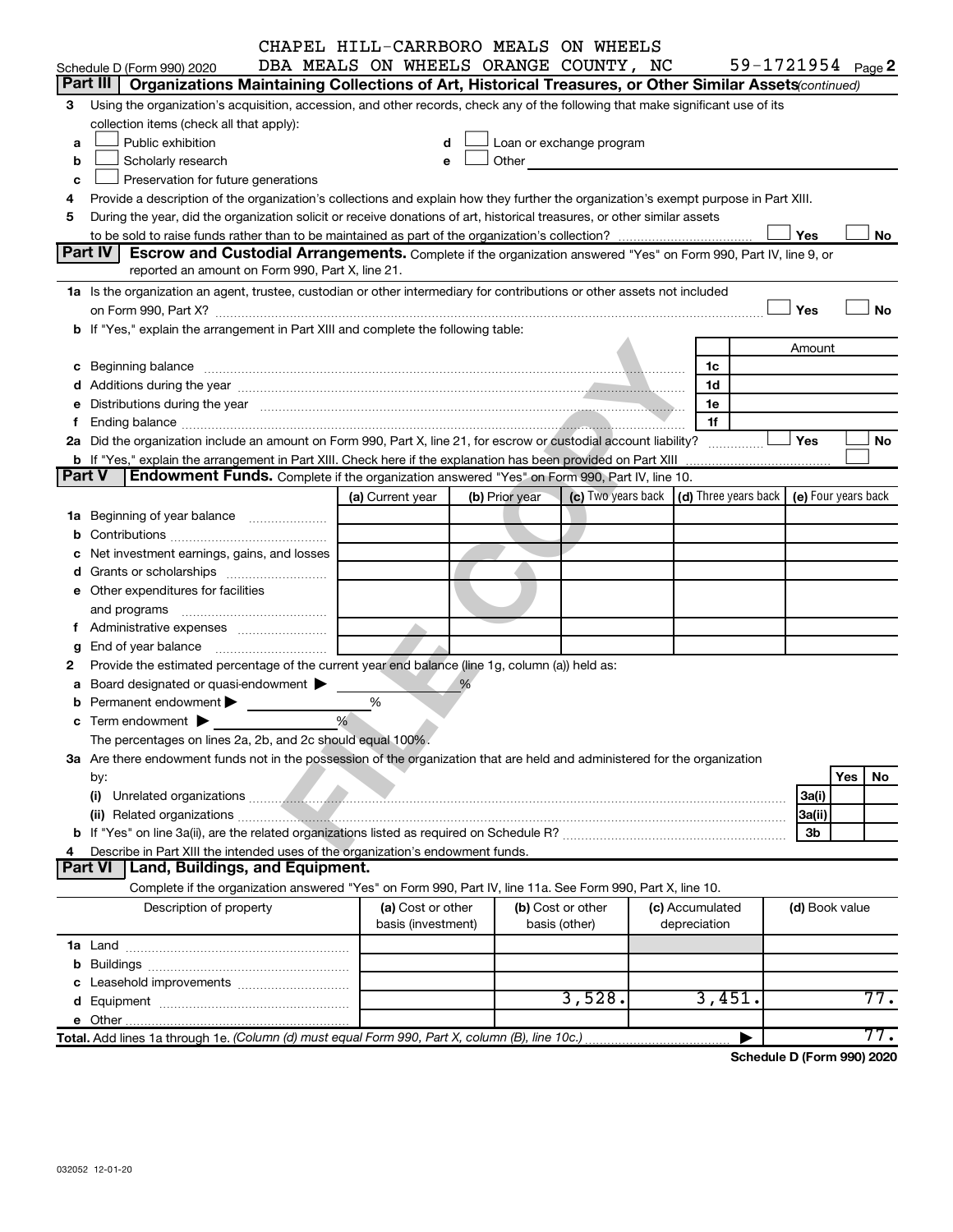|                            | CHAPEL HILL-CARRBORO MEALS ON WHEELS  |                            |
|----------------------------|---------------------------------------|----------------------------|
| Schedule D (Form 990) 2020 | DBA MEALS ON WHEELS ORANGE COUNTY, NC | 59-1721954 <sub>Page</sub> |

| Part VII Investments - Other Securities.                                                                          |                 |                                                           |                |
|-------------------------------------------------------------------------------------------------------------------|-----------------|-----------------------------------------------------------|----------------|
| Complete if the organization answered "Yes" on Form 990, Part IV, line 11b. See Form 990, Part X, line 12.        |                 |                                                           |                |
| (a) Description of security or category (including name of security)                                              | (b) Book value  | (c) Method of valuation: Cost or end-of-year market value |                |
| (1) Financial derivatives                                                                                         |                 |                                                           |                |
|                                                                                                                   |                 |                                                           |                |
| (3) Other                                                                                                         |                 |                                                           |                |
| (A)                                                                                                               |                 |                                                           |                |
| (B)                                                                                                               |                 |                                                           |                |
| (C)                                                                                                               |                 |                                                           |                |
| (D)                                                                                                               |                 |                                                           |                |
| (E)                                                                                                               |                 |                                                           |                |
| (F)                                                                                                               |                 |                                                           |                |
| (G)                                                                                                               |                 |                                                           |                |
| (H)                                                                                                               |                 |                                                           |                |
| Total. (Col. (b) must equal Form 990, Part X, col. (B) line 12.) $\blacktriangleright$                            |                 |                                                           |                |
| Part VIII Investments - Program Related.                                                                          |                 |                                                           |                |
| Complete if the organization answered "Yes" on Form 990, Part IV, line 11c. See Form 990, Part X, line 13.        |                 |                                                           |                |
| (a) Description of investment                                                                                     | (b) Book value  | (c) Method of valuation: Cost or end-of-year market value |                |
| (1)                                                                                                               |                 |                                                           |                |
| (2)                                                                                                               |                 |                                                           |                |
| (3)                                                                                                               |                 |                                                           |                |
| (4)                                                                                                               |                 |                                                           |                |
| (5)                                                                                                               |                 |                                                           |                |
| (6)                                                                                                               |                 |                                                           |                |
| (7)                                                                                                               |                 |                                                           |                |
| (8)                                                                                                               |                 |                                                           |                |
| (9)                                                                                                               |                 |                                                           |                |
| Total. (Col. (b) must equal Form 990, Part X, col. (B) line 13.)<br><b>Other Assets.</b><br>Part IX               |                 |                                                           |                |
|                                                                                                                   |                 |                                                           |                |
| Complete if the organization answered "Yes" on Form 990, Part IV, line 11d. See Form 990, Part X, line 15.        | (a) Description |                                                           | (b) Book value |
|                                                                                                                   |                 |                                                           |                |
| (1)                                                                                                               |                 |                                                           |                |
| (2)<br>(3)                                                                                                        |                 |                                                           |                |
|                                                                                                                   |                 |                                                           |                |
| (4)<br>(5)                                                                                                        |                 |                                                           |                |
| (6)                                                                                                               |                 |                                                           |                |
| (7)                                                                                                               |                 |                                                           |                |
| (8)                                                                                                               |                 |                                                           |                |
| (9)                                                                                                               |                 |                                                           |                |
| Total. (Column (b) must equal Form 990, Part X, col. (B) line 15.).                                               |                 |                                                           |                |
| <b>Other Liabilities.</b><br>Part X                                                                               |                 |                                                           |                |
| Complete if the organization answered "Yes" on Form 990, Part IV, line 11e or 11f. See Form 990, Part X, line 25. |                 |                                                           |                |
| (a) Description of liability<br>1.                                                                                |                 |                                                           | (b) Book value |
| (1) Federal income taxes                                                                                          |                 |                                                           |                |
| PAYROLL LIABILITIES<br>(2)                                                                                        |                 |                                                           | 4,065.         |
| <b>ACCRUED INTEREST</b><br>(3)                                                                                    |                 |                                                           | 1,447.         |
| PAYCHECK PROTECTION PROGRAM LOAN<br>(4)                                                                           |                 |                                                           | 17,600.        |
| (5)                                                                                                               |                 |                                                           |                |
| (6)                                                                                                               |                 |                                                           |                |
| (7)                                                                                                               |                 |                                                           |                |
| (8)                                                                                                               |                 |                                                           |                |
| (9)                                                                                                               |                 |                                                           |                |
|                                                                                                                   |                 |                                                           | 23,112.        |

**2.** Liability for uncertain tax positions. In Part XIII, provide the text of the footnote to the organization's financial statements that reports the organization's liability for uncertain tax positions under FASB ASC 740. Check here if the text of the footnote has been provided in Part XIII 23,112.X $\vert X \vert$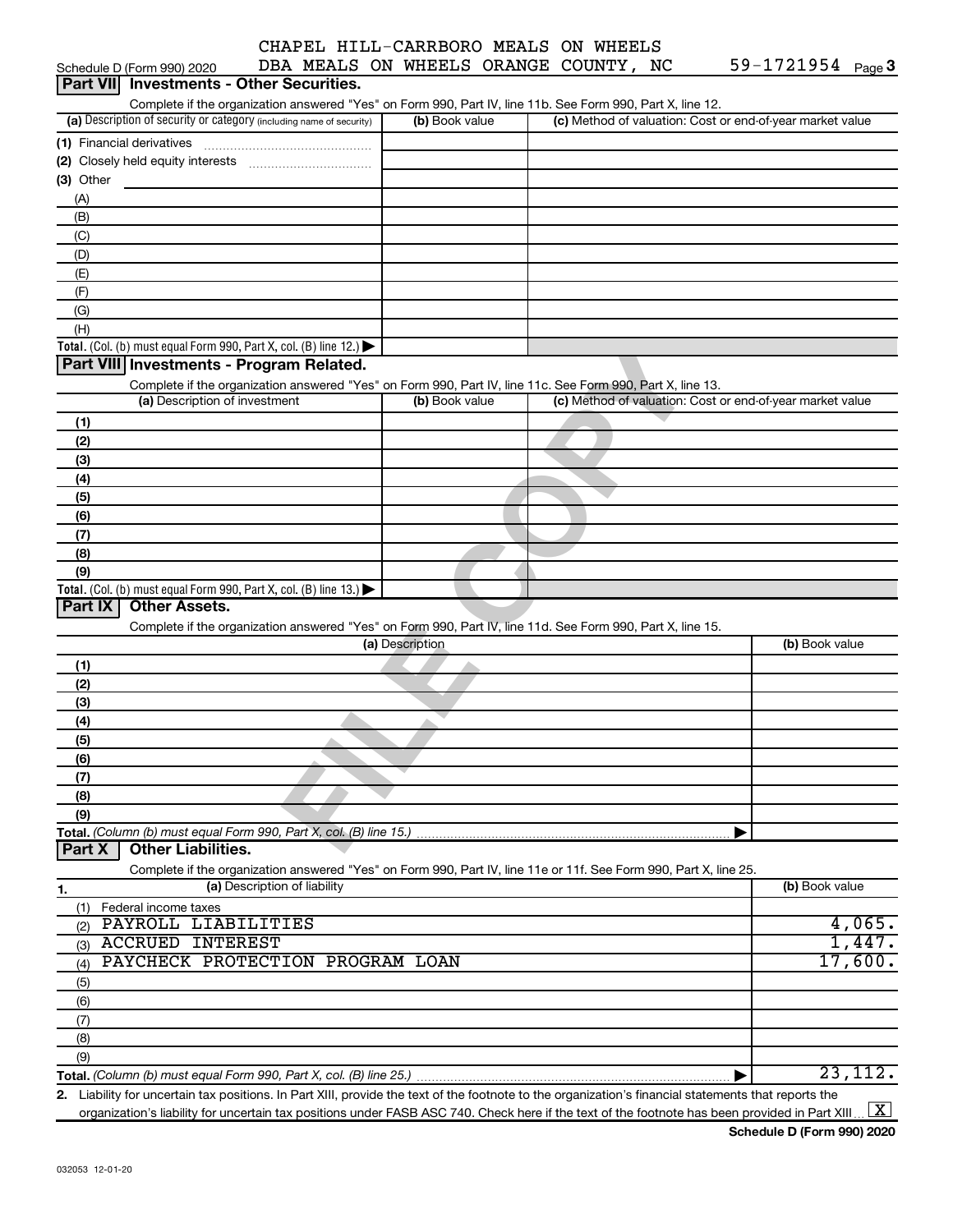|             | DBA MEALS ON WHEELS ORANGE COUNTY, NC<br>Schedule D (Form 990) 2020                                                                                            |                                 | 59-1721954 Page 4          |
|-------------|----------------------------------------------------------------------------------------------------------------------------------------------------------------|---------------------------------|----------------------------|
|             | <b>Part XI</b><br>Reconciliation of Revenue per Audited Financial Statements With Revenue per Return.                                                          |                                 |                            |
|             | Complete if the organization answered "Yes" on Form 990, Part IV, line 12a.                                                                                    |                                 |                            |
| 1           | Total revenue, gains, and other support per audited financial statements [[[[[[[[[[[[[[[[[[[[[[]]]]]]]]]]]]]]                                                  |                                 | $\blacksquare$             |
| 2           | Amounts included on line 1 but not on Form 990, Part VIII, line 12:                                                                                            |                                 |                            |
| a           |                                                                                                                                                                | 2a                              |                            |
| $\mathbf b$ |                                                                                                                                                                | 2 <sub>b</sub>                  |                            |
| с           |                                                                                                                                                                | 2 <sub>c</sub><br>2d            |                            |
| d<br>e      | Add lines 2a through 2d                                                                                                                                        |                                 | 2e                         |
| з           |                                                                                                                                                                |                                 | 3                          |
| 4           | Amounts included on Form 990, Part VIII, line 12, but not on line 1:                                                                                           |                                 |                            |
| а           | Investment expenses not included on Form 990, Part VIII, line 7b [11, 111, 120]                                                                                | 4a                              |                            |
| $\mathbf b$ |                                                                                                                                                                | 4 <sub>b</sub>                  |                            |
| c           | Add lines 4a and 4b                                                                                                                                            |                                 | 4c                         |
| 5           |                                                                                                                                                                |                                 | 5                          |
|             | Part XII Reconciliation of Expenses per Audited Financial Statements With Expenses per Return.                                                                 |                                 |                            |
|             | Complete if the organization answered "Yes" on Form 990, Part IV, line 12a.                                                                                    | the contract of the contract of |                            |
| 1           |                                                                                                                                                                |                                 | 1                          |
| 2           | Amounts included on line 1 but not on Form 990, Part IX, line 25:                                                                                              |                                 |                            |
| a           |                                                                                                                                                                | <b>2a</b>                       |                            |
| $\mathbf b$ |                                                                                                                                                                | 2 <sub>b</sub>                  |                            |
| c           |                                                                                                                                                                | 2c                              |                            |
| d           |                                                                                                                                                                | 2d                              |                            |
| e           |                                                                                                                                                                |                                 | 2e                         |
| з           |                                                                                                                                                                |                                 | 3                          |
| 4<br>а      | Amounts included on Form 990, Part IX, line 25, but not on line 1:<br>Investment expenses not included on Form 990, Part VIII, line 7b [                       | 4a                              |                            |
| b           |                                                                                                                                                                | 4b                              |                            |
|             | c Add lines 4a and 4b                                                                                                                                          |                                 | 4с                         |
| 5           |                                                                                                                                                                |                                 | 5                          |
|             | Part XIII  Supplemental Information.                                                                                                                           |                                 |                            |
|             | Provide the descriptions required for Part II, lines 3, 5, and 9; Part III, lines 1a and 4; Part IV, lines 1b and 2b; Part V, line 4; Part X, line 2; Part XI, |                                 |                            |
|             | lines 2d and 4b; and Part XII, lines 2d and 4b. Also complete this part to provide any additional information.                                                 |                                 |                            |
|             |                                                                                                                                                                |                                 |                            |
|             |                                                                                                                                                                |                                 |                            |
|             | PART X, LINE 2:                                                                                                                                                |                                 |                            |
|             |                                                                                                                                                                |                                 |                            |
|             | THE ORGANIZATION IS EXEMPT FROM FEDERAL INCOME TAX UNDER SECTION 501(C)(3)                                                                                     |                                 |                            |
|             |                                                                                                                                                                |                                 |                            |
|             | OF THE INTERNAL REVENUE CODE. HOWEVER, INCOME FROM CERTAIN ACTIVITIES NOT                                                                                      |                                 |                            |
|             |                                                                                                                                                                |                                 |                            |
|             | DIRECTLY RELATED TO THE ORGANIZATION'S TAX-EXEMPT PURPOSE IS SUBJECT TO                                                                                        |                                 |                            |
|             |                                                                                                                                                                |                                 |                            |
|             | TAXATION AS UNRELATED BUSINESS INCOME. IN ADDITION, THE ORGANIZATION                                                                                           |                                 |                            |
|             | QUALIFIES FOR THE CHARITABLE CONTRIBUTION DEDUCTION UNDER SECTION                                                                                              |                                 |                            |
|             |                                                                                                                                                                |                                 |                            |
|             | 170(B)(1)(A) AND HAS BEEN CLASSIFIED AS AN ORGANIZATION OTHER THAN A                                                                                           |                                 |                            |
|             |                                                                                                                                                                |                                 |                            |
|             | PRIVATE FOUNDATION UNDER SECTION 509(A)(2).                                                                                                                    |                                 |                            |
|             |                                                                                                                                                                |                                 |                            |
|             |                                                                                                                                                                |                                 |                            |
|             |                                                                                                                                                                |                                 |                            |
|             | MANAGEMENT HAS CONSIDERED THE TAX POSITIONS TAKEN IN ITS TAX RETURNS AND                                                                                       |                                 |                            |
|             |                                                                                                                                                                |                                 |                            |
|             | BELIEVES THAT ALL OF THE POSITIONS TAKEN BY THE ORGANIZATION IN ITS                                                                                            |                                 |                            |
|             |                                                                                                                                                                |                                 |                            |
|             | FEDERAL EXEMPT ORGANIZATION TAX RETURNS ARE MORE LIKELY-THAN-NOT TO BE                                                                                         |                                 |                            |
|             | 032054 12-01-20                                                                                                                                                |                                 | Schedule D (Form 990) 2020 |

| THE ORGANIZATION IS EXEMPT FROM FEDERAL INCOME TAX UNDER SECTION $501(C)(3)$ |
|------------------------------------------------------------------------------|
| OF THE INTERNAL REVENUE CODE. HOWEVER, INCOME FROM CERTAIN ACTIVITIES NOT    |
| DIRECTLY RELATED TO THE ORGANIZATION'S TAX-EXEMPT PURPOSE IS SUBJECT TO      |
| TAXATION AS UNRELATED BUSINESS INCOME. IN ADDITION, THE ORGANIZATION         |
| QUALIFIES FOR THE CHARITABLE CONTRIBUTION DEDUCTION UNDER SECTION            |
| $170(B)(1)(A)$ AND HAS BEEN CLASSIFIED AS AN ORGANIZATION OTHER THAN A       |
| PRIVATE FOUNDATION UNDER SECTION $509(A)(2)$ .                               |
|                                                                              |

#### MANAGEMENT HAS CONSIDERED THE TAX POSITIONS TAKEN IN ITS TAX RETURNS AND

#### FEDERAL EXEMPT ORGANIZATION TAX RETURNS ARE MORE LIKELY-THAN-NOT TO BE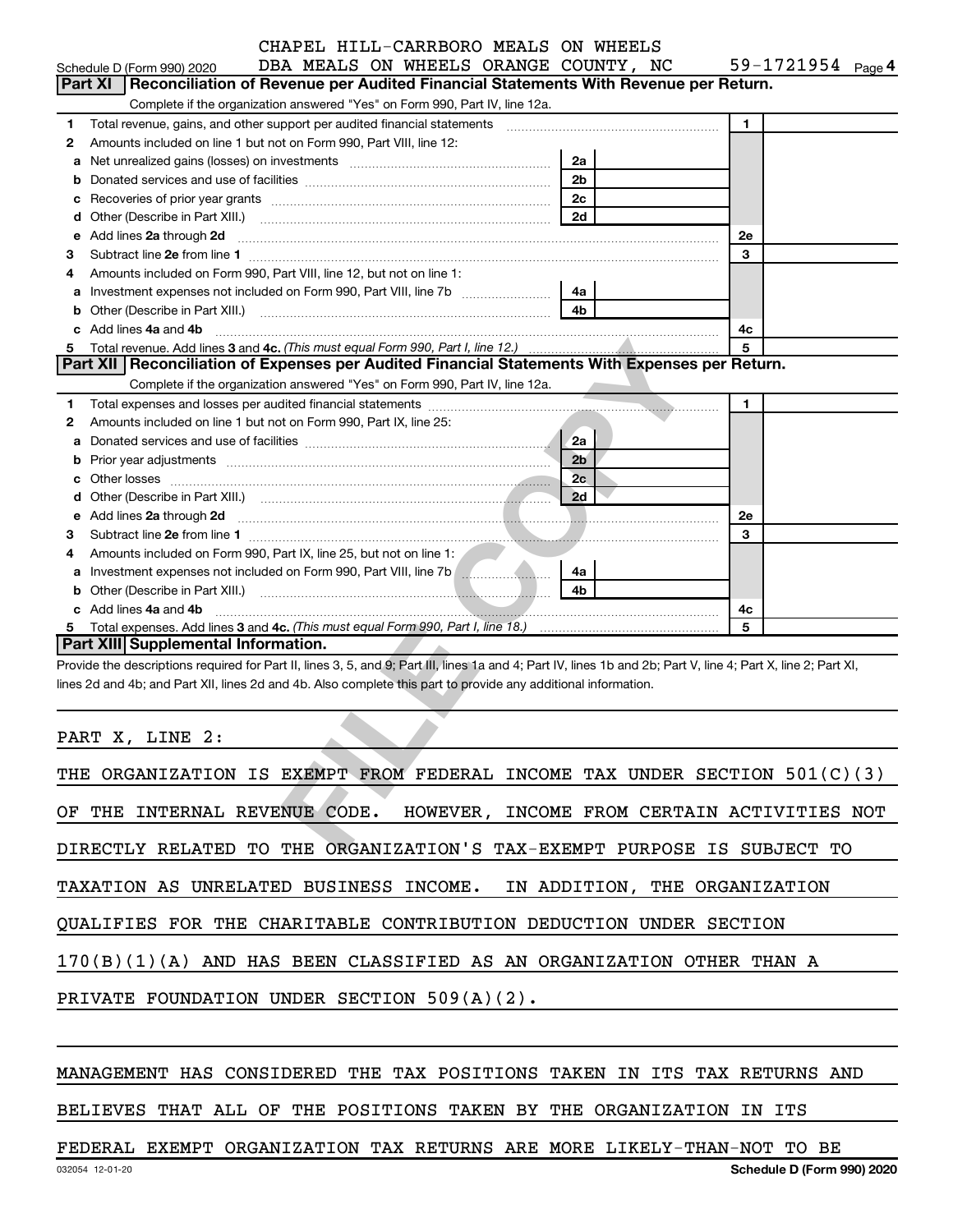### *(continued)* **Part XIII Supplemental Information**

#### SUSTAINED UPON EXAMINATION.

GENERALLY, THE ORGANIZATION TAX RETURNS REMAIN OPEN FOR THREE YEARS FOR EXAMINATION BY THE TAXING AUTHORITIES. THE ORGANIZATION DOES NOT BELIEVE THERE ARE ANY MATERIAL UNCERTAIN TAX POSITIONS AND, ACCORDINGLY, IT DID NOT RECOGNIZE ANY LIABILITY FOR UNRECOGNIZED TAX BENEFITS.

PART XI, LINE 2D - OTHER ADJUSTMENTS:

IN-KIND FOOD DONATIONS

**FILE COPY** PART XII, LINE 2D - OTHER ADJUSTMENTS:

IN KIND DONATIONS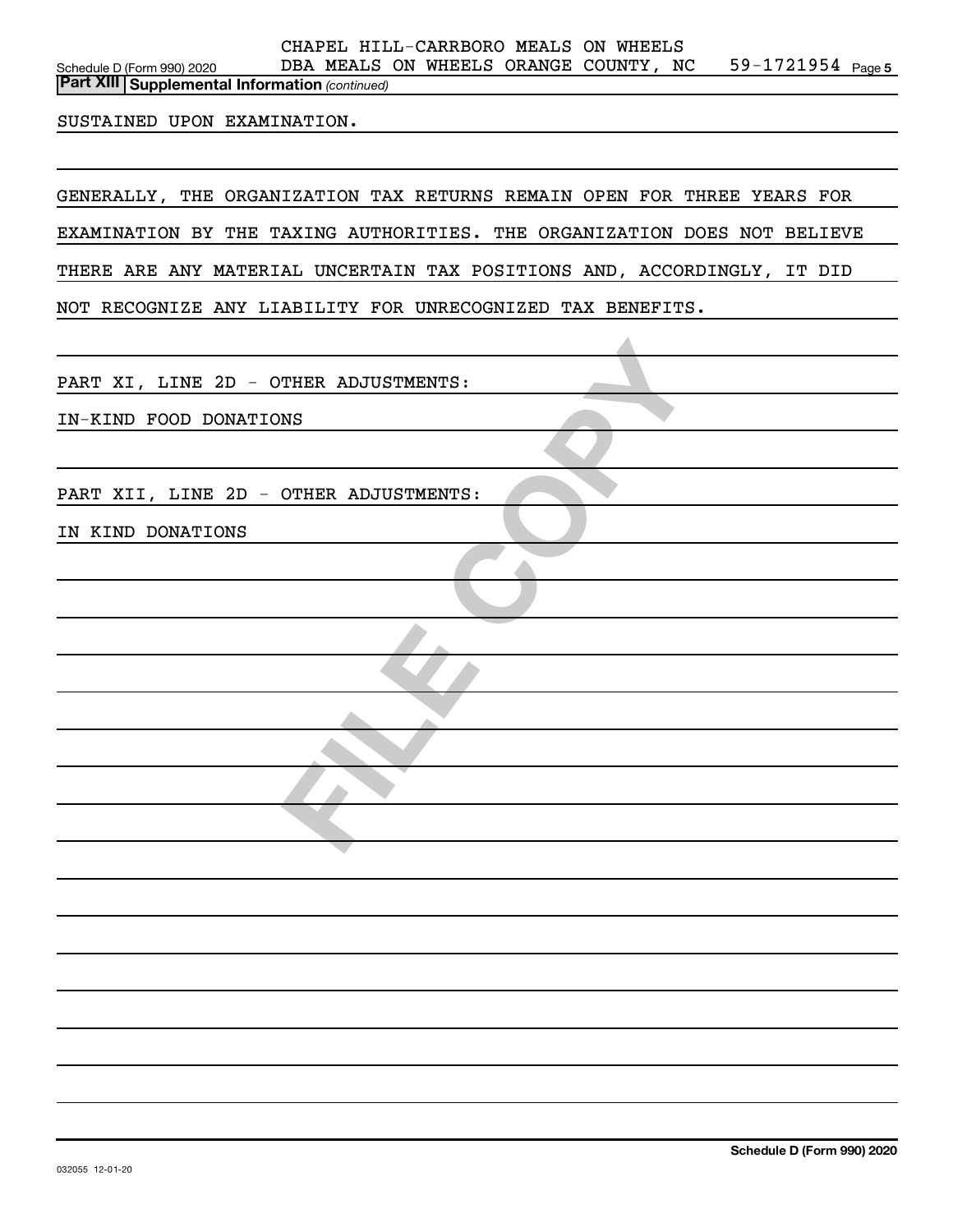| <b>SCHEDULE G</b>                                                                                                                                                                              |                                                                                                                                                                     | <b>Supplemental Information Regarding Fundraising or Gaming Activities</b>                                                            |     |                                                 |                                       |                                        | OMB No. 1545-0047                       |  |  |  |  |
|------------------------------------------------------------------------------------------------------------------------------------------------------------------------------------------------|---------------------------------------------------------------------------------------------------------------------------------------------------------------------|---------------------------------------------------------------------------------------------------------------------------------------|-----|-------------------------------------------------|---------------------------------------|----------------------------------------|-----------------------------------------|--|--|--|--|
| (Form 990 or 990-EZ)                                                                                                                                                                           | Complete if the organization answered "Yes" on Form 990, Part IV, line 17, 18, or 19, or if the<br>organization entered more than \$15,000 on Form 990-EZ, line 6a. |                                                                                                                                       |     |                                                 |                                       |                                        |                                         |  |  |  |  |
|                                                                                                                                                                                                | Attach to Form 990 or Form 990-EZ.<br>Department of the Treasury                                                                                                    |                                                                                                                                       |     |                                                 |                                       |                                        |                                         |  |  |  |  |
| Internal Revenue Service                                                                                                                                                                       | Inspection<br>▶ Go to www.irs.gov/Form990 for instructions and the latest information.<br>CHAPEL HILL-CARRBORO MEALS ON WHEELS                                      |                                                                                                                                       |     |                                                 |                                       |                                        |                                         |  |  |  |  |
| Name of the organization                                                                                                                                                                       | <b>Employer identification number</b>                                                                                                                               |                                                                                                                                       |     |                                                 |                                       |                                        |                                         |  |  |  |  |
| 59-1721954<br>DBA MEALS ON WHEELS ORANGE COUNTY, NC<br>Part I<br>Fundraising Activities. Complete if the organization answered "Yes" on Form 990, Part IV, line 17. Form 990-EZ filers are not |                                                                                                                                                                     |                                                                                                                                       |     |                                                 |                                       |                                        |                                         |  |  |  |  |
| required to complete this part.                                                                                                                                                                |                                                                                                                                                                     |                                                                                                                                       |     |                                                 |                                       |                                        |                                         |  |  |  |  |
| 1 Indicate whether the organization raised funds through any of the following activities. Check all that apply.                                                                                |                                                                                                                                                                     |                                                                                                                                       |     |                                                 |                                       |                                        |                                         |  |  |  |  |
| Mail solicitations<br>a                                                                                                                                                                        |                                                                                                                                                                     | e                                                                                                                                     |     |                                                 | Solicitation of non-government grants |                                        |                                         |  |  |  |  |
| b<br>Phone solicitations<br>с                                                                                                                                                                  | Internet and email solicitations                                                                                                                                    | f<br>Special fundraising events<br>g                                                                                                  |     |                                                 | Solicitation of government grants     |                                        |                                         |  |  |  |  |
| In-person solicitations<br>d                                                                                                                                                                   |                                                                                                                                                                     |                                                                                                                                       |     |                                                 |                                       |                                        |                                         |  |  |  |  |
|                                                                                                                                                                                                |                                                                                                                                                                     | 2 a Did the organization have a written or oral agreement with any individual (including officers, directors, trustees, or            |     |                                                 |                                       |                                        |                                         |  |  |  |  |
|                                                                                                                                                                                                |                                                                                                                                                                     | key employees listed in Form 990, Part VII) or entity in connection with professional fundraising services?                           |     |                                                 |                                       |                                        | Yes<br><b>No</b>                        |  |  |  |  |
| compensated at least \$5,000 by the organization.                                                                                                                                              |                                                                                                                                                                     | b If "Yes," list the 10 highest paid individuals or entities (fundraisers) pursuant to agreements under which the fundraiser is to be |     |                                                 |                                       |                                        |                                         |  |  |  |  |
|                                                                                                                                                                                                |                                                                                                                                                                     |                                                                                                                                       |     |                                                 |                                       |                                        |                                         |  |  |  |  |
| (i) Name and address of individual                                                                                                                                                             |                                                                                                                                                                     | (ii) Activity                                                                                                                         |     | (iii) Did<br>fundraiser                         | (iv) Gross receipts                   | (v) Amount paid<br>to (or retained by) | (vi) Amount paid<br>to (or retained by) |  |  |  |  |
| or entity (fundraiser)                                                                                                                                                                         |                                                                                                                                                                     |                                                                                                                                       |     | have custody<br>or control of<br>contributions? | from activity                         | fundraiser<br>listed in col. (i)       | organization                            |  |  |  |  |
|                                                                                                                                                                                                |                                                                                                                                                                     |                                                                                                                                       | Yes | No.                                             |                                       |                                        |                                         |  |  |  |  |
|                                                                                                                                                                                                |                                                                                                                                                                     |                                                                                                                                       |     |                                                 |                                       |                                        |                                         |  |  |  |  |
|                                                                                                                                                                                                |                                                                                                                                                                     |                                                                                                                                       |     |                                                 |                                       |                                        |                                         |  |  |  |  |
|                                                                                                                                                                                                |                                                                                                                                                                     |                                                                                                                                       |     |                                                 |                                       |                                        |                                         |  |  |  |  |
|                                                                                                                                                                                                |                                                                                                                                                                     |                                                                                                                                       |     |                                                 |                                       |                                        |                                         |  |  |  |  |
|                                                                                                                                                                                                |                                                                                                                                                                     |                                                                                                                                       |     |                                                 |                                       |                                        |                                         |  |  |  |  |
|                                                                                                                                                                                                |                                                                                                                                                                     |                                                                                                                                       |     |                                                 |                                       |                                        |                                         |  |  |  |  |
|                                                                                                                                                                                                |                                                                                                                                                                     |                                                                                                                                       |     |                                                 |                                       |                                        |                                         |  |  |  |  |
|                                                                                                                                                                                                |                                                                                                                                                                     |                                                                                                                                       |     |                                                 |                                       |                                        |                                         |  |  |  |  |
|                                                                                                                                                                                                |                                                                                                                                                                     |                                                                                                                                       |     |                                                 |                                       |                                        |                                         |  |  |  |  |
|                                                                                                                                                                                                |                                                                                                                                                                     |                                                                                                                                       |     |                                                 |                                       |                                        |                                         |  |  |  |  |
|                                                                                                                                                                                                |                                                                                                                                                                     |                                                                                                                                       |     |                                                 |                                       |                                        |                                         |  |  |  |  |
|                                                                                                                                                                                                |                                                                                                                                                                     |                                                                                                                                       |     |                                                 |                                       |                                        |                                         |  |  |  |  |
|                                                                                                                                                                                                |                                                                                                                                                                     |                                                                                                                                       |     |                                                 |                                       |                                        |                                         |  |  |  |  |
|                                                                                                                                                                                                |                                                                                                                                                                     |                                                                                                                                       |     |                                                 |                                       |                                        |                                         |  |  |  |  |
| Total                                                                                                                                                                                          |                                                                                                                                                                     |                                                                                                                                       |     |                                                 |                                       |                                        |                                         |  |  |  |  |
| 3 List all states in which the organization is registered or licensed to solicit contributions or has been notified it is exempt from registration<br>or licensing.                            |                                                                                                                                                                     |                                                                                                                                       |     |                                                 |                                       |                                        |                                         |  |  |  |  |
|                                                                                                                                                                                                |                                                                                                                                                                     |                                                                                                                                       |     |                                                 |                                       |                                        |                                         |  |  |  |  |
|                                                                                                                                                                                                |                                                                                                                                                                     |                                                                                                                                       |     |                                                 |                                       |                                        |                                         |  |  |  |  |
|                                                                                                                                                                                                |                                                                                                                                                                     |                                                                                                                                       |     |                                                 |                                       |                                        |                                         |  |  |  |  |

**For Paperwork Reduction Act Notice, see the Instructions for Form 990 or 990-EZ. Schedule G (Form 990 or 990-EZ) 2020** LHA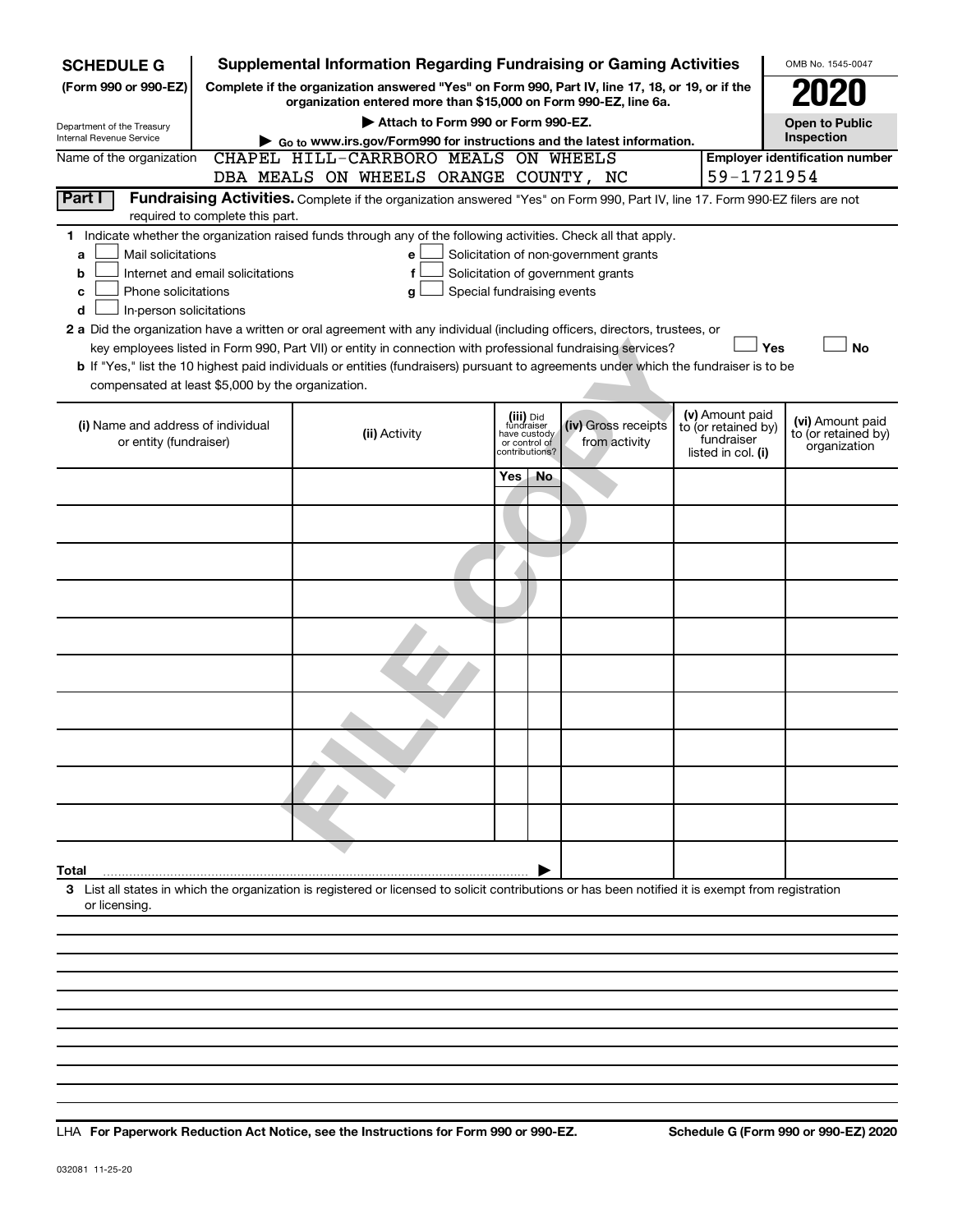59-1721954 Page 2 Schedule G (Form 990 or 990-EZ) 2020 DBA MEALS ON WHEELS ORANGE COUNTY, NC  $-$  59-1721954  $\,$  Page

Part II | Fundraising Events. Complete if the organization answered "Yes" on Form 990, Part IV, line 18, or reported more than \$15,000

|                 |    | of fundraising event contributions and gross income on Form 990-EZ, lines 1 and 6b. List events with gross receipts greater than \$5,000. |                |                         |                  |                            |  |  |  |
|-----------------|----|-------------------------------------------------------------------------------------------------------------------------------------------|----------------|-------------------------|------------------|----------------------------|--|--|--|
|                 |    |                                                                                                                                           | $(a)$ Event #1 | (b) Event #2            | (c) Other events | (d) Total events           |  |  |  |
|                 |    |                                                                                                                                           | DINING 4       | MOTHER'S DAY            |                  | (add col. (a) through      |  |  |  |
|                 |    |                                                                                                                                           | OTHERS         | FUNDRAISER              | 1                |                            |  |  |  |
|                 |    |                                                                                                                                           | (event type)   | (event type)            | (total number)   | col. (c)                   |  |  |  |
| Revenue         |    |                                                                                                                                           |                |                         |                  |                            |  |  |  |
|                 | 1. |                                                                                                                                           | 10,970.        | 5,370.                  | 171.             | 16,511.                    |  |  |  |
|                 |    |                                                                                                                                           |                |                         |                  |                            |  |  |  |
|                 |    |                                                                                                                                           | 10,970.        |                         |                  | 10,970.                    |  |  |  |
|                 |    |                                                                                                                                           |                |                         |                  |                            |  |  |  |
|                 | 3  | Gross income (line 1 minus line 2)                                                                                                        |                | 5,370.                  | 171.             | 5,541.                     |  |  |  |
|                 |    |                                                                                                                                           |                |                         |                  |                            |  |  |  |
|                 |    |                                                                                                                                           |                |                         |                  |                            |  |  |  |
|                 |    |                                                                                                                                           |                |                         |                  |                            |  |  |  |
|                 | 5  |                                                                                                                                           |                |                         |                  |                            |  |  |  |
|                 |    |                                                                                                                                           |                |                         |                  |                            |  |  |  |
|                 | 6  |                                                                                                                                           |                |                         |                  |                            |  |  |  |
| Direct Expenses |    |                                                                                                                                           |                |                         |                  |                            |  |  |  |
|                 | 7  |                                                                                                                                           |                |                         |                  |                            |  |  |  |
|                 |    |                                                                                                                                           |                |                         |                  |                            |  |  |  |
|                 | 8  |                                                                                                                                           |                |                         |                  |                            |  |  |  |
|                 | 9  |                                                                                                                                           |                | 2,667.                  |                  | 2,667.                     |  |  |  |
|                 |    | 2,667.<br>10 Direct expense summary. Add lines 4 through 9 in column (d)                                                                  |                |                         |                  |                            |  |  |  |
|                 |    | 11 Net income summary. Subtract line 10 from line 3, column (d)                                                                           |                |                         |                  | 2,874.                     |  |  |  |
| Part III        |    | Gaming. Complete if the organization answered "Yes" on Form 990, Part IV, line 19, or reported more than                                  |                |                         |                  |                            |  |  |  |
|                 |    | \$15,000 on Form 990-EZ, line 6a.                                                                                                         |                |                         |                  |                            |  |  |  |
|                 |    |                                                                                                                                           | (a) Bingo      | (b) Pull tabs/instant   | (c) Other gaming | (d) Total gaming (add      |  |  |  |
| Revenue         |    |                                                                                                                                           |                | bingo/progressive bingo |                  | col. (a) through col. (c)) |  |  |  |
|                 |    |                                                                                                                                           |                |                         |                  |                            |  |  |  |
|                 |    |                                                                                                                                           |                |                         |                  |                            |  |  |  |
|                 |    |                                                                                                                                           |                |                         |                  |                            |  |  |  |
|                 |    |                                                                                                                                           |                |                         |                  |                            |  |  |  |
| Direct Expenses |    |                                                                                                                                           |                |                         |                  |                            |  |  |  |
|                 | 3  |                                                                                                                                           |                |                         |                  |                            |  |  |  |
|                 |    |                                                                                                                                           |                |                         |                  |                            |  |  |  |
|                 | 4  |                                                                                                                                           |                |                         |                  |                            |  |  |  |
|                 |    |                                                                                                                                           |                |                         |                  |                            |  |  |  |
|                 |    |                                                                                                                                           |                |                         |                  |                            |  |  |  |
|                 |    |                                                                                                                                           | Yes<br>%       | Yes<br>%                | Yes<br>%         |                            |  |  |  |
|                 |    |                                                                                                                                           |                |                         |                  |                            |  |  |  |
|                 |    | 6 Volunteer labor<br>the contract of the contract of the                                                                                  | No             | No                      | <b>No</b>        |                            |  |  |  |
|                 |    |                                                                                                                                           |                |                         |                  |                            |  |  |  |
|                 | 7  | Direct expense summary. Add lines 2 through 5 in column (d)                                                                               |                |                         |                  |                            |  |  |  |
|                 |    |                                                                                                                                           |                |                         |                  |                            |  |  |  |
|                 |    |                                                                                                                                           |                |                         |                  |                            |  |  |  |
|                 |    |                                                                                                                                           |                |                         |                  |                            |  |  |  |
| 9               |    | Enter the state(s) in which the organization conducts gaming activities:                                                                  |                |                         |                  |                            |  |  |  |
|                 |    |                                                                                                                                           |                |                         |                  | Yes<br>No                  |  |  |  |
|                 |    | <b>b</b> If "No," explain:<br>the control of the control of the control of the control of the control of the control of                   |                |                         |                  |                            |  |  |  |

**10 Yes No** Were any of the organization's gaming licenses revoked, suspended, or terminated during the tax year? ~~~~~~~~~ † † **a** Were any of the<br>**b** If "Yes," explain:

032082 11-25-20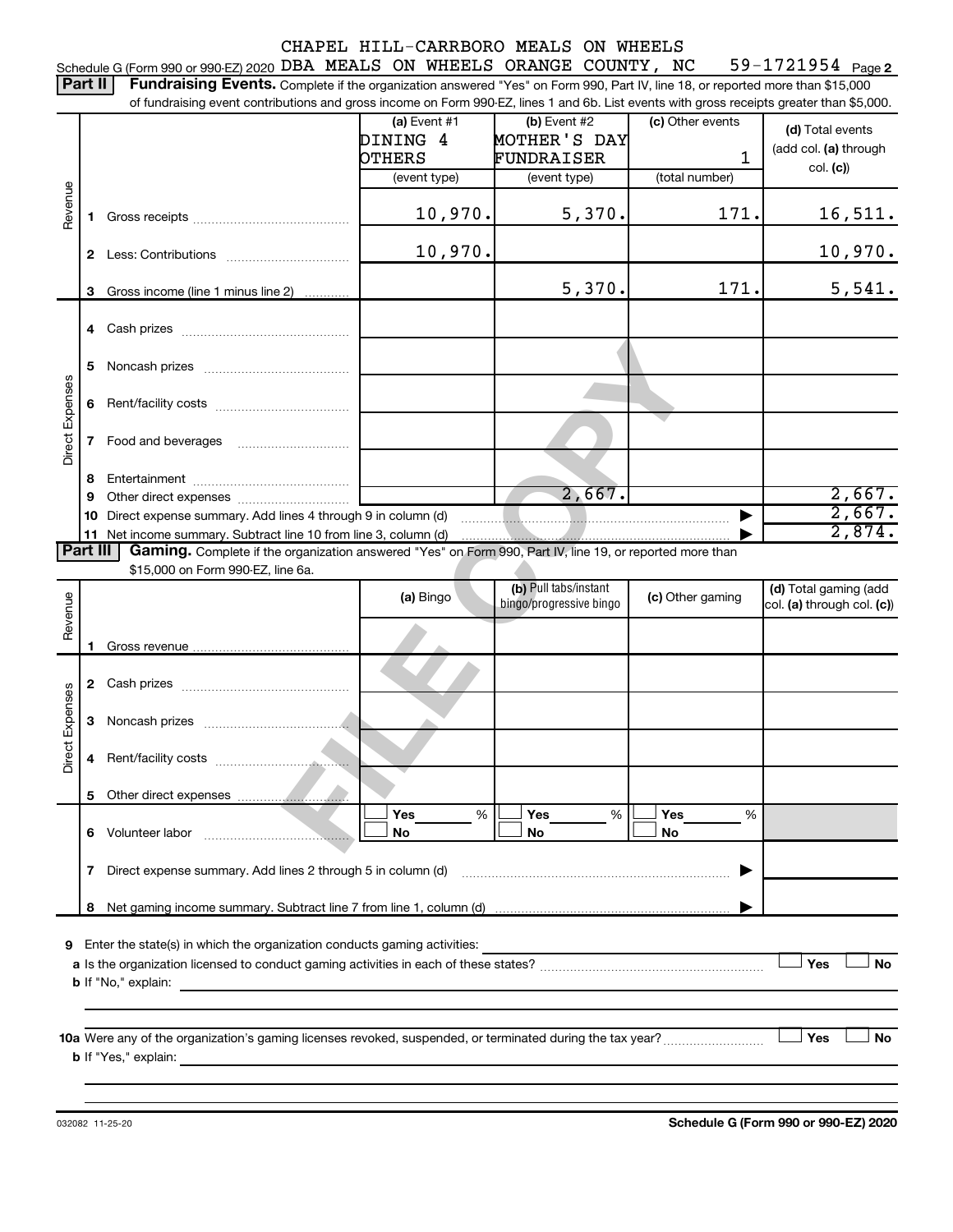|    | CHAPEL HILL-CARRBORO MEALS ON WHEELS                                                                                                                            |                        |                       |
|----|-----------------------------------------------------------------------------------------------------------------------------------------------------------------|------------------------|-----------------------|
|    | Schedule G (Form 990 or 990-EZ) 2020 DBA MEALS ON WHEELS ORANGE COUNTY, NC                                                                                      |                        | $59 - 1721954$ Page 3 |
|    |                                                                                                                                                                 | Yes                    | No                    |
|    | 12 Is the organization a grantor, beneficiary or trustee of a trust, or a member of a partnership or other entity formed                                        |                        |                       |
|    |                                                                                                                                                                 | Yes                    | <b>No</b>             |
|    | 13 Indicate the percentage of gaming activity conducted in:                                                                                                     |                        |                       |
|    |                                                                                                                                                                 | 13а<br>13 <sub>b</sub> | %<br>%                |
|    | 14 Enter the name and address of the person who prepares the organization's gaming/special events books and records:                                            |                        |                       |
|    |                                                                                                                                                                 |                        |                       |
|    | Name $\blacktriangleright$<br>and the control of the control of the control of the control of the control of the control of the control of the                  |                        |                       |
|    |                                                                                                                                                                 |                        |                       |
|    | Address $\blacktriangleright$<br><u>and the contract of the contract of the contract of the contract of the contract of the contract of</u>                     |                        |                       |
|    |                                                                                                                                                                 | Yes                    | <b>No</b>             |
|    | <b>b</b> If "Yes," enter the amount of gaming revenue received by the organization $\triangleright$ \$<br>and the amount                                        |                        |                       |
|    | of gaming revenue retained by the third party $\triangleright$ \$                                                                                               |                        |                       |
|    | c If "Yes," enter name and address of the third party:                                                                                                          |                        |                       |
|    |                                                                                                                                                                 |                        |                       |
|    | Name $\blacktriangleright$<br><u> 1990 - Johann Stein, marwolaethau a bhann an t-</u>                                                                           |                        |                       |
|    |                                                                                                                                                                 |                        |                       |
|    | Address $\blacktriangleright$                                                                                                                                   |                        |                       |
| 16 | Gaming manager information:                                                                                                                                     |                        |                       |
|    | Name $\blacktriangleright$                                                                                                                                      |                        |                       |
|    |                                                                                                                                                                 |                        |                       |
|    | Gaming manager compensation $\triangleright$ \$                                                                                                                 |                        |                       |
|    |                                                                                                                                                                 |                        |                       |
|    | Description of services provided $\blacktriangleright$                                                                                                          |                        |                       |
|    |                                                                                                                                                                 |                        |                       |
|    |                                                                                                                                                                 |                        |                       |
|    | Director/officer                                                                                                                                                |                        |                       |
|    | Employee<br>Independent contractor                                                                                                                              |                        |                       |
|    | <b>17</b> Mandatory distributions:                                                                                                                              |                        |                       |
|    | a Is the organization required under state law to make charitable distributions from the gaming proceeds to                                                     |                        |                       |
|    | retain the state gaming license?                                                                                                                                | Yes                    | No                    |
|    | b Enter the amount of distributions required under state law to be distributed to other exempt organizations or spent in the                                    |                        |                       |
|    | organization's own exempt activities during the tax year $\triangleright$ \$                                                                                    |                        |                       |
|    | <b>Part IV</b><br><b>Supplemental Information.</b> Provide the explanations required by Part I, line 2b, columns (iii) and (v); and Part III, lines 9, 9b, 10b, |                        |                       |
|    | 15b, 15c, 16, and 17b, as applicable. Also provide any additional information. See instructions.                                                                |                        |                       |
|    |                                                                                                                                                                 |                        |                       |
|    |                                                                                                                                                                 |                        |                       |
|    |                                                                                                                                                                 |                        |                       |
|    |                                                                                                                                                                 |                        |                       |
|    |                                                                                                                                                                 |                        |                       |
|    |                                                                                                                                                                 |                        |                       |
|    |                                                                                                                                                                 |                        |                       |
|    |                                                                                                                                                                 |                        |                       |
|    |                                                                                                                                                                 |                        |                       |
|    |                                                                                                                                                                 |                        |                       |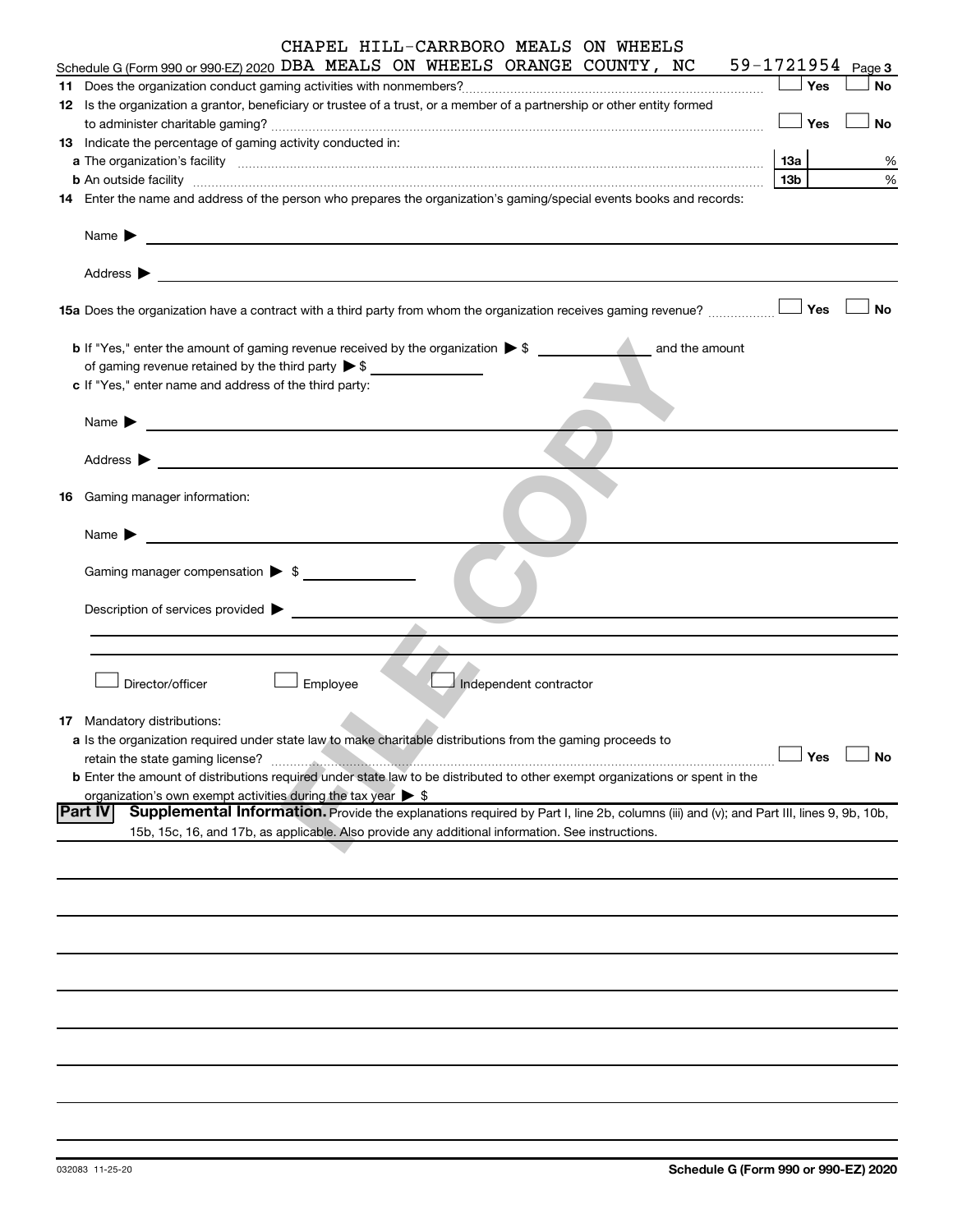|                                                                                                    |  |  | CHAPEL HILL-CARRBORO MEALS ON WHEELS  |                   |  |
|----------------------------------------------------------------------------------------------------|--|--|---------------------------------------|-------------------|--|
| Schedule G (Form 990 or 990-EZ) DBA MEALS<br><b>Part IV   Supplemental Information</b> (continued) |  |  | DBA MEALS ON WHEELS ORANGE COUNTY, NC | 59-1721954 Page 4 |  |
|                                                                                                    |  |  |                                       |                   |  |
|                                                                                                    |  |  |                                       |                   |  |
|                                                                                                    |  |  |                                       |                   |  |
|                                                                                                    |  |  |                                       |                   |  |
|                                                                                                    |  |  |                                       |                   |  |
|                                                                                                    |  |  |                                       |                   |  |
|                                                                                                    |  |  |                                       |                   |  |
|                                                                                                    |  |  |                                       |                   |  |
|                                                                                                    |  |  |                                       |                   |  |
|                                                                                                    |  |  |                                       |                   |  |
|                                                                                                    |  |  |                                       |                   |  |
|                                                                                                    |  |  |                                       |                   |  |
|                                                                                                    |  |  |                                       |                   |  |
|                                                                                                    |  |  |                                       |                   |  |
|                                                                                                    |  |  |                                       |                   |  |
|                                                                                                    |  |  |                                       |                   |  |
|                                                                                                    |  |  |                                       |                   |  |
|                                                                                                    |  |  |                                       |                   |  |
|                                                                                                    |  |  |                                       |                   |  |
|                                                                                                    |  |  |                                       |                   |  |
|                                                                                                    |  |  |                                       |                   |  |
|                                                                                                    |  |  |                                       |                   |  |
|                                                                                                    |  |  |                                       |                   |  |
|                                                                                                    |  |  |                                       |                   |  |
|                                                                                                    |  |  |                                       |                   |  |
|                                                                                                    |  |  |                                       |                   |  |
|                                                                                                    |  |  |                                       |                   |  |
|                                                                                                    |  |  |                                       |                   |  |
|                                                                                                    |  |  |                                       |                   |  |
|                                                                                                    |  |  |                                       |                   |  |
|                                                                                                    |  |  |                                       |                   |  |
|                                                                                                    |  |  |                                       |                   |  |
|                                                                                                    |  |  |                                       |                   |  |
|                                                                                                    |  |  |                                       |                   |  |
|                                                                                                    |  |  |                                       |                   |  |
|                                                                                                    |  |  |                                       |                   |  |
|                                                                                                    |  |  |                                       |                   |  |
|                                                                                                    |  |  |                                       |                   |  |
|                                                                                                    |  |  |                                       |                   |  |
|                                                                                                    |  |  |                                       |                   |  |
|                                                                                                    |  |  |                                       |                   |  |
|                                                                                                    |  |  |                                       |                   |  |
|                                                                                                    |  |  |                                       |                   |  |
|                                                                                                    |  |  |                                       |                   |  |
|                                                                                                    |  |  |                                       |                   |  |
|                                                                                                    |  |  |                                       |                   |  |
|                                                                                                    |  |  |                                       |                   |  |
|                                                                                                    |  |  |                                       |                   |  |
|                                                                                                    |  |  |                                       |                   |  |
|                                                                                                    |  |  |                                       |                   |  |
|                                                                                                    |  |  |                                       |                   |  |
|                                                                                                    |  |  |                                       |                   |  |
|                                                                                                    |  |  |                                       |                   |  |
|                                                                                                    |  |  |                                       |                   |  |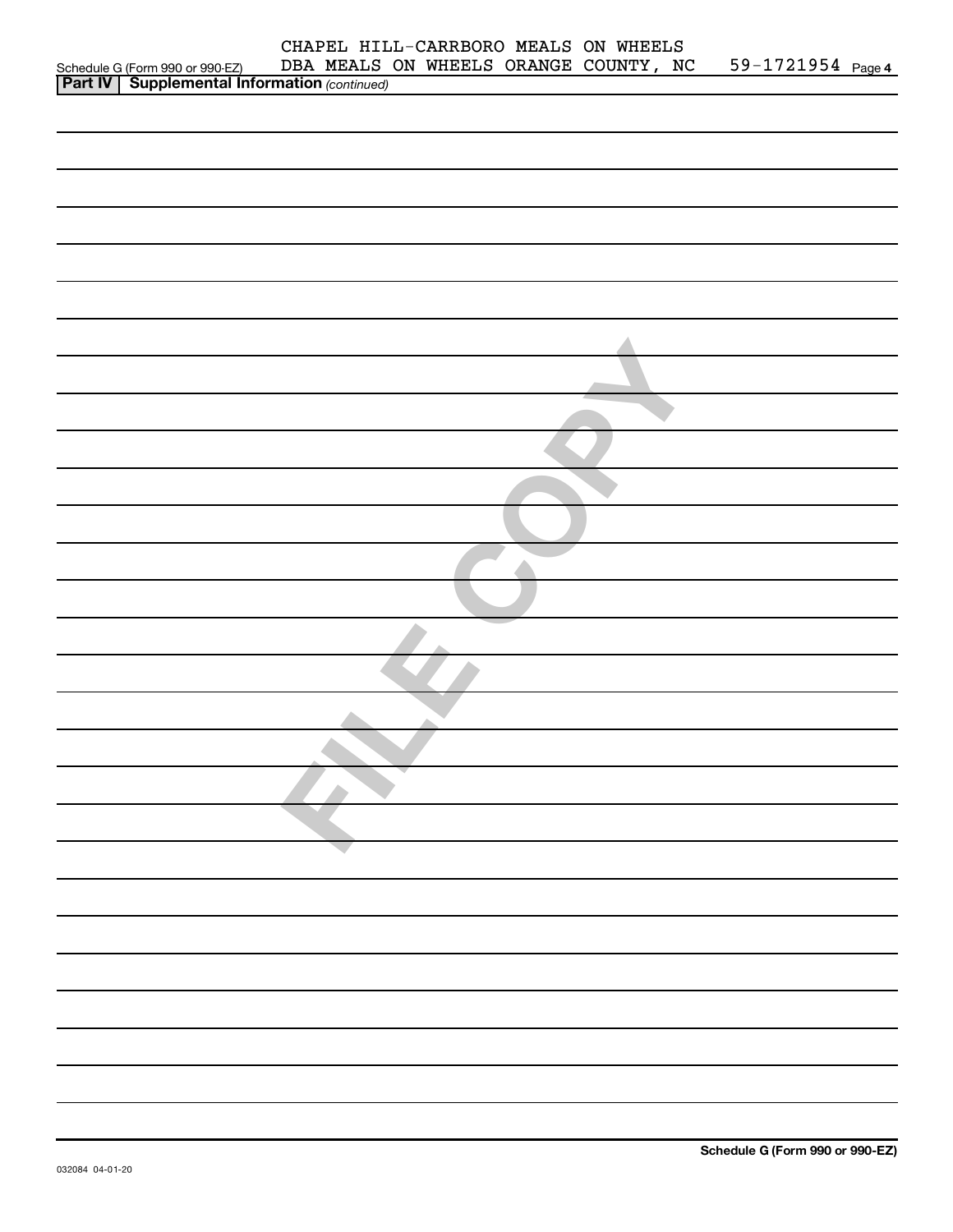**(Form 990 or 990-EZ)**

**Complete to provide information for responses to specific questions on SCHEDULE O Supplemental Information to Form 990 or 990-EZ 2020**<br>(Form 990 or 990-EZ) Complete to provide information for responses to specific questions on

Department of the Treasury Internal Revenue Service Name of the organization **Form 990 or 990-EZ or to provide any additional information. | Attach to Form 990 or 990-EZ. | Go to www.irs.gov/Form990 for the latest information.**

CHAPEL HILL-CARRBORO MEALS ON WHEELS

**Open to Public Inspection Employer identification number** DBA MEALS ON WHEELS ORANGE COUNTY, NC | 59-1721954

OMB No. 1545-0047

FORM 990, PART I, LINE 1, DESCRIPTION OF ORGANIZATION MISSION:

REDUCING ISOLATION AND LONELINESS.

FORM 990, PART VI, SECTION B, LINE 11B:

A DRAFT COPY OF THE 990 ALONG WITH THE FINANCIAL STATEMENTS IS PROVIDED TO

THE EXECUTIVE DIRECTOR AND THE BOARD OF DIRECTORS FOR REVIEW PRIOR TO THE

COMPLETION AND FILING OF THE 990. THE EXECUTIVE DIRECTOR AND THE TREASURER

MEET WITH THE PREPARER OF THE 990 TO REVIEW ANY QUESTIONS RAISED DURING THE

GOVERNING BODY'S REVIEW.

FORM 990, PART VI, SECTION B, LINE 12C:

ORGANIZATION REQUIRES EMPLOYEES TO SIGN CONFLICT OF INTEREST POLICY AND IS

PART OF BOARD RESPONSIBILITIES AS WELL.

FORM 990, PART VI, SECTION B, LINE 15A:

990 ALONG WITH THE FINANCIAL STATEMENTS I<br>OR AND THE BOARD OF DIRECTORS FOR REVIEW<br>G OF THE 990. THE EXECUTIVE DIRECTOR AND<br>ER OF THE 990 TO REVIEW ANY QUESTIONS RAI<br>IEW.<br>ECTION B, LINE 12C:<br>SEMPLOYEES TO SIGN CONFLICT OF THE PROCESS FOR DETERMINING COMPENSATION IS BASED UPON PREVIOUS SALARY AND ANNUAL REVIEW.

FORM 990, PART VI, SECTION C, LINE 19:

THE 990 IS AVAILABLE ON THE ORGANIZATION'S WEBSITE. GOVERNMENT DOCUMENTS,

CONFLICT OF INTEREST POLICY AND FINANCIAL STATEMENTS ARE AVAILABLE UPON

REQUEST.

FORM 990, PART XII, LINE 2C:

NO CHANGES WERE MADE BY THE ORGANIZATION TO ITS OVERSIGHT OR SELECTION

#### PROCESS.